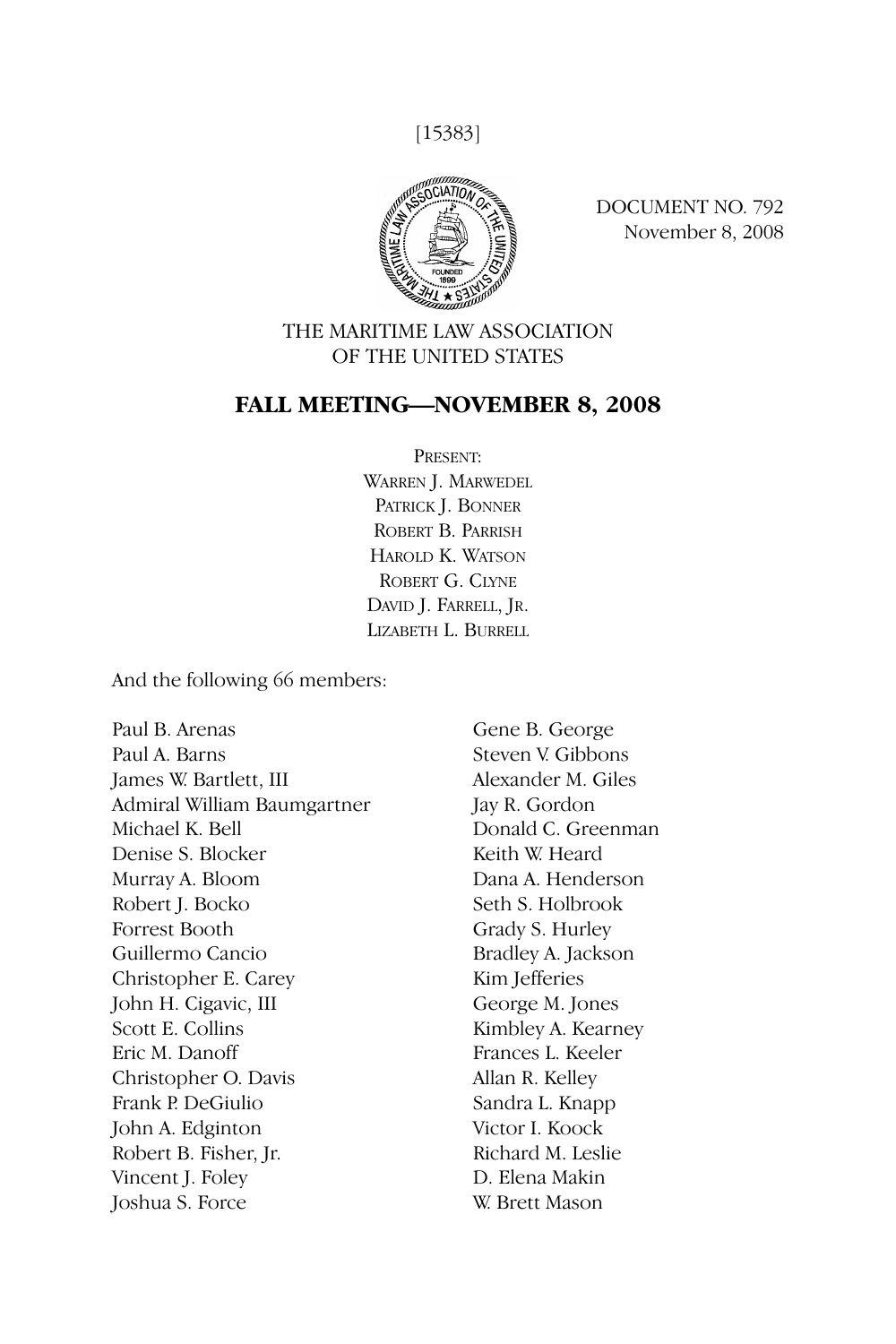[15384]

Douglas P. Matthews Charles J. McCarthy Daniel G. McDermott Pamela L. Milgrim Dennis Minichello Robin C. Minturn Joseph N. Mirkovich George W. Nowell Christina L. Owen Alan Van Praag C. Barrett Rice C. Kent Roberts Thomas S. Rue Thomas A. Russell Robert J. Ryniker

Alan G. Sampson John C. Scalia G. Bryon Sims Jonathan S. Spencer Kevin J. Thornton James F. Whitehead, III M. Hamilton Whitman, Jr. Andrew C. Wilson James R. Woeppel Robert J. Zapf Joanne Zawitoski

The following guest was also present:

Jabir J. Makin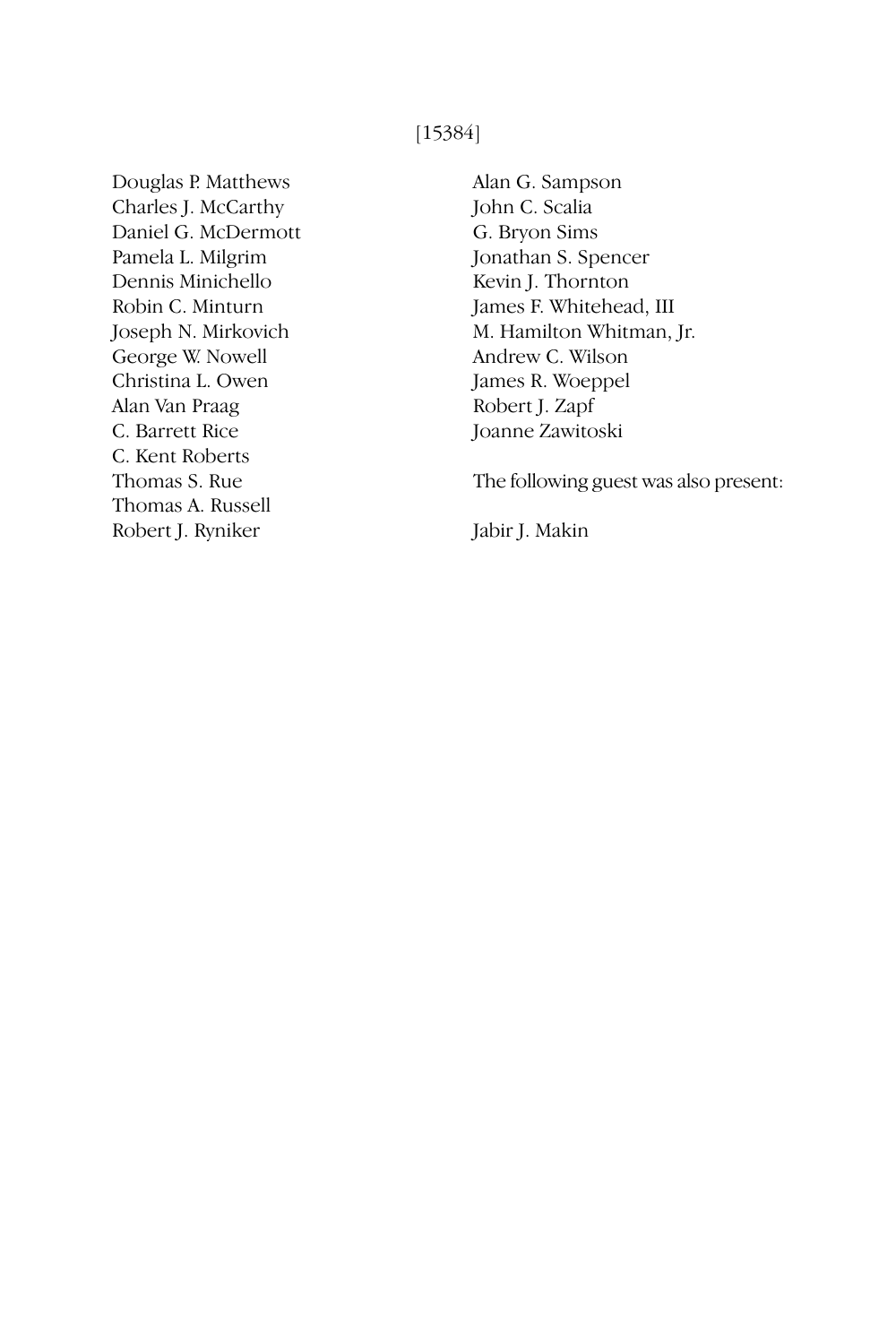# [15385]

# TABLE OF CONTENTS

| <b>Reports of Officers</b>                        |       |
|---------------------------------------------------|-------|
| Report of Secretary                               | 15387 |
| Report of Treasurer                               | 15389 |
| Report of Membership Secretary                    | 15389 |
| <b>Reports of Standing and Special Committees</b> |       |
| and Special Appointees                            |       |
| Planning and Arrangements for the Fall 2008       |       |
|                                                   | 15391 |
| Planning and Arrangements for the Fall 2009       |       |
|                                                   | 15393 |
| International Organizations, Conventions          |       |
|                                                   | 15394 |
| Arbitration and ADR                               | 15396 |
|                                                   | 15398 |
| Cruise Lines and Passenger Ships                  | 15401 |
| Young Lawyers                                     | 15402 |
|                                                   | 15403 |
| Inland Waters and Towing/America's Marine         |       |
|                                                   | 15405 |
| Marine Ecology and Maritime Criminal Law          | 15408 |
| Marine Financing                                  | 15409 |
| Marine Insurance and General Average              | 15409 |
|                                                   | 15411 |
| Offshore Industries                               | 15412 |
| Practice and Procedure                            | 15413 |
| Recreational Boating                              | 15415 |
| Regulation of Vessel Operations, Safety, Security |       |
|                                                   | 15415 |
| Coast Guard Forum                                 | 15417 |
| Stevedores, Marine Terminals, and Vessel Services | 15419 |
| American Bar Association Relations                | 15420 |
| MLA Historical Documents                          | 15422 |
|                                                   |       |

# **Adjournment**

# **Page**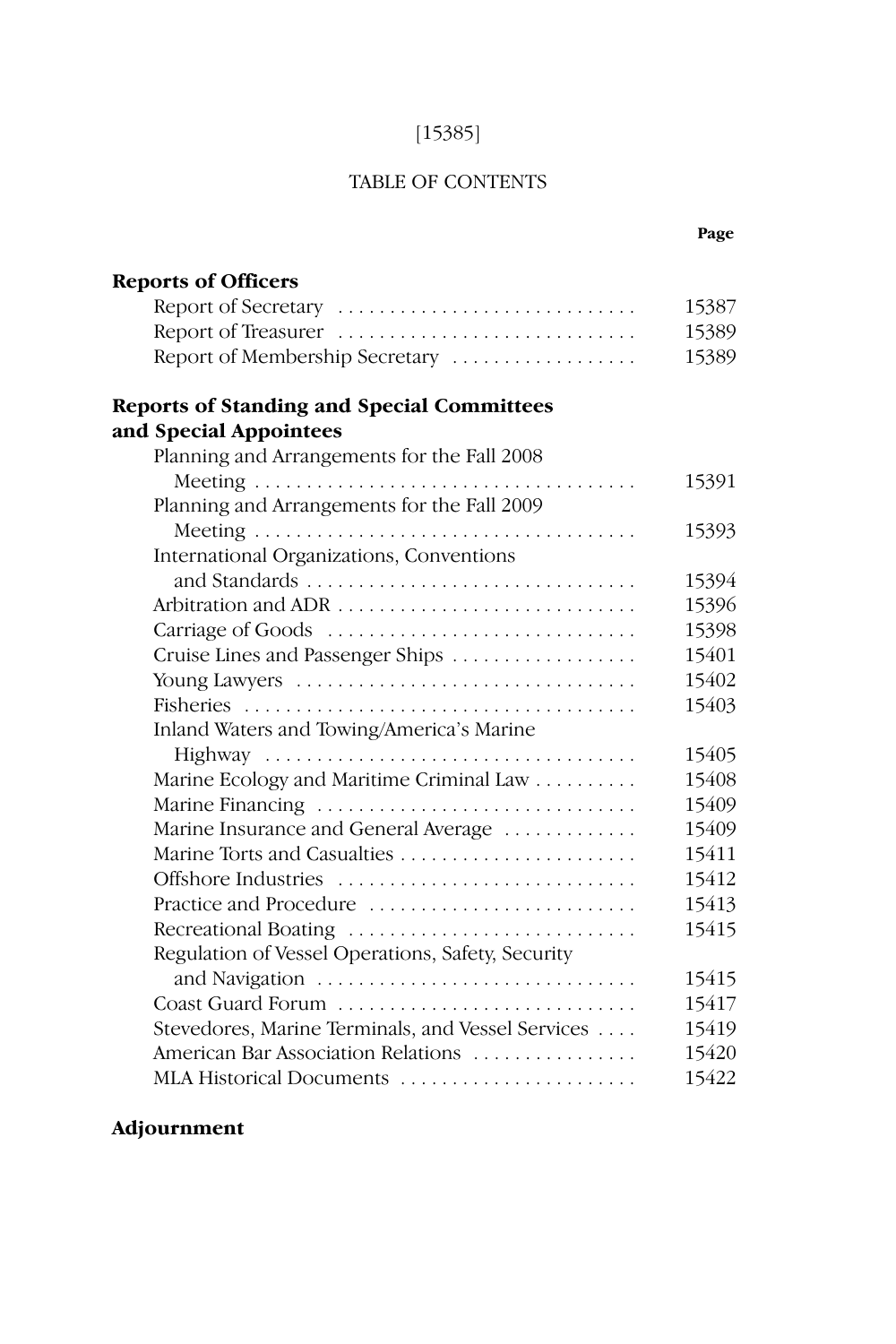# [15386]

# **Minutes of the Meetings of the Board of Directors** August 9, 2008 . . . . . . . . . . . . . . . . . . . . . . . . . . . . . . . . . 15425

|  | $1.105$ and $2.1000$ and $1.100$ and $1.100$ and $1.100$ and $1.100$ and $1.100$ and $1.100$ and $1.100$ and $1.100$ and $1.100$ and $1.100$ and $1.100$ and $1.100$ and $1.100$ and $1.100$ and $1.100$ and $1.100$ and $1.1$ |       |
|--|--------------------------------------------------------------------------------------------------------------------------------------------------------------------------------------------------------------------------------|-------|
|  | November 7, 2008 $\ldots \ldots \ldots \ldots \ldots \ldots \ldots \ldots \ldots \ldots$                                                                                                                                       | 15434 |

# **Resolutions**

Resolution Recommending Repeal of Provisions of the Harbor Maintenance Tax that Result in Double Taxation of Shipments by Water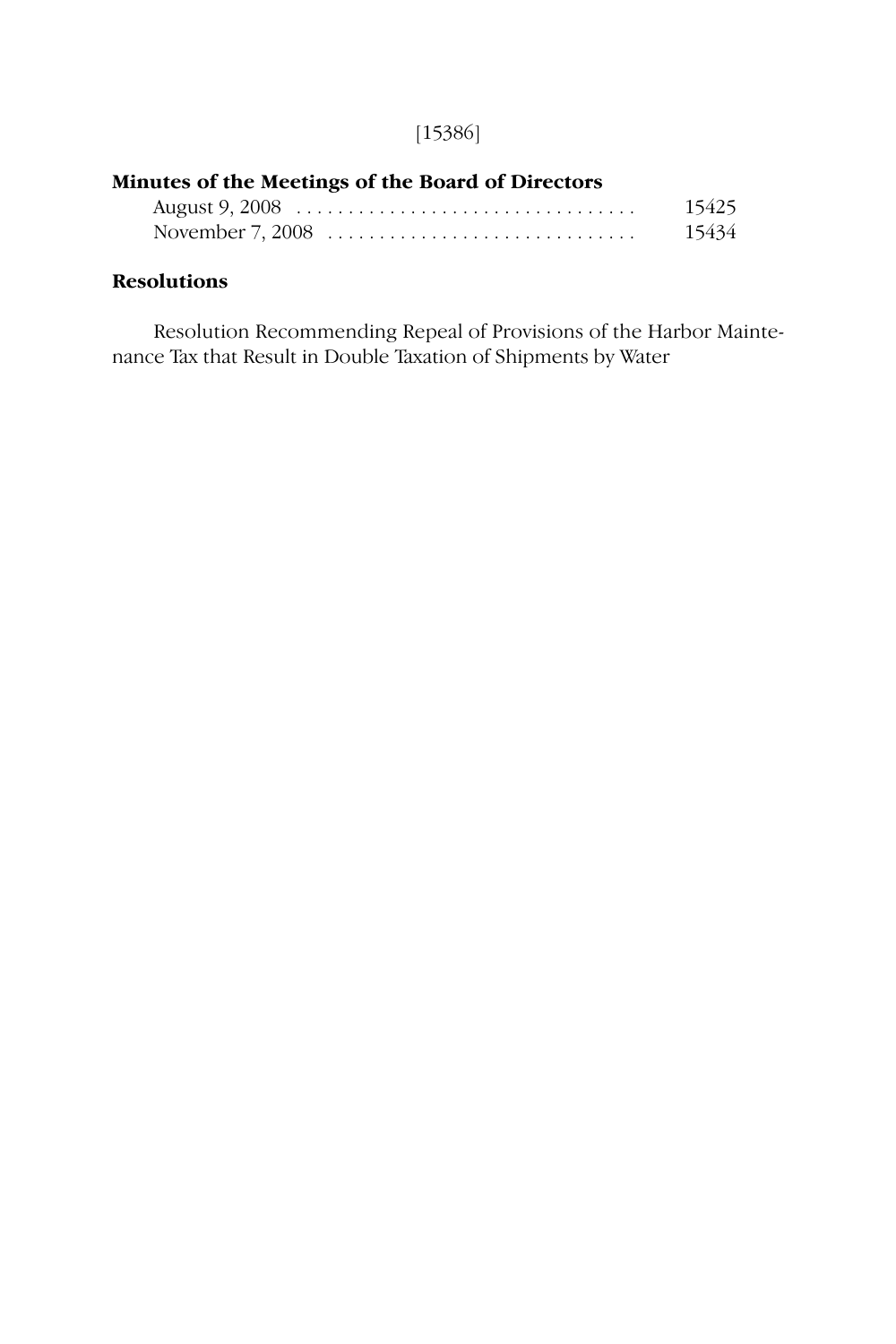### [15387]

## THE MARITIME LAW ASSOCIATION OF THE UNITED STATES

# FALL MEETING LONG BEACH, CALIFORNIA NOVEMBER 8, 2008

# **PROCEEDINGS**

MR. MARWEDEL: Good morning. I'd like to welcome you to the General Meeting. We have a couple of housekeeping announcements. Make sure you fill out the blue cards at the table outside the door. That indicates that you were here. We will have coffee and something arriving shortly so you won't fade away. Mr. Secretary, would you give your report.

MR. WATSON: Thank you, Mr. President. One other housekeeping detail. I would ask that if you're going to be speaking, when you come to the front, please give the court reporter one of your business cards. Thank you.

The Board of Directors met twice since our last General Meeting in May. We met in August at the Merchant Marine Academy at Kings Point, New York, and then yesterday morning we met here at the Long Beach Hyatt Regency. We discussed many items that will be addressed by others, so I will try to be brief and not spend time on issues that other people will be addressing.

There are four Subcommittees of the Board of Directors: Committees, Finance, Membership, and Website. The Treasurer and the Membership Secretary will be making reports of their own and there will be a separate report regarding the website, so I will only address the work of the Board Subcommittee on Committees. The Subommittee on Committees is chaired by the Second Vice President, Mr. Parrish, and it coordinates with the various Committee chairs. A point of discussion at our Board meetings has been the need to post the agenda of Committee meetings at least six weeks of advance of the Committee meetings. This is essential since the agenda is important to some members in planning their attendance at Committee meetings. The Board is appreciative of the Committee chairs who have been increasingly good at doing this.

The Board has been monitoring efforts that are currently underway in California to certify specialists in admiralty and maritime law. The Association opposes these efforts since the certification will address only a small part of the maritime bar. These views have been made known to the California Board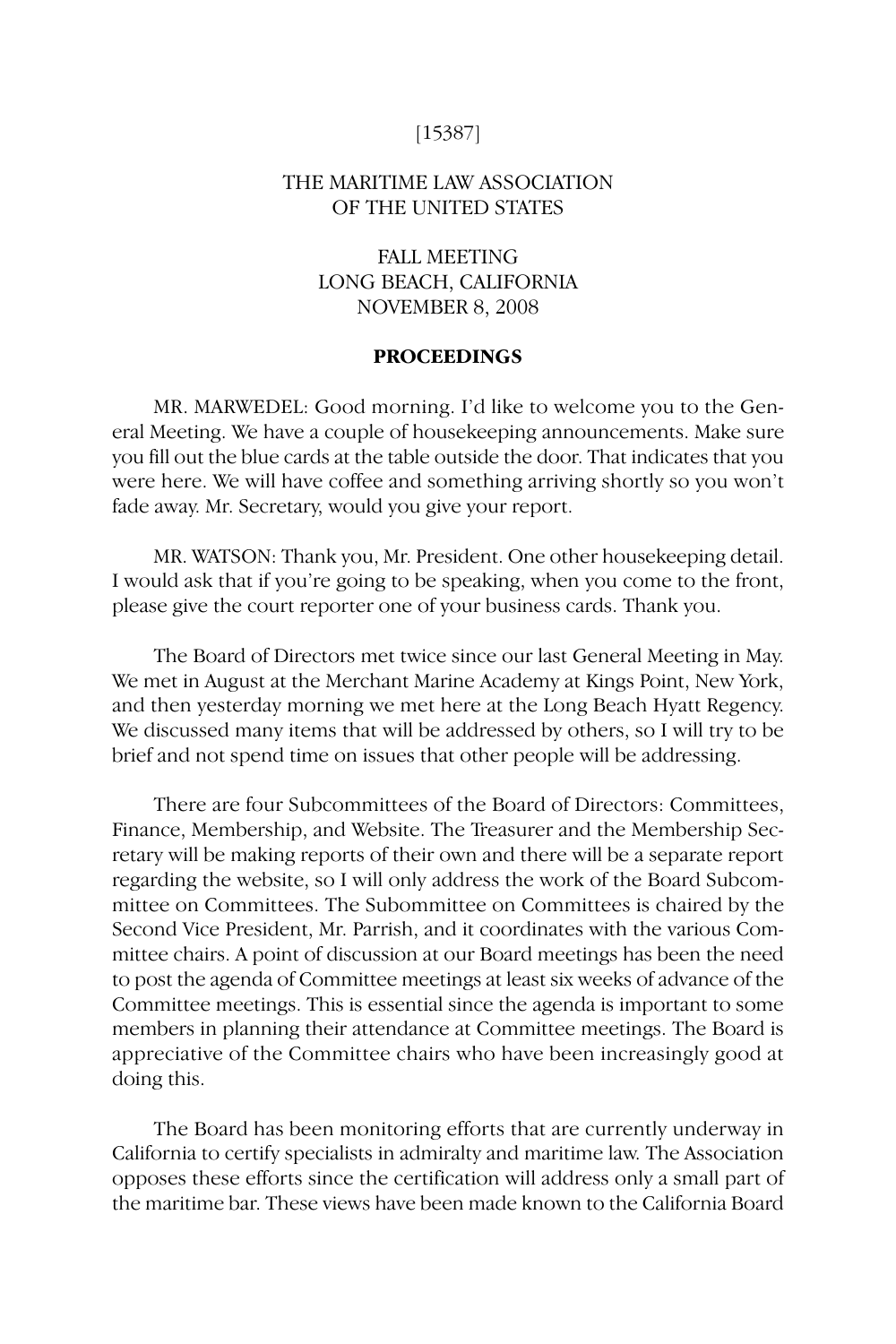### [15388]

of Legal Specialization, but we have no real control over this process and, in fact, have very little information about what they're doing.

Immediate Past President Burrell has been spearheading efforts of the Association to establish a Coast Guard forum where Association members can voice their views to the Coast Guard, and Admiral Baumgartner is going to be addressing this later in the meeting.

The Association has received since the last General Meeting a number of requests for amicus briefs. Consideration of whether or not to participate and file an amicus brief is an important and sometimes difficult Board function, particularly in view of the requirement in the By-laws that this function be exercised sparingly.

First Vice President Bonner recently attended a meeting of the Maritime Labor Convention Roundtable. This organization was set up by the Seamen's Church Institute to discuss the proposed convention on repatriation of abandoned seamen. Mr. Bonner also attended the IMO/ILO Expert Working Group on Abandonment and Compensation for Death and Injury Claims, and President Marwedel attended the meeting of the IMO Legal Committee in London. At that meeting, Captain Michel of the Coast Card made a presentation on the abandonment of seafarers and met with various P & I clubs to discuss this issue. The IMO Legal Committee then unanimously voted to support the convention. The IMO Legal Committee also considered a protocol to the NHS convention.

President Marwedel will be forwarding a copy of proposed local rules dealing with admiralty and maritime matters to the chief judges of every district court in the country.

There have been regional meetings of the Association in Jacksonville and Portland. The Board strongly encourages these meetings as a means of informing the membership about the activities of the Association and increasing the involvement of the membership.

The U.S. delegation also attended the CMI meeting in Athens and Chris Davis will be reporting on this later.

The Board also received reports regarding America's Marine Highway and plans for the November 2009 meeting, and you'll be hearing reports about these matters as well.

Mr. President, that concludes my report and I move its adoption.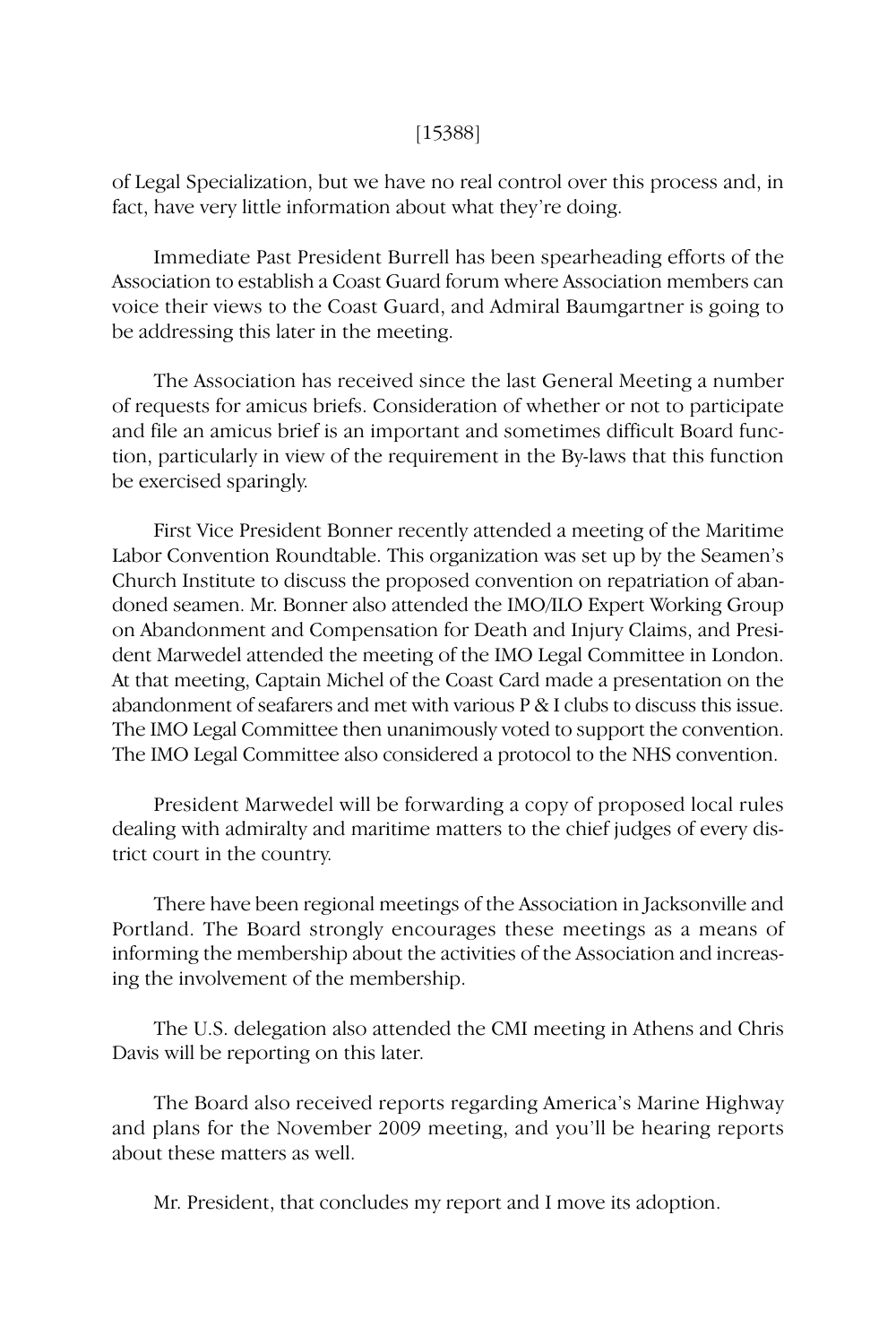[15389]

MR. MARWEDEL: Second?

MEMBERS: Second.

MR. MARWEDEL: All in favor?

MEMBERS: Aye.

MR. MARWEDEL: Treasurer's report.

MR. CLYNE: Thank you, Mr. President. The Association's finances remain in good shape. Right now we have approximately \$375,000 in cash and investments. By "investments" I mean things like CD's, Treasury securities and the like. Our dues are down a little bit this year. And we're asking everyone that hasn't paid his or her dues, please pay them. Just as importantly, if you leave, relocate, or if you leave a firm and go to another firm, please let the Association know because we get lots of dues notices returned and we can't find people. So please let us know about that.

That concludes my report and I move its adoption.

MR. MARWEDEL: Second?

MEMBERS: Second.

MR. MARWEDEL: All in favor?

MEMBERS: Aye.

MR. MARWEDEL: Membership Secretary's report.

MR. FARRELL: Thank you, Mr. President, I think. I hesitate because I'm in the unenviable position of trying to fill the shoes of Mr. Berns, who is, of course, a legend in this Association and beyond. I'm not sure it's official, but I understand he was recently appointed Captain of the Port of Las Vegas where he'll be continuing his duties as a bookish scholar and bookmaker. Clearly I'll never be able to entertain you with his stand-up routine, but I will try to be brief.

Pursuant to our By-laws, Section 2, yesterday the Board of Directors approved the Honorable Roy L. Paul as a judicial member. He sits on the Los Angeles Superior Court.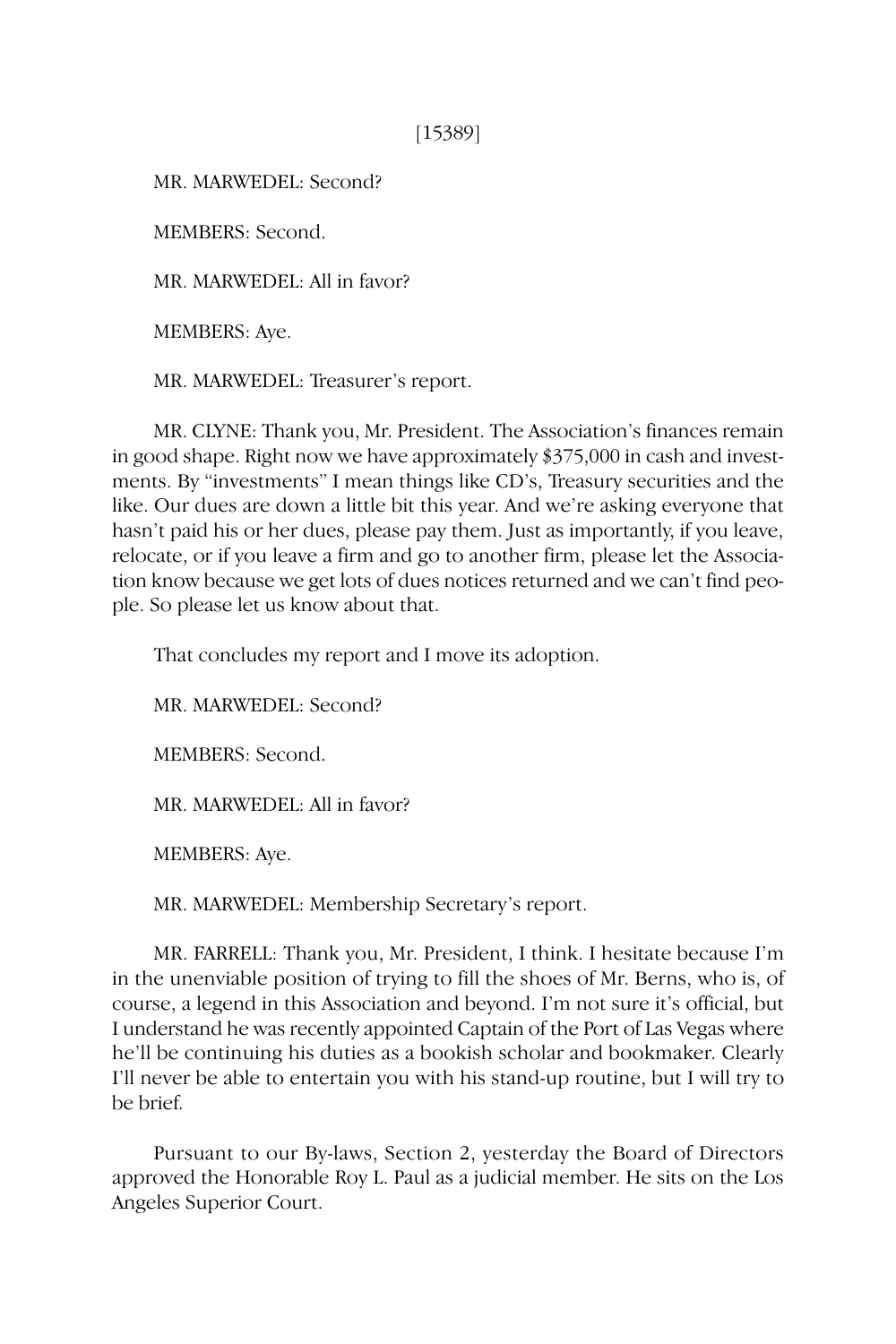### [15390]

The Board also, on recommendation of the Committee on Proctor Admissions, elevated to proctor status four associate members. They are Scott E. Collins of Seattle, Joshua E. Kirsch of San Francisco, Mark E. Newcomb of Norfolk, and James R. Woeppel of Seattle.

In addition, I'm pleased to report that since the New York meeting last spring, the Board approved 39 new associate members and 14 new law student members.

I regret to report, however, that since the New York meeting, I've been advised of the death of ten members, some of whom were very long-time, active members of this Association. They are R. Glenn Bauer of Westfield, New Jersey; the Honorable Charles L. Brieant of White Plains, New York; Kent Brooks of Pottsboro, Texas; Rae M. Crowe of Mobile; John G. DeRussy of New Orleans; T.C.W. Ellis of New Orleans; James W. Parker of Bermuda; John R. Peters, Jr. of Edgar, Louisiana; Richard Howard Webber of Branford, Connecticut; and George W. Williams of Savannah. Also, this week Sam Hopkins passed away. Many of you know his wife and long-time member, Anne Hopkins, the Managing Editor of American Maritime Cases, and his son Rob Hopkins of our Board. I would ask you all to join me in rising for a moment of silence. Thank you.

One of the ways we could pay tribute to our late members would be to encourage lawyers who we know that are engaged in maritime practice and young lawyers to join the Association and to encourage those people who have been in the Association for a while to elevate themselves to proctor status. Please don't hesitate to contact me for any assistance with those applications.

Finally, the hard cover Directory will be in the mail this week. You should be receiving it shortly. With it there will be a note reminding everybody to make sure that your e-mail addresses are up-to-date with the Association since that's the way we communicate.

Mr. President, that concludes my report and I move its acceptance.

MR. MARWEDEL: Second?

MEMBERS: Second.

MR. MARWEDEL: All in favor?

MEMBERS: Aye.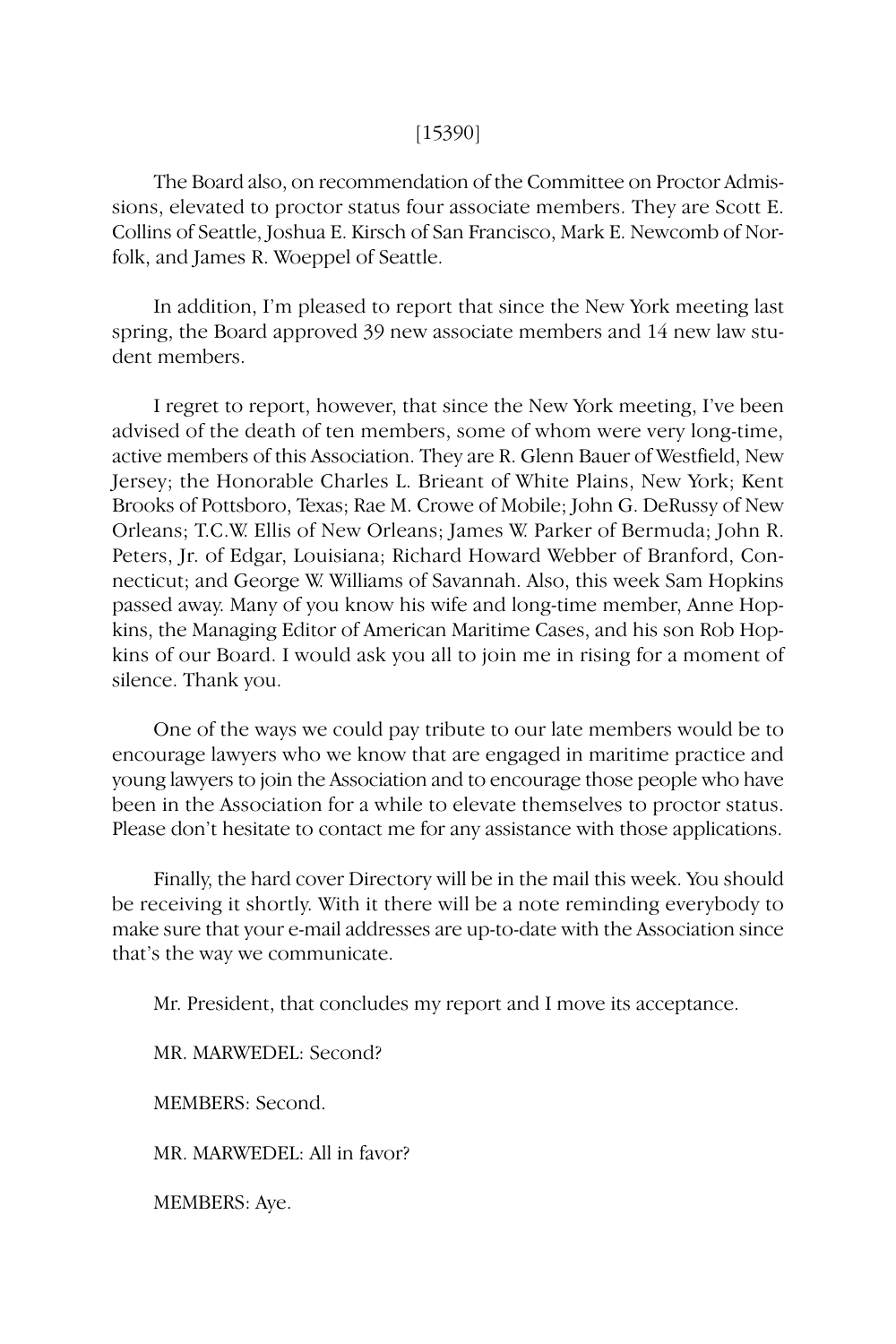#### [15391]

MR. MARWEDEL: Thank you. Before we get to Committee reports—and I'm trying to move the meeting along this morning because, as I said, I know many of you have planes to catch—I'd like to have Bob Zapf come up and his Committee. Maybe somebody could go out in the hall. I think they're out by the table. I think you'll all agree that this has been a very good meeting. These city meetings are something relatively new for the Association, and the idea is to get around to areas of the country that have a significant admiralty practice so that people from the rest of the country can see what that admiralty practice is. We also get many of the younger members and members that don't always get to New York or to our resort meetings and we get to meet them and they participate in the Committee meetings.

Bob, if you would, also introduce the members of your Committee.

MR. ZAPF: Good morning. We're very happy that you're all here and that as many of you came as have come. This was truly the work of a committee. No one person can do everything that needs to get done to organize one of these events. I'm sure you are aware of all the work that needs to be done, but there were a number of us who put it together.

I'm going to first mention Bill Collier from the Keesal firm who was a tremendous asset to us in terms of providing not only his own time, but that of his office, his staff. Stephanie Frieberg, his assistant, was tremendously receptive. Any time we needed anything, we'd give Bill or Stephanie a call. Neil Klein and his office were also very helpful. His office manager/paralegal, Sarah Stowe, was also tremendous in putting together attendance lists, et cetera.

Institutional knowledge is a great asset and necessary. John Edginton and Forrest Booth had put together the program in San Francisco. They also provided a tremendous amount of background and help. Mike Swain worked putting together the Committee schedules and getting things organized in that fashion. We also had Ed Walton and Erich Wise locally who were of assistance to us in providing office space as well as financial support. The out-port people that we called upon, Bruce King in Seattle and Kent Roberts in Portland, were of great assistance in beating the bushes in their local territories to get people to come sign up.

I can report on the Aquarium Reception, which was a sponsored event. You saw the signage of the people who were of assistance to us in putting that together. It was really a truly unique event, great venue, and we hit our number exactly on the head. We had guaranteed a certain number and that's exactly the number that showed up. So that was a miracle.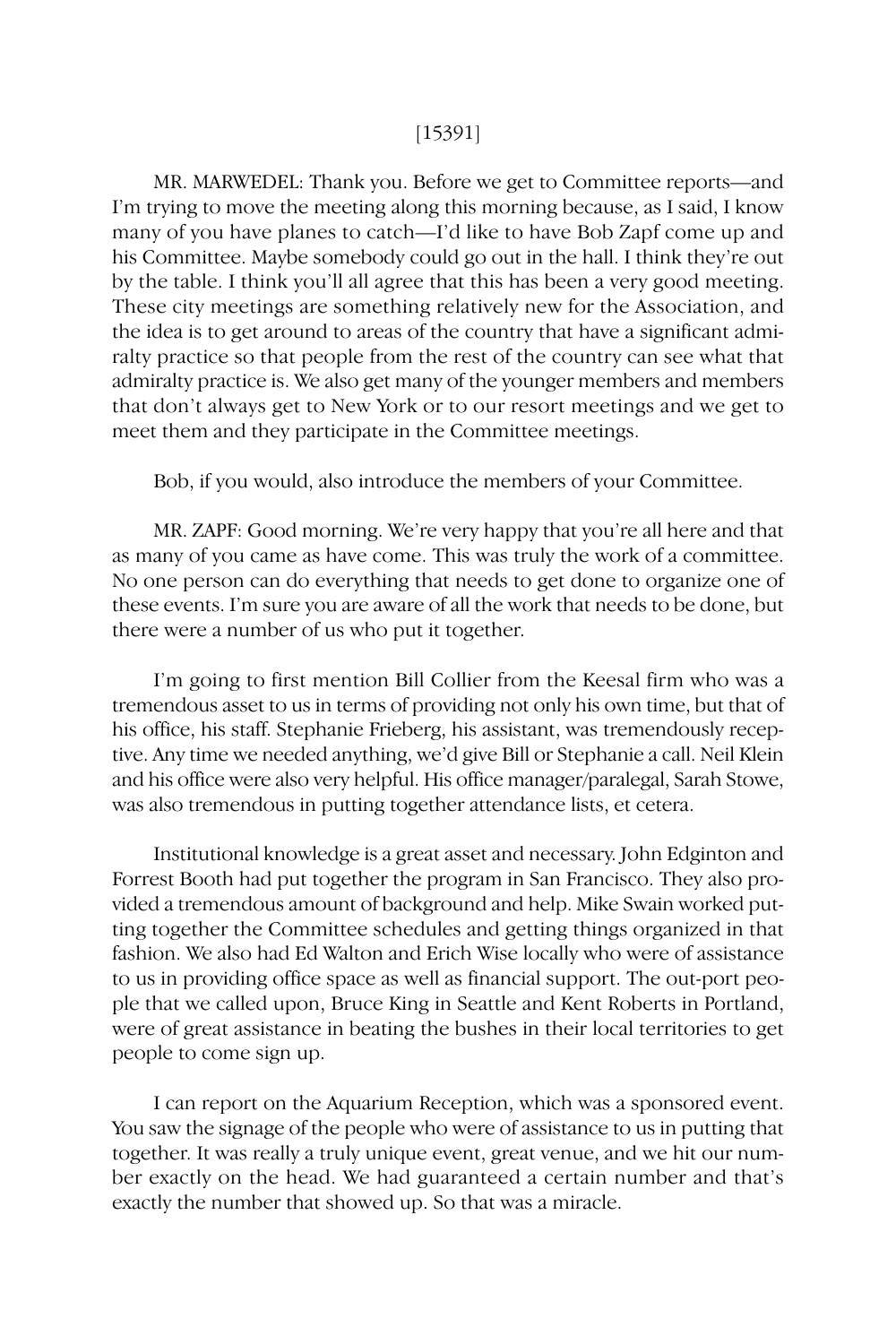#### [15392]

I don't have a count for the dinner last night. I'm going to have that later. I'll let the officers and Board know, but I think it was very well attended and I think everyone had a good time.

The weather cooperated for us. We had a little rain last week and it looked like we were going to be doing some false advertising about sunny Southern California, but it came through in the end for us. We've had a good meeting, I think, and we appreciate your all being here. And I second Warren's comments about doing these things around the country when we have the opportunity. I think it does bring out a lot of new faces and people who would not otherwise have an opportunity to see what we do. As you know, the work of this Association and the Committees is what makes this such a wonderful Association.

So thank you for the opportunity of presenting Long Beach and Los Angeles in the Southern California area and I hope you all have a good time the rest of the weekend. Thank you.

MR. MARWEDEL: One of the things I hope you have all noted is that we had a couple of functions for which there was no charge to the membership. Tom Russell put together a fantastic tour of the port area and a bus tour to actually see how these ships come in and how they're unloaded and trains are loaded and trucks, et cetera. A lot of us deal with these cases somewhat in the abstract and it was really nice to get out and see that. Tom, thank you for putting that together.

Bob talked to you about the Aquarium. The local committee really went out and raised the money so that there was no charge to the membership. A philosophy of our Association is to keep the expense to the members as low as possible so that they get the maximum return for all the efforts that are put in. Once again, I want to thank the committee for their hard work. John Edginton and Forrest Booth were on the San Francisco committee and they came down with kind of a template of what they did there and that helped considerably in this meeting.

I'm going to go ahead with Committee reports. We have probably about 18 to 20 presentations. Sixteen people have asked to be first, so I'm going to do my best. I'll jump around a little bit. And I ask you to remember that we want you to make a report but it should be short, well-focused. And you can always augment it with a written supplement, send it to the Secretary, and that will become part of the PROCEEDINGS.

The first one will be JoAnne who will talk about our meeting in 2009.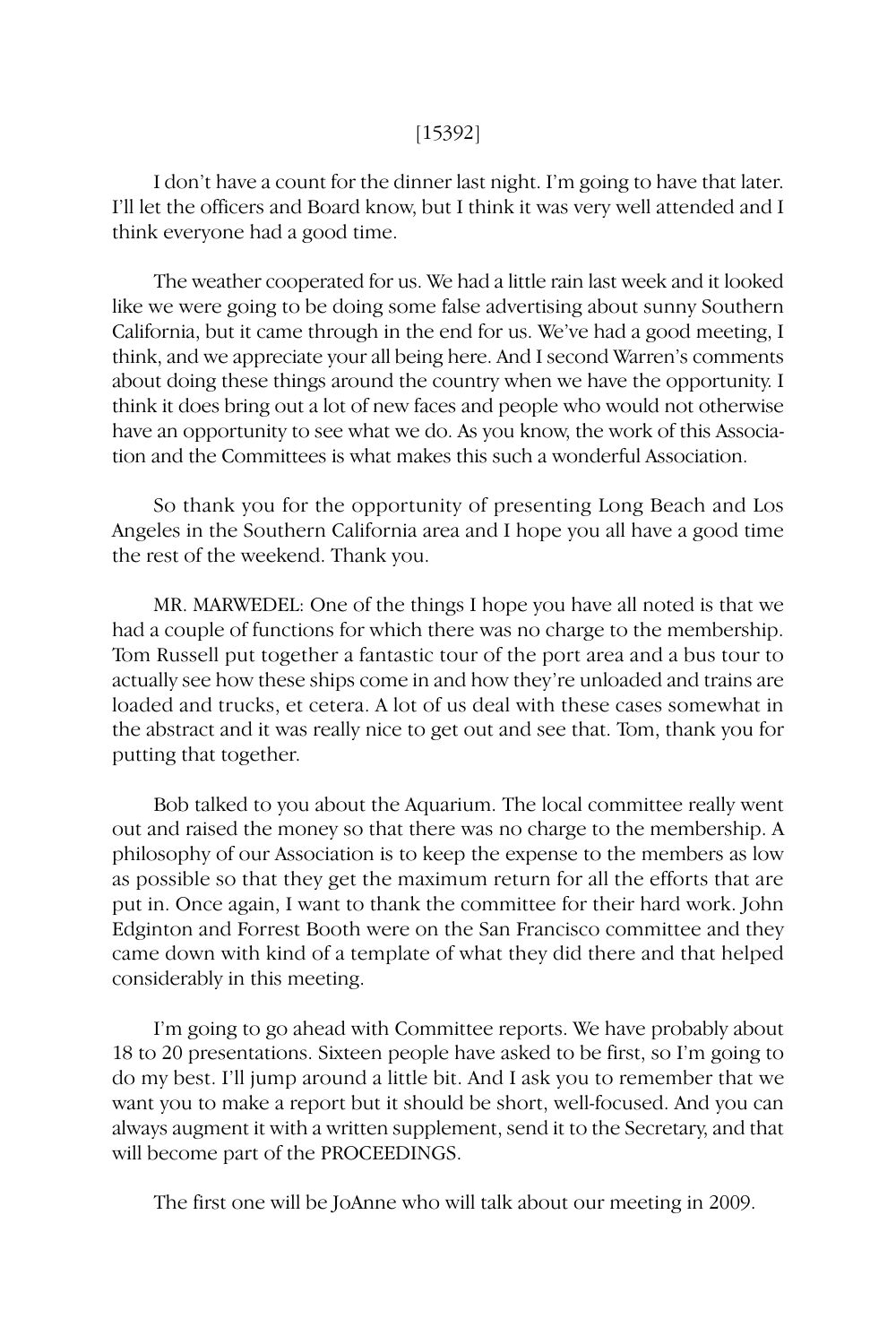#### [15393]

MS. ZAWITOSKI: Mr. President, fellow members and guests, I'm here reporting today on behalf of Charlie Schmidt who is the Chairman of the Planning and Arrangements Committee for our Fall 2009 meeting. Charlie regrets that he could not be here today.

If you loved Long Beach, you are really going to love the destination for our 2009 resort meeting, which is going to be Hilton Head, South Carolina. We have selected a great location for this meeting. It's the Marriott Golf and Tennis Resort, which sits right on the ocean. Picture a beautiful, fluffy, white, big, sand beach, and a resort that has something for everybody. Most people tend to think of Hilton Head Island as a golf or tennis destination, but there are many activities on the island for everyone, including fishing, sailing, horseback riding, parasailing and canoeing. There are eco-tours you can take if you are interested in the environment. You can participate in turtle watches on the beach. There are also lots of activities for families on Hilton Head, and we are working on a really great meeting for you.

So, mark your calendars. Our Hilton Head meeting is going to be November 3rd through the 7th of 2009. Again, it will be at the Marriott Beach and Golf Resort. You can go online and check out the resort if you want to see what it looks like. We're working on trying to get very affordable rates so that those who want to bring their families will feel welcome. Hilton Head is served by two airports. There's an airport that is actually on the island and also an airport in Savannah that is about 40 miles away. In fact, you can easily take a day trip to Savannah if you want to see Savannah during this meeting as well.

We are, as a committee, meeting next weekend to work with the hotel and try to finalize the plans. We're very excited about it and we hope you will be too. We're going to have our traditional social events that you're all familiar with. We're also going to have a wonderful CLE program. Our president has asked us to try to see if we can get some really good speakers for the CLE including some prominent judges or justices to try to speak at that meeting. We're going to try our best to do that for you.

If you have any suggestions, things you'd like to see at the meeting that we haven't done before or ways you think we can make the resort meeting even better than it's ever been before, I would urge you to either contact Charlie Schmidt or me and let us know your ideas. We think you're really going to love Hilton Head if you've never been there, and it's just going to be a fabulous meeting. So I hope to see you all there.

That concludes my report, Mr. President.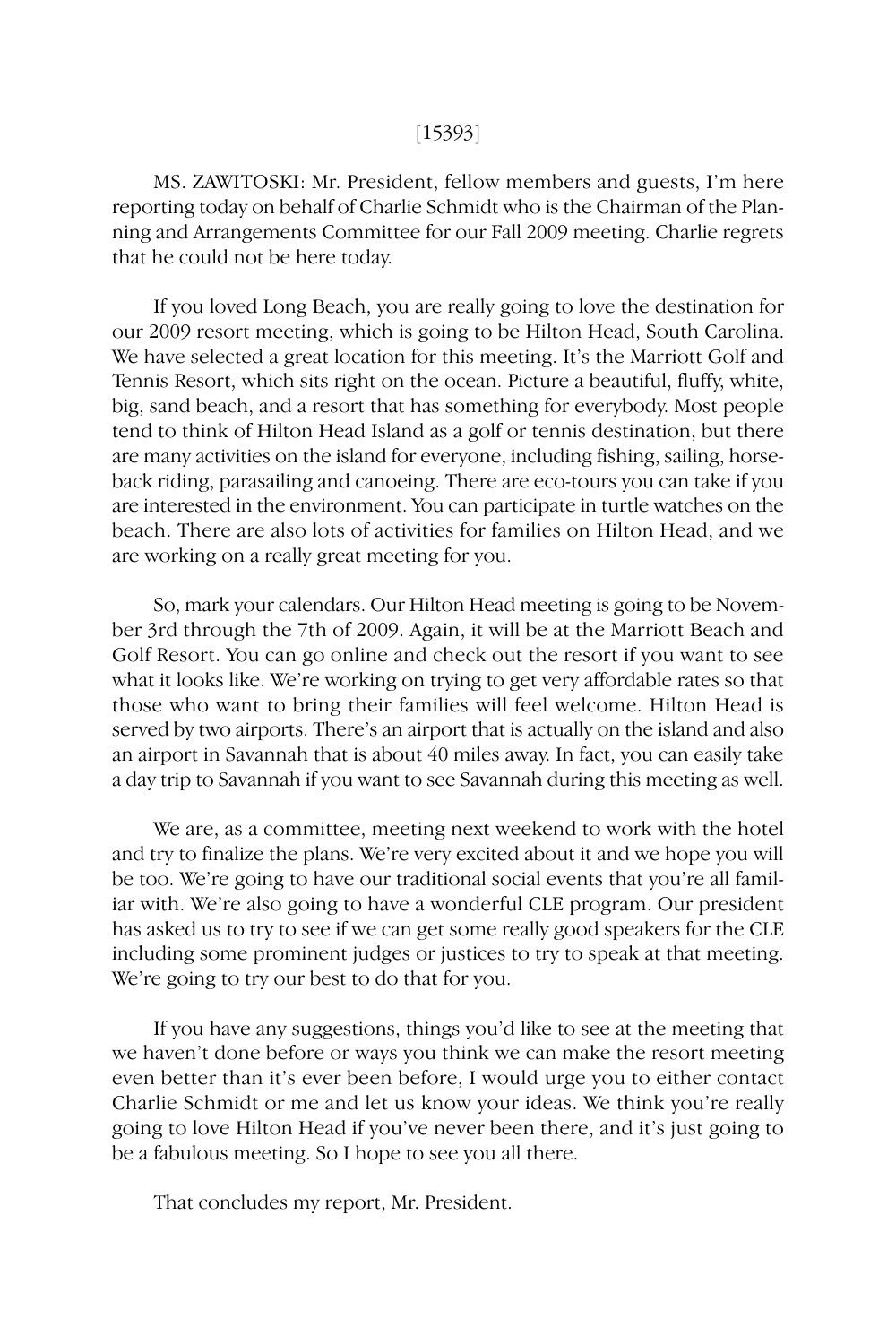#### [15394]

MR. MARWEDEL: Thank you. International Organizations, Chris Davis. I'm sorry. Alan is going to do it and then Chris is going to talk about some other issues.

MR. VAN PRAAG: Thank you, Mr. President. Good morning, everyone. We had an excellent meeting yesterday with 17 members attending. First Captain Chuck Michel of the U.S. Coast Guard reported on the IMO Legal Committee meeting which was also attended by Warren Marwedel. The issues addressed at the Legal Committee were the Hazardous and Noxious Substances Convention, and they deferred decision on a diplomatic conference until April of 2009. They expect a diplomatic conference will happen in 2010.

Another issue was a joint IMO/ILO Working Group Committee which addressed the issue of abandoned seafarers' claims and agreed on the content of a written instrument to be drafted at the next meeting in April 2009.

Thirdly, there's a casualty investigation code issue where the U.S. reserved its position because of a conflict with domestic criminal law. Other issues discussed were the long-range interdiction and tracking system which is based on our satellite system which will be implemented on SOLAS class vessels on December 31, 2008 on new buildings as of December 31, 2008.

Other issues discussed were the small vessels security strategy. IMO came to adopt voluntary guidelines for non-SOLAS vessels engaged in international voyages, basically the ISPS code.

Further, Captain Michel talked about the territoriality of arctic waters where there are major disagreements between Canada, the U.S., and other nations such as Russia.

Lastly, he spoke about piracy issues. The problem he noted is with regard to the prosecution of pirates. There is no judicial system in place for prosecution once they're captured. The suggestion is for the affected nations to extradite captured pirates to the flag states or other interested states for extradition for prosecution under SUA.

Chris Davis reported on the CMI meeting—and hopefully he'll be reporting some more on that this morning. The CMI meeting in Athens approved the UNCITRAL instrument, approved the draft instrument on places of refuge, and approved draft guidelines for procedural rules on limitation of liability.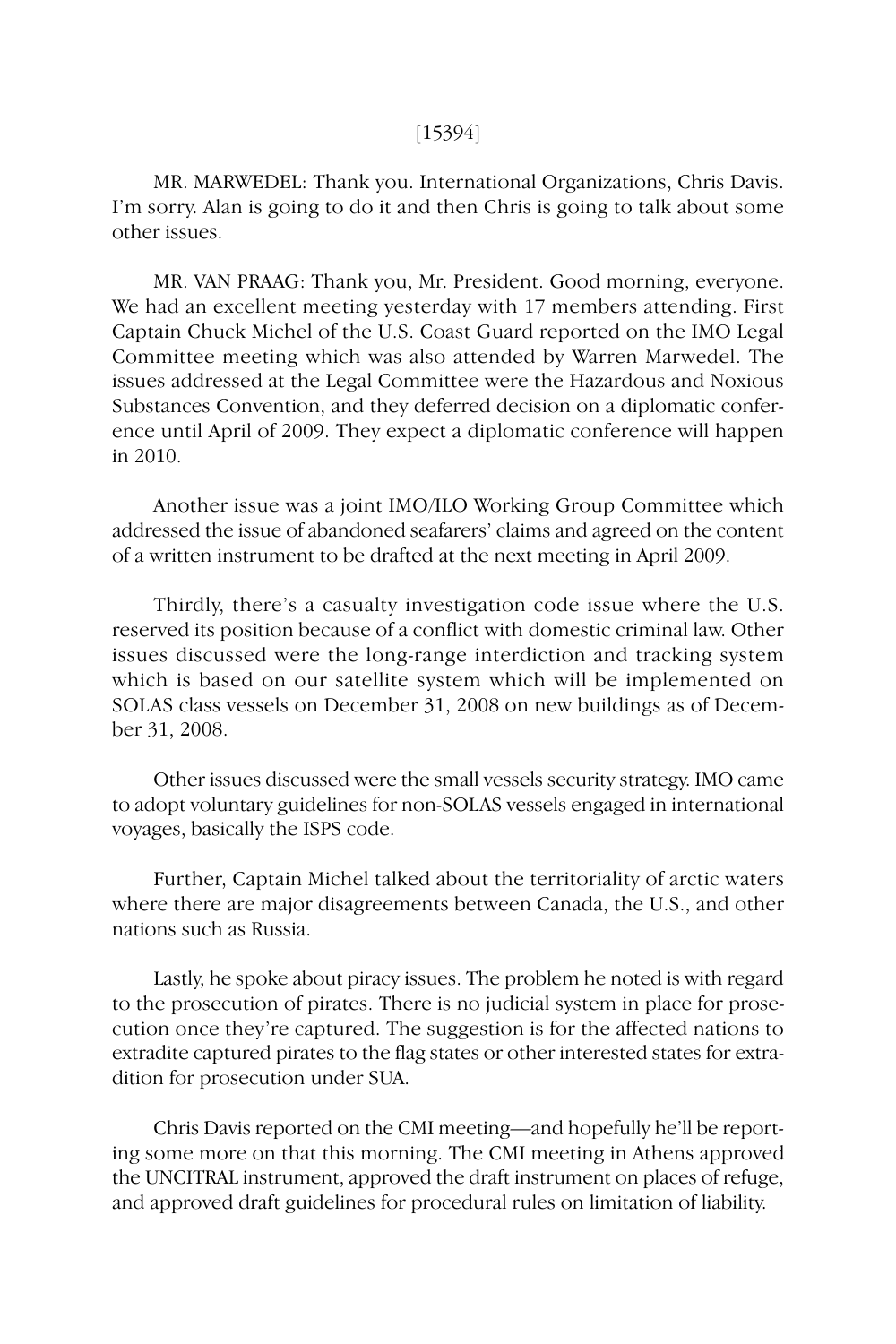# [15395]

The CMI appointed a new president, Karl-Johan Gombrii, and a second vice president, Johanne Gauthier. The next meeting is in 2010 in Santiago, Chile.

Vince Foley, in line with the CMI issues concerning ports of refuge, addressed the implementation of IMO guidelines in the United States through Coast Guard documentation and Coast Guard regulations.

Finally, Phil Buhler discussed the Supreme Court *Medellin* case and the issue of whether a treaty is self-executing or not. *Medellin* upheld a Texas criminal court ruling which conflicted with the Vienna Convention pertaining to the right of an individual to speak with his consulate and the appropriate notice of that right.

Lastly, I reported on the choice of court convention and advised that the Secretary of State has issued a letter of memorandum approving ratification. The same is true with regard to UNCLOS where we understand that Presidentelect Obama is very much in favor of its ratification, and we hope that finally after 28 years that convention will be approved by the United States.

Mr. President, that's my report. Thank you very much.

MR. MARWEDEL: Thank you. Chris. Chris is on the CMI Council.

MR. DAVIS: Good morning, Mr. President, members, and guests. The 39th CMI International Conference and Assembly were held in Greece on October 12th through 17th, 2008. In excess of 400 registrants attended the conference, including 10 members from this Association.

As Alan mentioned, there were three major accomplishments at the conference. First, the approval of the draft UNCITRAL instrument on transport law. I believe Don Greenman will report more fully on that in his report.

The second accomplishment was the approval of the draft instrument on places of refuge. As you may recall, the IMO Legal Committee issued guidelines on this subject. The draft instrument goes further. It actually imposes obligations on the various stakeholders. The thought is that at least the IMO will have this instrument in place should there be another PRESTIGE incident and should the IMO decide or determine that a convention or formal instrument is required in this area.

The third accomplishment was the approval of draft guidelines in respect of procedural rules relating to limitation of liability. These reign primarily in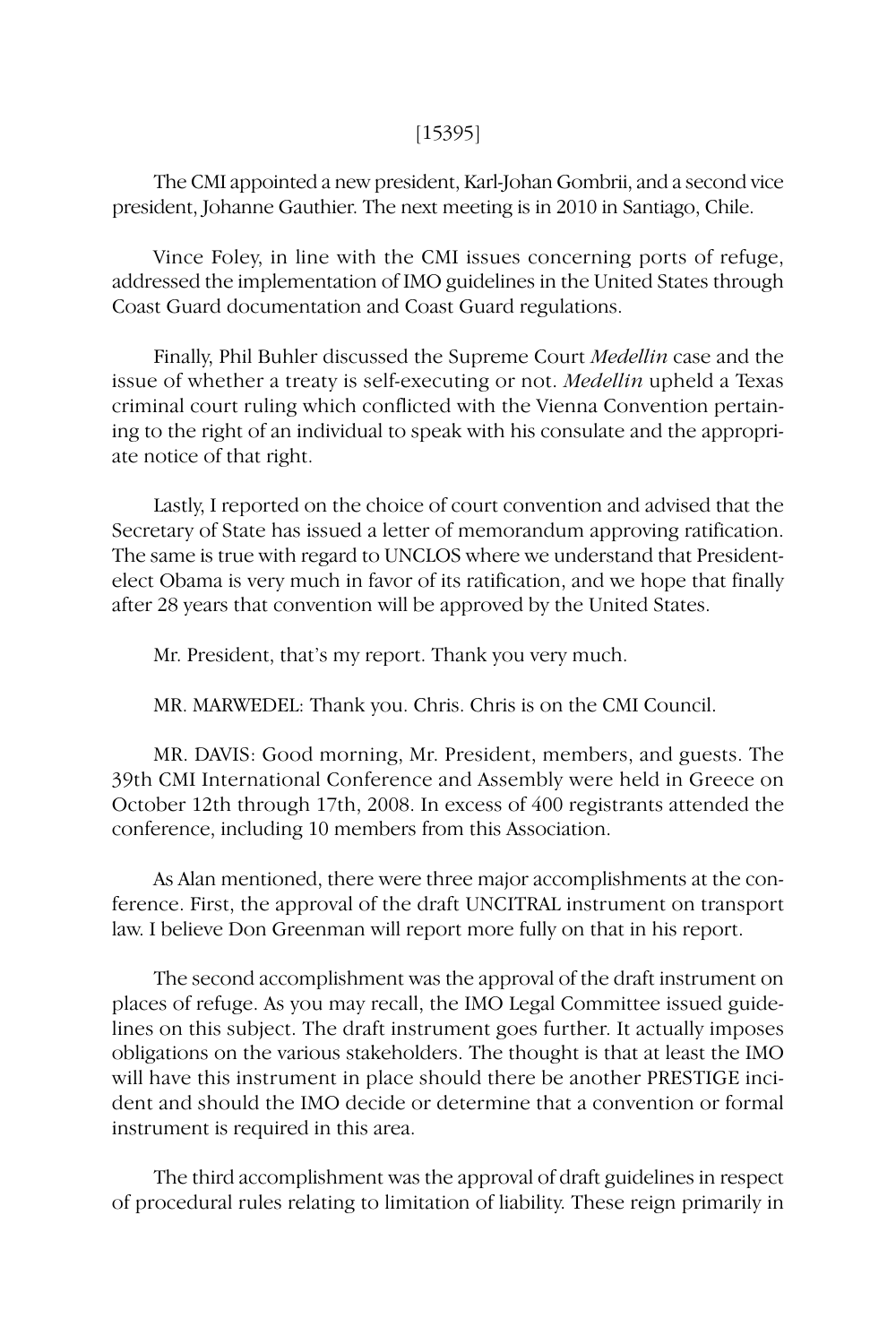#### [15396]

countries or states which have ratified conventions on limitation of liability, but they're also meant for states that apply national law relating to limitation of liability not based on any convention.

As Alan mentioned, at the assembly a new president was elected, Mr. Gombrii of Norway. Justice Johanne Gauthier replaced him as vice president. I would add that this was the second contested election in the CMI's 111 years. It was a fairly contentious election. Louis Mbanefo of Lagos, Nigeria and Andrew Taylor of London were also elected as counselors at the assembly.

Finally, I'd like to mention very briefly a new project on piracy that has been undertaken by the IMO. The increase in acts of piracy have been wellrecorded in Lloyd's List and Tradewinds. There's a recent resolution by the European parliament calling for action on piracy, and the IMO has been coming under increased pressure from member states to take the lead in combating piracy. Thus, the IMO has approached the CMI to assist in this new and important project. And in a letter dated November 7, 2008, yesterday, Mr. Gombrii on behalf of the CMI has confirmed the CMI's willingness to assist with any work that IMO would like or would wish us to undertake in respect of legislation on piracy.

A final point on this subject. As many of you, Frank Wiswall of this Association and the CMI put a lot of work into the 2001 model law on piracy as well as the draft guidelines for national legislation on maritime violence and criminal acts which was completed in 2007. However, this new project on piracy is likely to have a much more narrow focus, perhaps simply the more effective implementation of the SUA convention and protocols. And it is hoped that these guidelines may convince states to pass national legislations to more effectively effect prosecution or extradition of pirates to a jurisdiction that will, in fact, prosecute them.

Thank you, Mr. President. That completes my report.

MR. MARWEDEL: Thank you. Arbitration and ADR, Keith Heard.

MR. HEARD: Thank you, Mr. President. The Committee on Maritime Arbitration and Alternative Dispute Resolution met on Thursday afternoon in the sumptuous offices of Keesal, Young & Logan. At the same time we had a parallel meeting in the offices of Holland & Knight in New York, chaired by Committee Co-chair Sandra Gluck in which we had about 12 people in attendance. I think we had about 25 at the Keesal office. We dealt with three principal topics.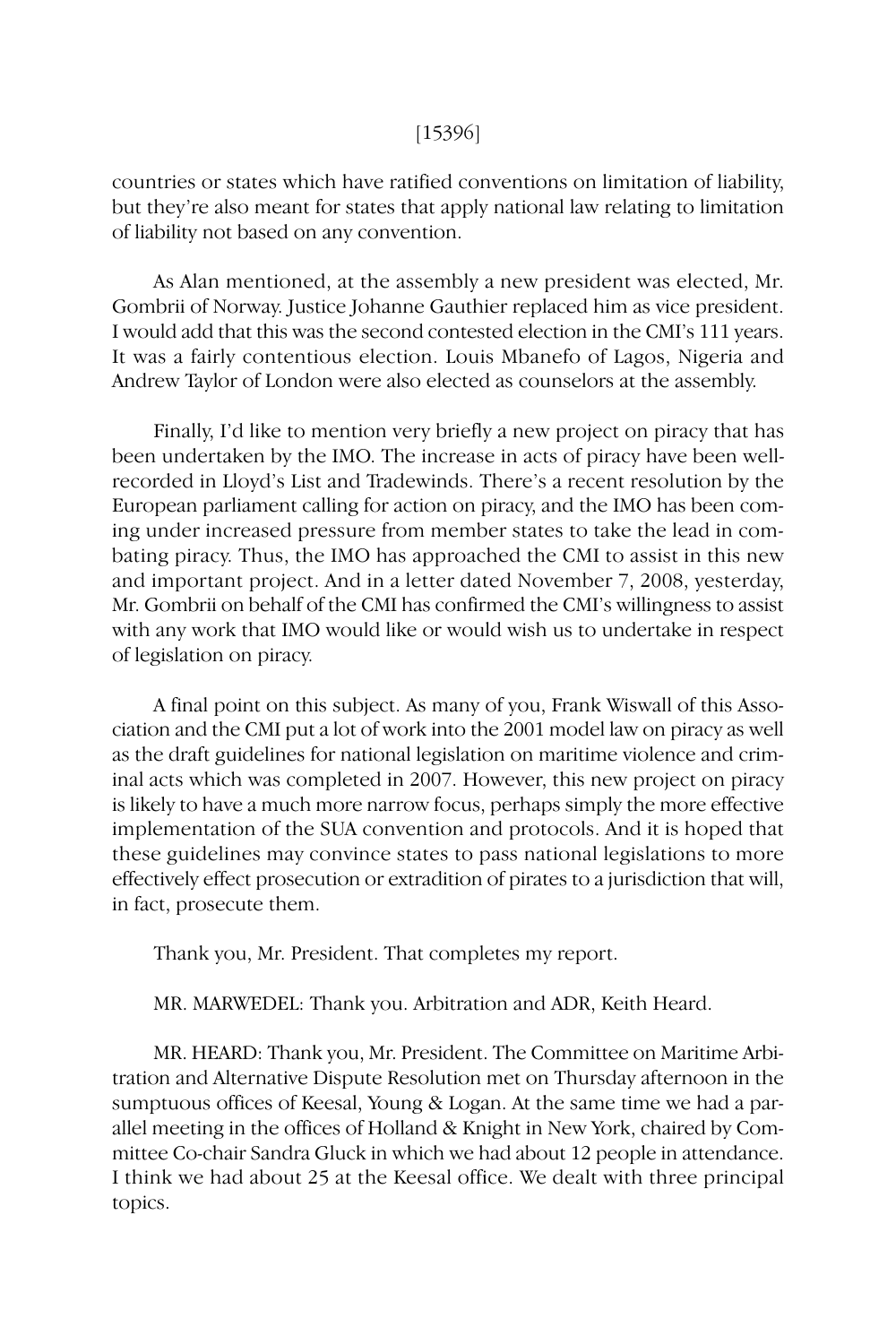#### [15397]

The first part of the meeting involved a presentation by Jason Kostyniuk of Bull, Housser & Tupper in Vancouver. Jason enlightened us on two important Canadian decisions in which Canadian courts have departed from the mandate of Canada's Marine Liability Act, which was enacted in 2001. And that would be near and dear to all of our hearts because that is essentially an anti-*SKY REEFER* law designed to keep in Canada maritime disputes that would otherwise go overseas due to forum selection clauses in the governing contracts. In two appellate cases, Canadian courts have allowed cases to go overseas when it appeared they should have stayed in Canada under the dictate of that law.

One of the cases arises out of the listing of the COUGAR ACE car carrier in the North Pacific. The losing party in that case has petitioned Canada's Supreme Court to appeal. So I don't think we've heard the end of that yet. Jason did a fine job. We really appreciate his contribution.

The next topic was one I presented to the Committee on proposed revisions to the UNCITRAL arbitration rules which have been in effect since 1976. They have not been amended. UNCITRAL decided that these rules need amending. But I didn't focus so much on these changes. It was apparent to me that many members of the Committee were not even aware of the existence of these rules. So we really summarized some of the most important features. The rules are complex. They're interesting. If you ever have a spare moment and are interested in arbitration, it's something you might want to thumb through. The revision process is just getting started. I am pleased to advise the treasurer that UNCITRAL has not asked our Committee to provide three members to travel to meetings around the world to participate in this revision process.

The final principal topic we had involved a discussion on what has become of the doctrine of manifest disregard of the law. In the late 1950's in a securities case called *Wilco v. Swan*, the Supreme Court said in what may be regarded as dictum that an arbitration award could be vacated if the arbitrators acted in manifest disregard of the law. In fact, that concept can be traced in Supreme Court cases back to the 1870's. Earlier this year in a case coming up in the Ninth Circuit, *Hall Street Associates v. Mattel*, the Supreme Court seemed to sound the death knell for that concept. The Supreme Court's language in the *Hall Street* case has provided difficulty for the lower courts and cases have gone both ways now as to whether manifest disregard of the law is still a viable principle on which you can argue that an award should be vacated. We discussed this at a meeting in October. And since then the Supreme Court has vacated another Ninth Circuit decision involving mani-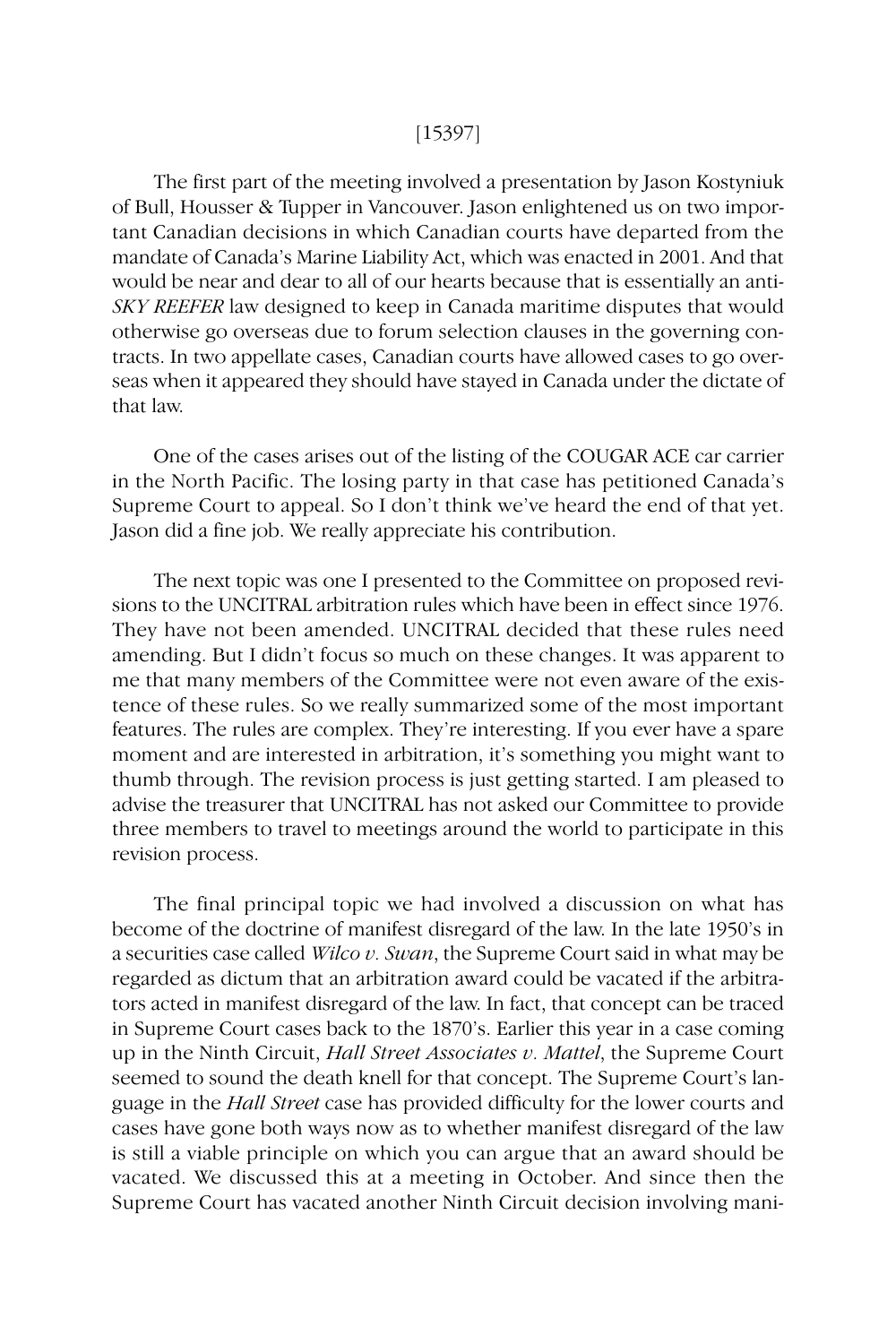#### [15398]

fest disregard of the law and returned that case to the Ninth Circuit for consideration in light of the *Hall Street* ruling. That was a case that had been briefed and decided by the Ninth Circuit before *Hall Street*. And then very helpfully and very coincidentally, on Tuesday of this week, after we set the agenda for the meeting, the Second Circuit Court of Appeals handed down a ruling in the case of *Stolt Nielsen v. Animal Feeds International* where the Second Circuit rejected the argument that manifest disregard is no longer available as a valid grounds to seek vacatur of an award. I don't know whether that case will wind up in the Supreme Court or not, but this is a really interesting area of the law. As I said, there are cases on both sides, so it's one our Committee will continue to watch. Sandra Gluck made the presentation on the *Stolt Nielsen* case.

The final point is that 11 months from now, in early October, the International Congress of Maritime Arbitrators will meet in Hamburg. That may be too far off for you to put on your schedules, but I bring it to your attention because if you plan to submit a paper, outlines of papers are due by January 15th and the full papers are due by April 15th.

Thank you very much. That concludes my report.

MR. MARWEDEL: Thank you. Carriage of Goods, Don Greenman, followed by Cruise Lines and Passenger Ships.

MR. GREENMAN: Thank you, Mr. President, fellow members, and guests. Before I start with my Committee report, I have some news from AMC. Our 17th five-year digest is now available. A sample is out front. As AMC has done for decades, we dedicated it to a person who has had enormous influence on the admiralty law here and abroad, namely Michael Sturley.

The sad news you've heard is that Sam Hopkins died on Wednesday of this week. He was not only the husband of Anne, who is our managing editor, but he also participated very actively in the production of the publication. We will miss him greatly.

Turning to the Committee on Carriage of Goods, we had a lively meeting on Wednesday. It may have been because the principal subject of the meeting was to take a straw vote on whether the MLA should approve the UNCITRAL Convention on Contracts for the International Carriage of Goods Wholly or Partly by Sea. Prior to the meeting, there had been a number of e-mails back and forth among Committee members that indicated that we may not be unanimous on the subject. We had a large turnout in person and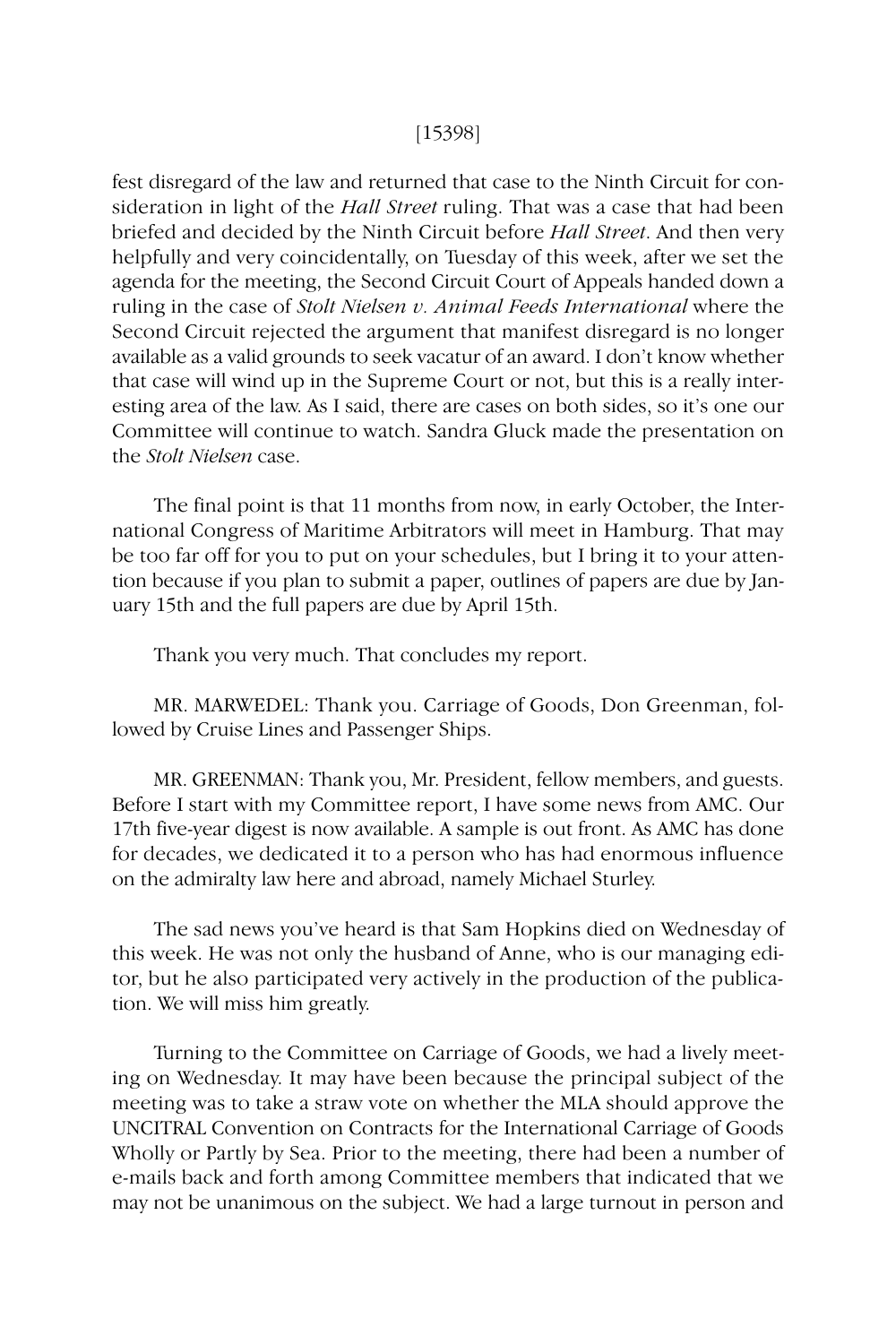#### [15399]

by conference call. Interestingly, there were more nonmembers of the Committee present at the meeting here in Long Beach than there were members of the Committee. Also, a number of nonmembers such as the head of NIT League and two representatives from the World Shipping Council also participated in the meeting by conference call.

We began the meeting with a presentation by Mary Helen Carlson, who is the State Department head of the United States delegation to Working Group III that produced the Convention. She explained to us how the Convention had been worked on or will be worked on by the U.S. government. The present status of the Convention is that it has been approved by UNCITRAL and has been submitted to the United Nations Committee 6, which is a legal committee for the United Nations. It is anticipated that the legal committee will shortly approve the Convention if it has not already have done so, from where it will go to the United Nations General Assembly as a whole. It is planned that there will be a signing ceremony for the Convention next fall in Rotterdam. Hence, from now on the Convention will probably be called Rotterdam Rules.

The procedure for the Convention will be different than it was for the Hamburg Rules. There, there was a diplomatic conference at which the draft convention as presented could be amended, and, as I recall, the limitations of carrier liability were finally set at the diplomatic conference, this not having been previously done. The UNCITRAL rules, on the other hand, are only subject to a signing ceremony. This means that the form in which they now exist can only be accepted or rejected; there will be no further discussion about redrafting this article or that article. We are stuck with what we have whether we like it or not.

Mary Helen, by the way, as a State Department employee, was not in a position to say how our Association should vote on the subject because government employees cannot advise private organizations as to what sort of recommendations these organizations should make to the government.

Professor Sturley addressed the Committee. As you all know, Professor Sturley has been involved with these efforts from the early stages, having served as the reporter for the working group of the MLA Committee on Carriage of Goods that drafted the MLA revision of COGSA. He then went on to serve as the rapporteur for the CMI Drafting Committee, and finally was an advisor for the United States delegation to the UNCITRAL working group. Professor Sturley explained the major differences between the existing law and what the Convention would provide.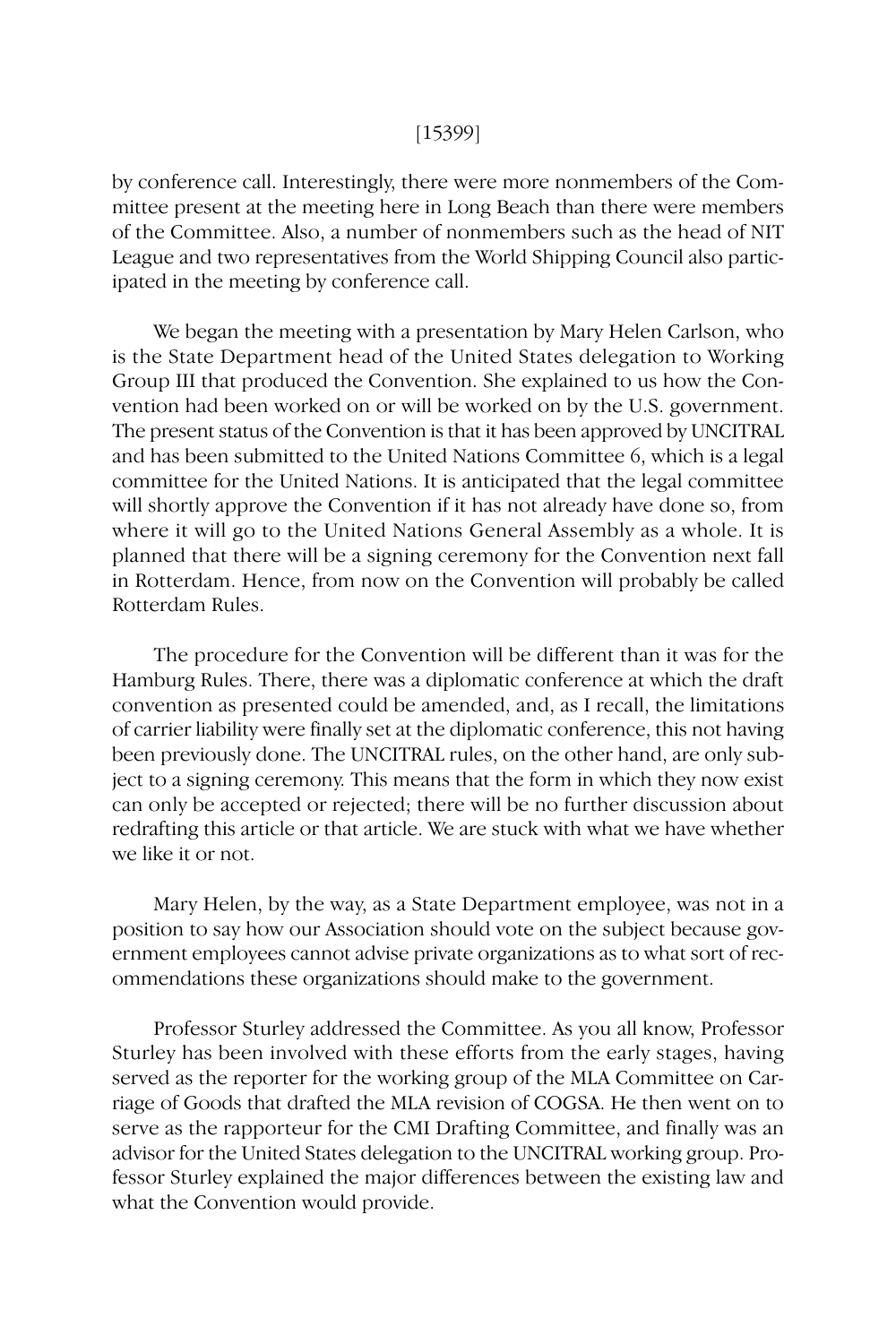### [15400]

First, it's a door-to-door convention for both land and sea carriage. Second, it allows some freedom of contract, in that the Convention can be avoided in volume contracts, which we call service contracts in this country. This was a contentious point in Working Group III and there was a final resolution of it after at the last meeting of the Working Group. It was insisted upon by the United States because industry wanted the Working Group to do it. There are jurisdiction and arbitration provisions in the Convention. The countries who sign the Convention can opt into these jurisdiction and arbitration provisions. If they do not do so, then they do not bind that particular country that signs the Convention. If these jurisdiction and arbitration provisions become the law of the United States, though, they will have a very big effect on the SKY REEFER situation.

The limitation amount for the UNCITRAL convention is raised above that in the Hague Rules, the Hamburg-Visby Rules, and the Hamburg Rules. It will be 875 special drawing rights for packages or three special drawing rights per kilogram, whichever is higher. There are a number of other lesser changes in the Convention from present law, and our Committee will prepare a summary of the Convention for distribution to the members of the Association as a whole.

Chet Hooper appeared by phone (as had Mary Helen and Professor Sturley), and he gave us the history of the development of the Convention, from the MLA's proposed revision of COGSA in 1996, the CMI Drafting Committee in 2001, and ending with the current UNCITRAL effort.

After the initial presentation, we had a debate of sorts. Some perceived that there were drawbacks for cargo interests in the convention, particularly in volume contracts, a position voiced by David Maloof. Michael Marks Cohen had comments concerning jurisdiction and arbitration provisions, and there was a good discussion of all of these issues.

It appeared, though, that a lot of the people present needed more time to study the issues. Accordingly, rather than taking a binding vote of the Committee, we decided to just have a show of hands to see who was in favor, who was against, and who abstained. The majority were in favor of the Convention. A substantial number abstained, but this probably included people who were not members of the Committee, and may not even have been members of the MLA. There were only two negative votes. This, again, was a nonbinding indication of where people stood at the moment. We plan to have a formal vote on the Convention next May, and we will have advance reports to the Association as a whole so that it could be considered at the May meeting.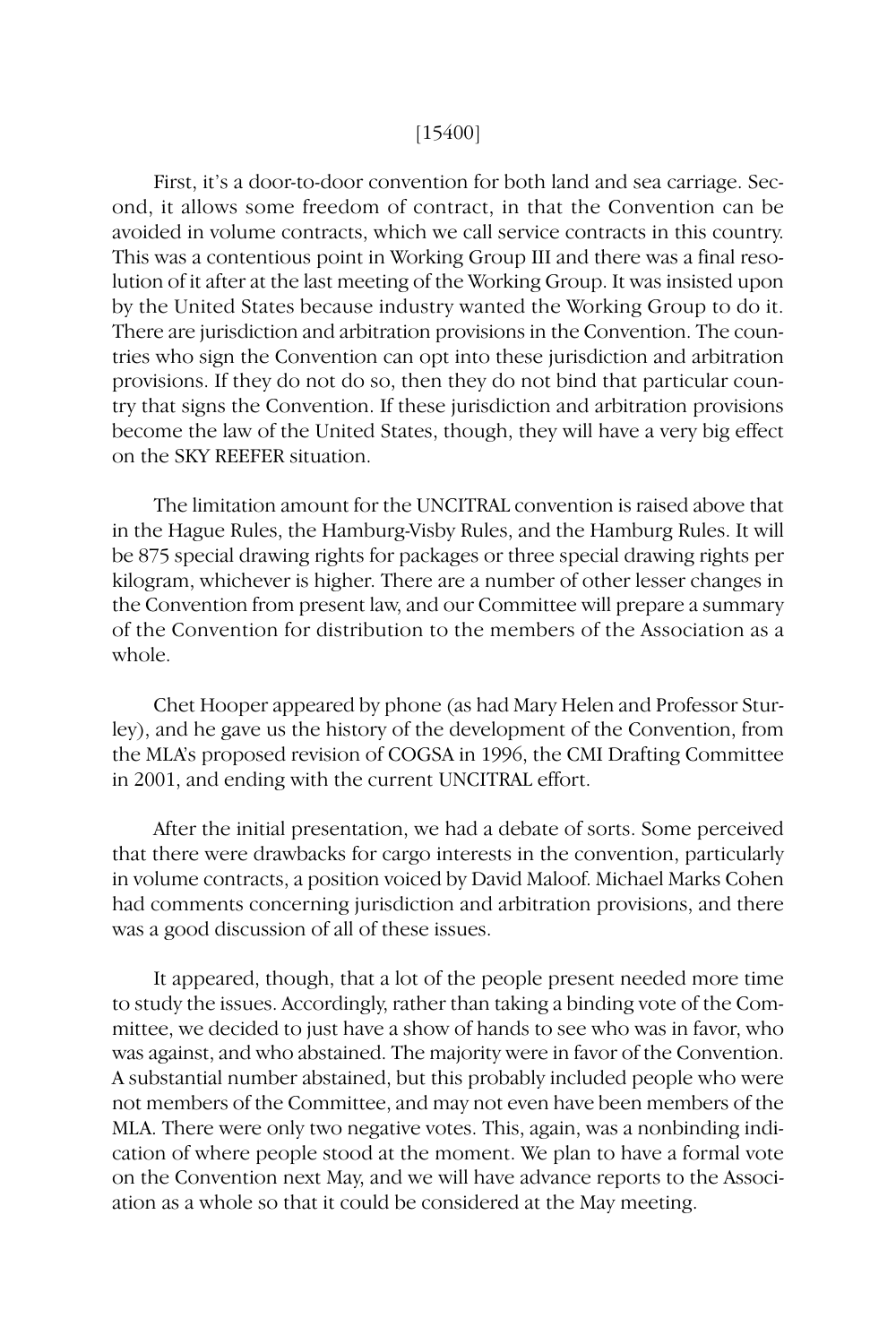### [15401]

Having finished with the UNCITRAL part of our Committee meeting, we discussed cases in the Southern District of New York dealing with the issue of the Carmack Amendment. Professor Sturley gave us a discussion of four cases that have come down since our last meeting in May, which are all over the lot. In one of the cases, a district judge stated that he was going to follow the Supreme Court in *Kirby* and ignore the Second Circuit in the *Sompo* case and therefore held the Carmack Amendment doesn't apply to inland parts of international through carriage.

Other judges in the Southern District have held that a through carrier, such as an ocean carrier who issues a through bill of lading that covers inland transport, becomes a railway itself for purposes of the Carmack Amendment. In one of the cases the judge found that the ocean carrier or NVOCC was a rail carrier, and then he dismissed the suit because the venue was improper under the Carmack Amendment.

At least two of these decisions are on appeal and all four of them are printed in the current issue of AMC. Three of them are summarized in the cargo newsletter which was out front that I hope everyone picked up.

With that, Mr. President, I conclude my report.

MR. MARWEDEL: Thank you. Cruise lines, Pamela Milgrim, followed by Young Lawyers.

MS. MILGRIM: Good morning, Mr. President, members, and guests. Our meeting took place on Friday morning at the offices of Keesal, Young & Logan. There were approximately 30 attendees. And I'm happy to report that that included members from the plaintiff 's bar, the defense bar, representatives of P&I Clubs, U.S. Coast Guard, and the judiciary. So that was a nice mix which provided for a lively discussion of some of the points and issues.

The meeting began with a discussion of trends in crew arbitration clauses. Many cruise lines are now incorporating these clauses into standard crew contracts. This is somewhat of a departure from the way these cases have been handled previously. Most had resulted in litigation in the U.S. and the cruise lines are now incorporating these clauses as an attempt to have a faster, more cost efficient resolution to these disputes.

Following that we had the first of two speakers. The first speaker was Bob Peltz who is the vice chair of our Committee. He spoke about medicine on the high seas. This is a very significant area in cruise line litigation and it involves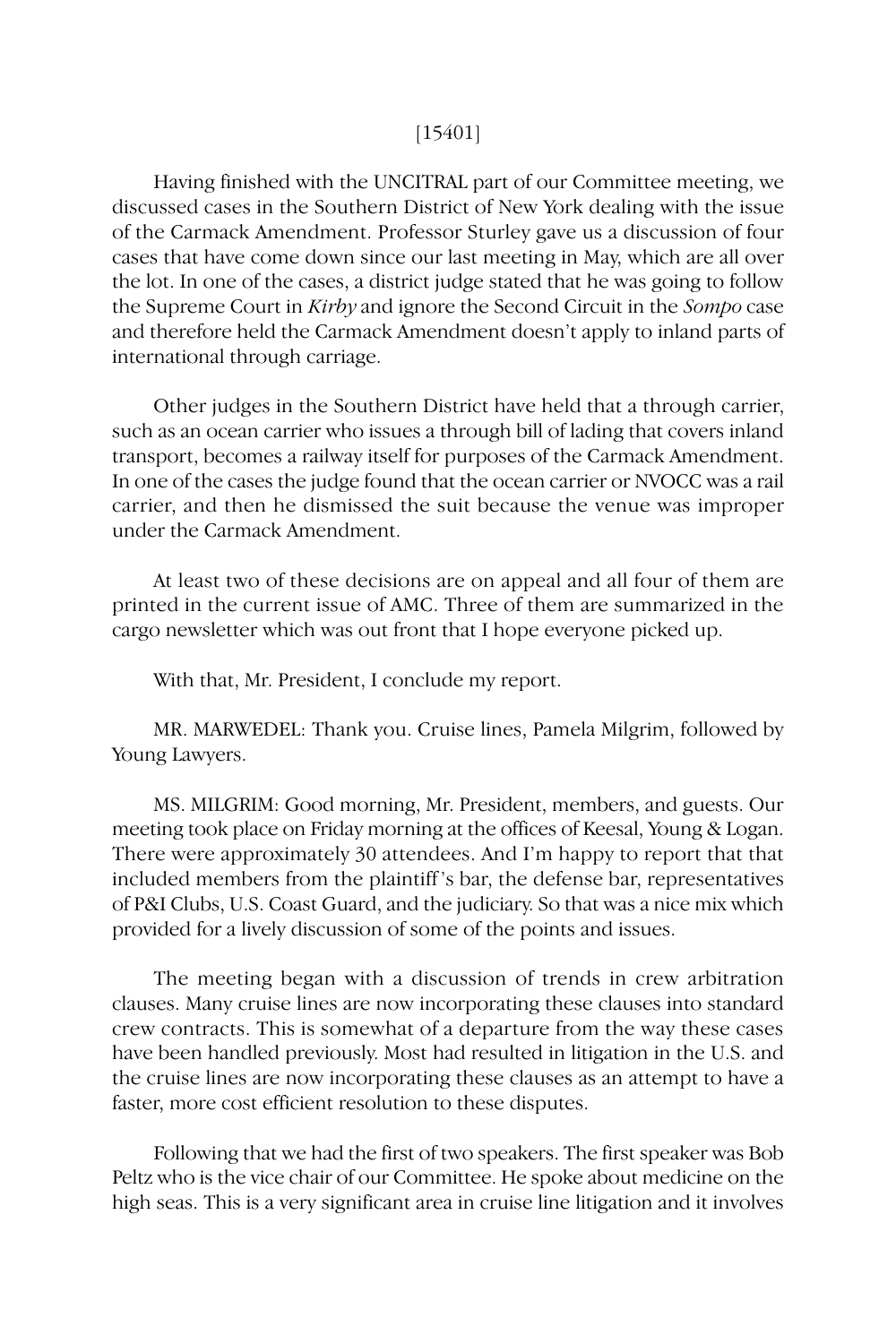### [15402]

whether cruise lines are vicariously liable for the negligence of shipboard medical personnel.

The next topic was by Carol Finklehoff, who discussed prosecuting and defending sexual assault cases. She spoke about the unique challenges in handling these cases during both the investigation stage and litigation.

That concludes my report. Thank you very much.

MR. MARWEDEL: Thank you. Dana Henderson, Young Lawyers, followed by Fisheries.

MS. HENDERSON: Good morning, Mr. President, members of the association, and guests. The Young Lawyers Committee met yesterday for a lunch social meeting. We had about 25 lawyers in attendance including a great number of new members. So I'm pleased to report that some of the MLA's outreach efforts to other ports seem to be working as we have a number of people here whom we haven't seen at other MLA events. We had lawyers in attendance who were from places as far afield as Panama and Vancouver, British Columbia. And we were happy to see our CMLA members join us for lunch and we were also pleased to have two attendees who are new law student members of the Maritime Law Association.

As some of you may know, the MLA has relatively recently put into place a law student category of membership. So together with these representatives—one of whom was from Tulane University, the other one was from the University of San Francisco—the Young Lawyers Committee is hoping to be the first stop for our law student members and is also looking to work with these student members and bring them into the Association because they'll certainly be the future of the Association.

For our members who are not here but who may be reading the PRO-CEEDINGS, we want to make it known that we are no longer publishing our newsletter by sending it out by e-mail. It is only available by logging onto the website. So we ask that if you want to know what's going on with Young Lawyers Committee, you join our Committee through the website and then check out our goings on by our Committee's section of the website.

I also wanted to take this opportunity to address the Committee chairs and special project chairs and let you know and remind you that we have a number of excited, eager, active young members who are looking to become more involved in this Association. I am routinely approached by new mem-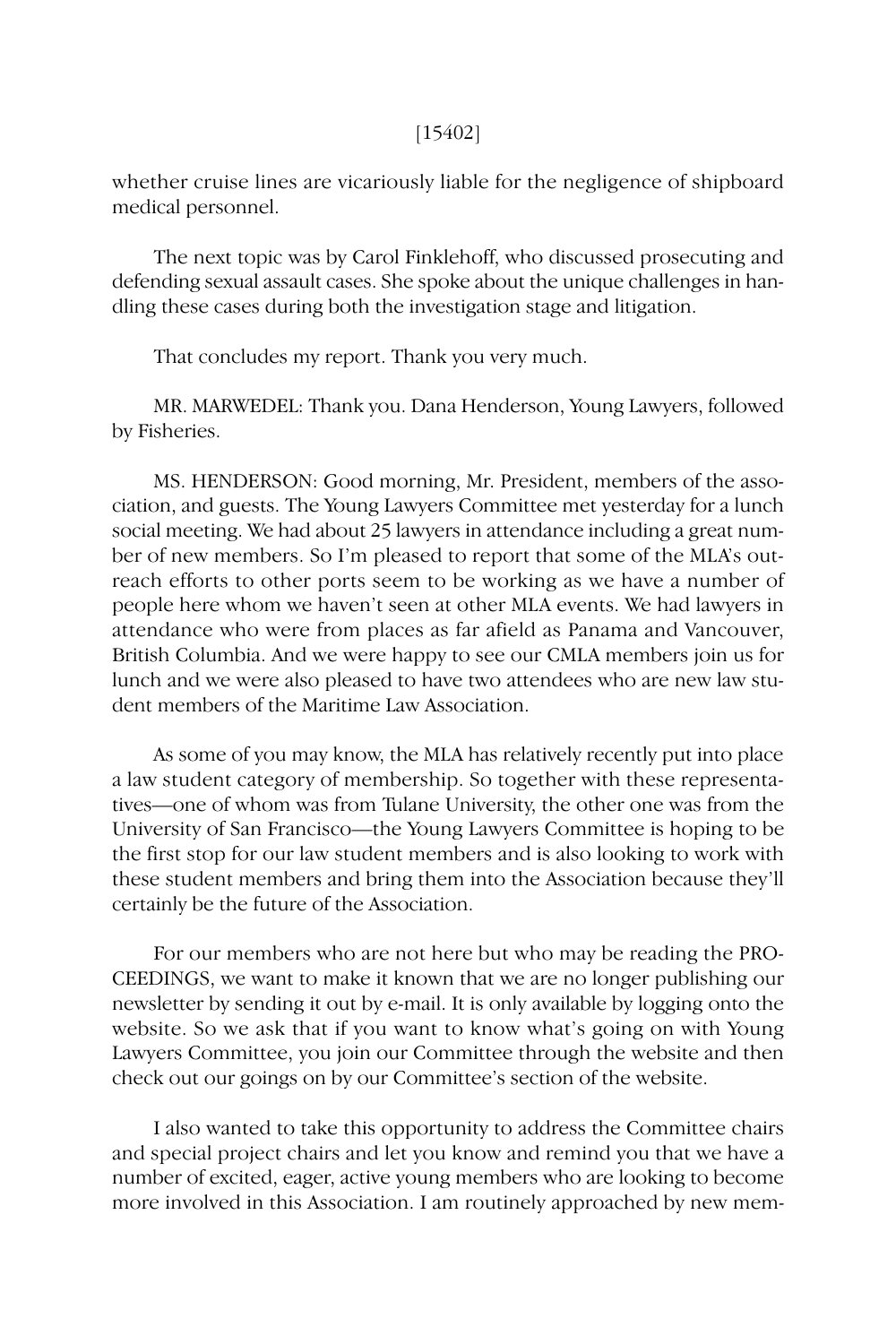### [15403]

bers who are looking to be put to work. They want to work on your special projects. They want to help you out with legal research, contribute to your newsletter, or even help coordinate some of your meetings. So if you get in touch with me, Alex Giles, or Betsy Bundy and give us a little bit of notice, we should be able to help you staff whatever project you might have. So, please do put us to work.

Mr. President, that concludes my report.

MR. MARWEDEL: Thank you. Fisheries, Steve Johnson, followed by Inland Waters.

MR. THORNTON: Good morning, Mr. President, officers, guests, and members. Steve Johnson couldn't be here, so I'll be accepting the award in his place. Steve's actually on the east coast. My name is Kevin Thornton. I'm from the Atlantic City offices of Cooper Levenson. I'm the vice chairman of the Fisheries Committee.

We had our meeting yesterday morning at 10:00 A.M. until noon at the offices of Flynn, Delich & Wise. I thank them for their hospitality. It's important as we all have to go from different city to city that the local firms support the effort, and the Fisheries Committee particularly appreciates their generosity and hospitality.

Steve participated by phone. So we had Steve and I essentially running the meeting and we had 12 people show up, and they did something unique and interesting here in Long Beach, and in our Committee, too. We had one new member and a significant number of non-committee members attend. They outnumbered members of the Committee who were actually in attendance. We welcome anybody who's interested to stop by. The guests generally enjoy the meetings and have things they can contribute and they learn something about the Fisheries Committee. We're small in number but our enthusiasm and commitment far exceed our membership. So feel free to drop by.

Steve started the meeting by discussing a new pet project he's looking at. It's in the initial stages. He is trying to come up with some new legislation that might inspire the few remaining traditional lenders as well as new nontraditional lenders to get involved in investing in the commercial fishing industry. That's barely out of the dugout. This is something that Steve is working on and we're going to circulate a draft among our committee members and see if we can get any input with that.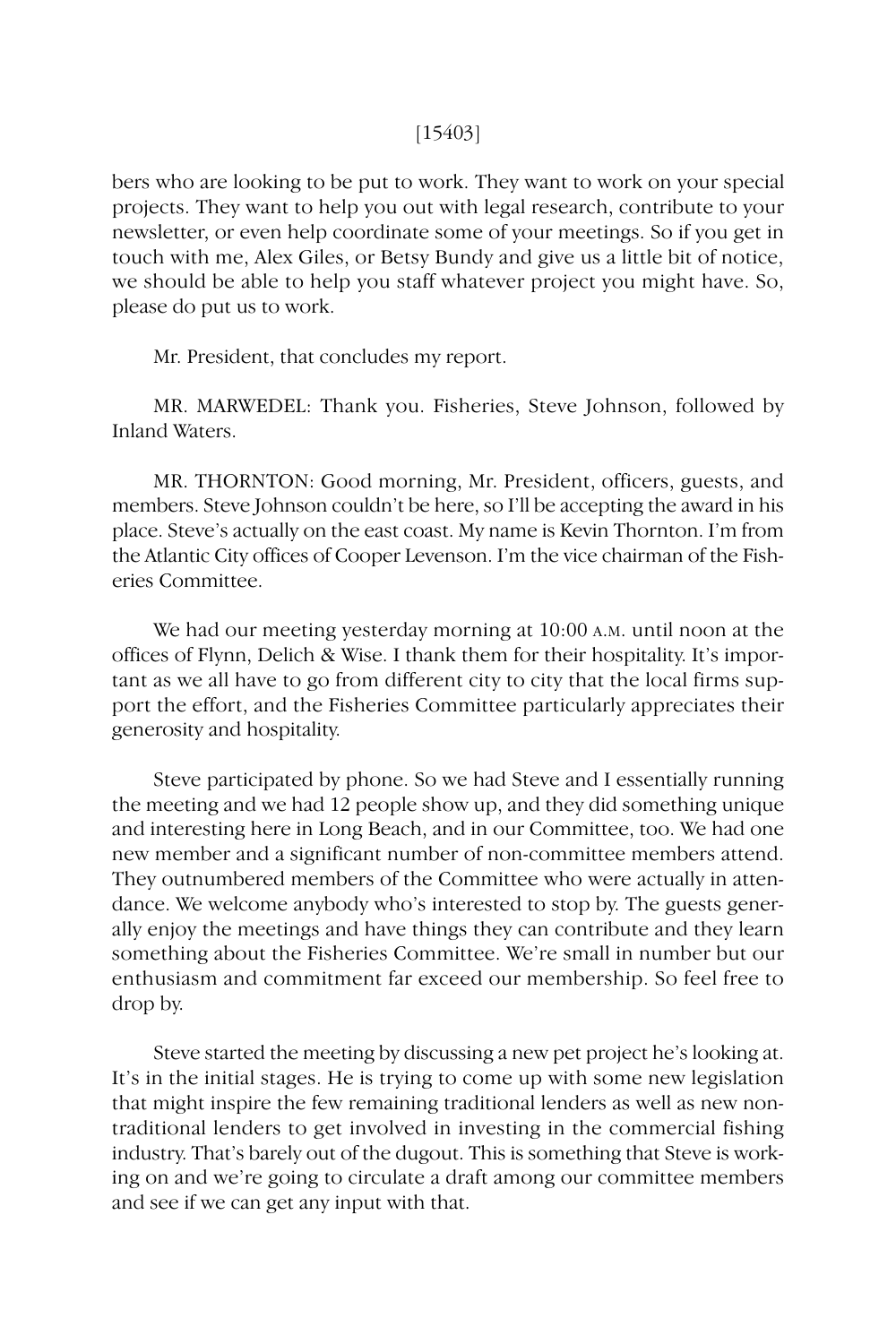#### [15404]

We next had an update on the legislative proposals to address issues of maritime liens and security interests and limited access permits. There is a big issue in terms of how one values the boats themselves versus the value of the rights to fish. When those are separated, lenders have a different point of view sometimes from other people about whether they should be able to recover against the fishing permit and the rights to fish as opposed to the boat itself. And when the boat sinks and all you have left is the permits, you are in a sticky wicket. So we always talk about that and then we move on to the next subject because we're unable to resolve it ourselves.

We had some discussion about recent case law developments with the Jones Act in the U.S. build rulings. The Coast Guard has, in the view of some, been leaning too favorably to conclude that work that's done offshore still constitutes U.S. built. Certain U.S. trade and labor organizations are actively litigating the issue and having a measure of success in persuading the courts that the work has to really all be done in the United States or a very, very significant portion of the work has to be from the United States. So we reported on that.

We next discussed the continuing growth in aquaculture and that segued into nontraditional energy sources, including wind power, waves, and currents. There are proposals for constructing new facilities like windmills and such, there are issues relating to the decommissioning of existing offshore oil platforms and other similar projects.

Peter McLauchlan from Texas was able to share with us the Rigs to Reef program in the Gulf where they're trying in an economically and environmentally sensitive fashion to decommission oil rigs and turn them into something that will work. The environmentalists are concerned about decommissioning and removing reefs because you've already created an environmental asset that wasn't there before.

It's also interesting that this dovetails into the expansion of offshore windmills. I think two years ago in San Francisco I reported briefly that this was coming on fast. Just within the last 60 days in New Jersey, where I'm from, the state awarded a \$35 million contract for the construction of offshore windmills, and there are two more contracts teed up that are going to be going to bid in the not too distance future.

The other interesting thing is that I do a lot of work for the commercial fishing industry in New Jersey, and originally the industry was adamantly opposed to offshore windmills. The tide changed. The commercial fishing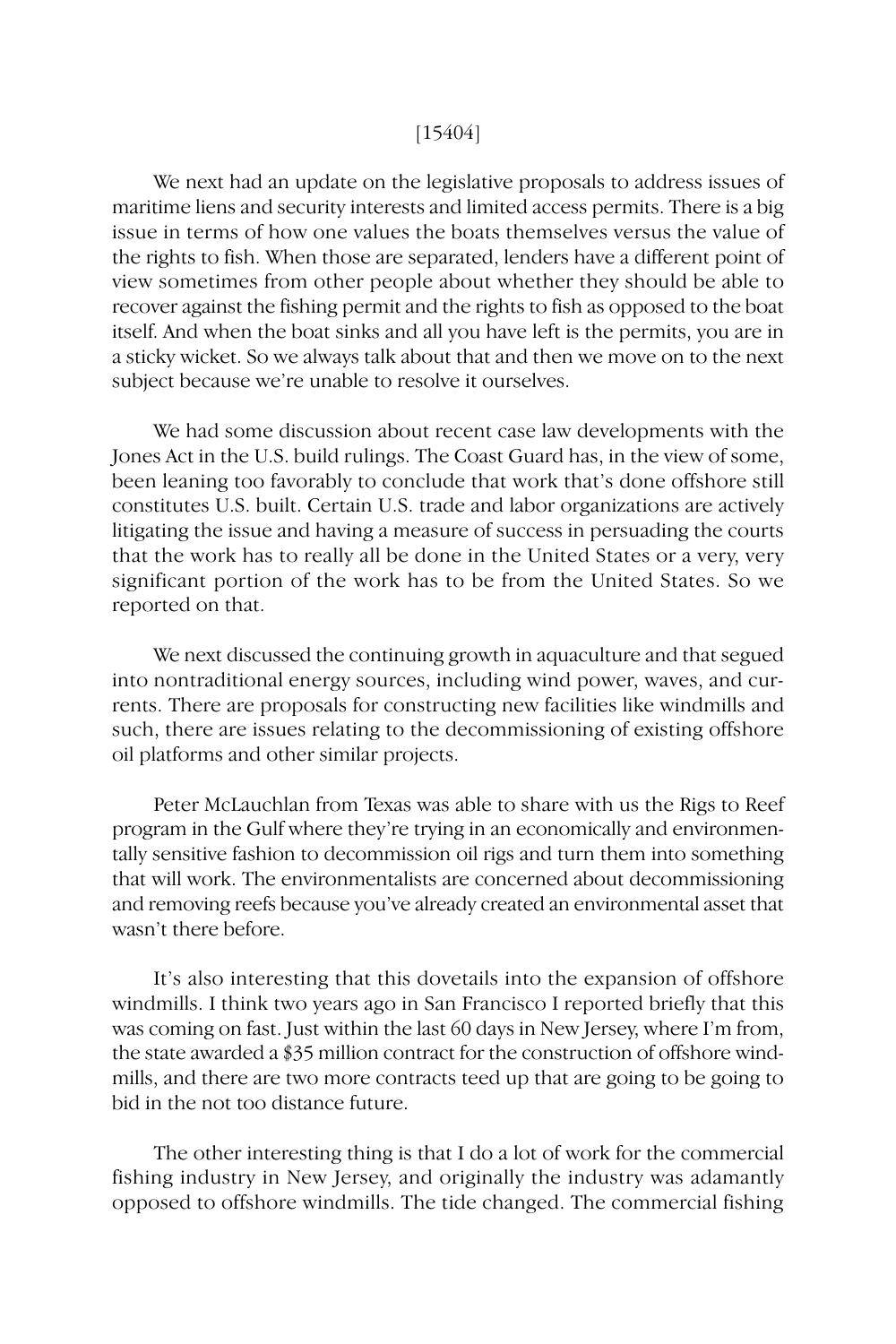### [15405]

industry was one of the groups that put together a for-profit business entity called The Fishermen's Wind Cooperative. They were one of the unsuccessful bidders, and they did not get the opportunity to construct and manage windmills, but they were one of the top three bidders. So it may be that fishing folks and maybe other shipping industry folks who may have initially been opposed to offshore wind farms may want to revisit the issue and see if there are not any opportunities for these types of clients.

We also talked briefly about two other things under the topic of "new developments." A new Coast Guard rule is going to affect commercial fishing boats that are 50 to 79 feet in length, in that it will impose substantially more significant and stringent requirements for stability and safety because of the increase in fatalities. There has previously been a loophole for boats of that size. But the interesting issue is that the obligations regarding training and safety and stability are going to be specifically visited upon the owners so that the masters and the owners are going to have to be personally involved. That gets dicey because a lot of these boats are relatively small and are held by single-asset corporations. So if you have a person or entity that owns 12 boats or 15 boats or 20 boats, they're literally going to have to go down and find out about their 62-footer, how that one works, and their 78-footer. It's a sticky wicket.

Again, thanks for the hospitality from Flynn, Delich & Wise. And we ask again if you're in town at these meetings, feel free to drop in and visit. Thank you.

MR. MARWEDEL: Thank you. Inland Waters, David Ventker, they had a joint meeting with Kent Roberts.

MR. ROBERTS: Thank you, Mr. President. I report on behalf of David Farrell for the Ad Hoc Committee on America's Marine Highway, also for Dave Ventker for Inland Waters and Towing.

We had a meeting on Thursday at the offices of Flynn, Delich & Wise, whom we also thank for their hospitality. We had over 30 attendees. Most of those folks were there for the America's Marine Highway meeting. And because of the interest in this initiative, we are working with the Association to open up that membership from its ad hoc status to a general subcommittee for more membership involvement.

On the Inland Waters side, we had a report on the NPDES permitting through the EPA, as well as the U.S. Coast Guard's recently announced crack-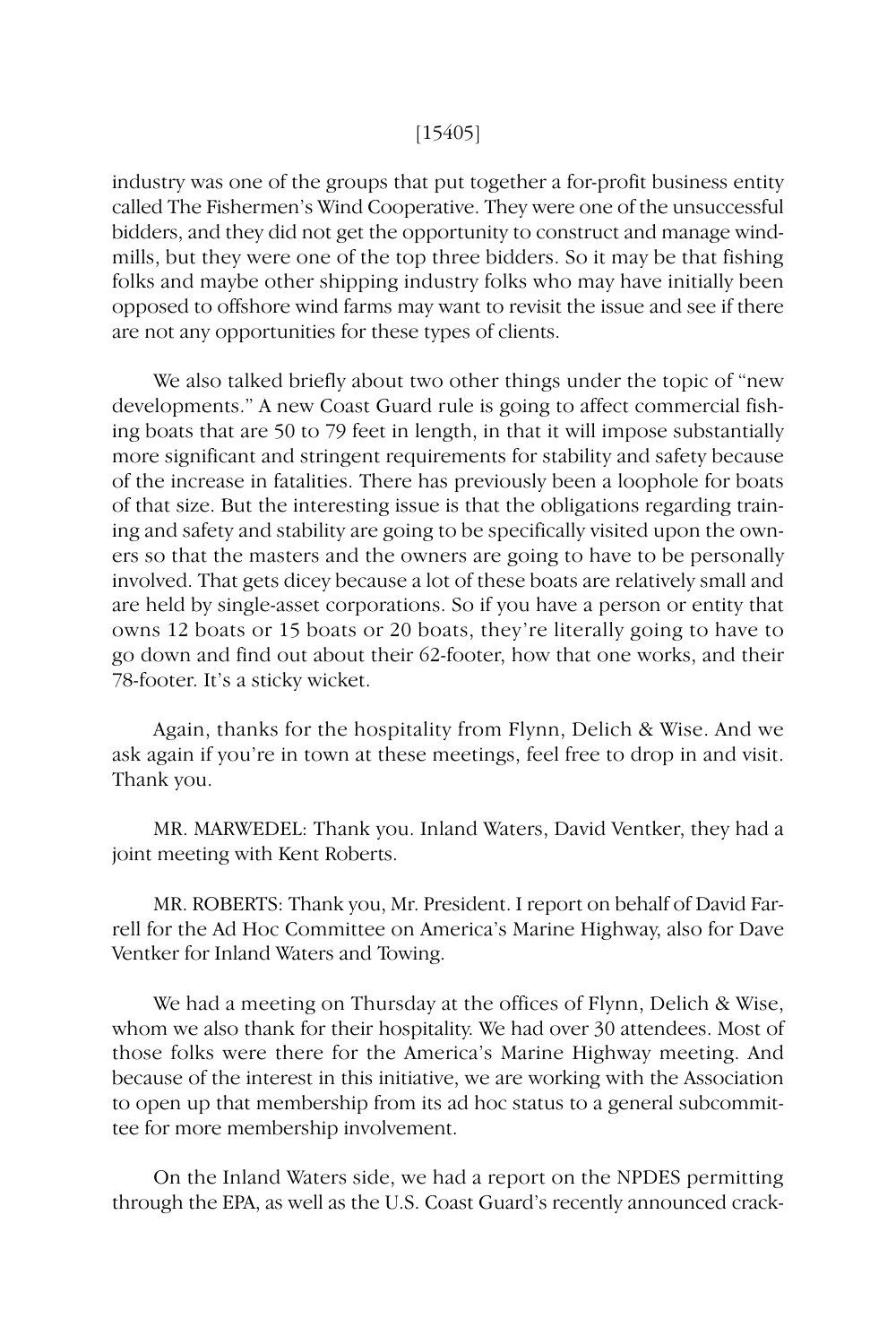### [15406]

down—maybe that's not the right word—increased inspections, to verify licensure of tug personnel. This is a result or outgrowth of the MEL OLIVER collision incident on the Mississippi River.

Gene George gave his report for the Great Lakes as he does at every meeting. We heard about the Fednav Challenge to the State of Michigan ballast water regulations, which I believe was argued before the Sixth Circuit Court of Appeals in September.

We also discussed the Great Lakes Compact, a compact amongst the Great Lake states with federal government sponsorship to control, manage, and decrease water diversions from the Great Lakes. The Bush Administration finally realized after much work from the Great Lakes states that if you take all the water out of the lakes, vessels won't float. And they're working together to see if they can manage that problem.

But the main part of the program was America's Marine Highway, what used to be called the Short Seas Shipping Initiative. MARAD went for a name or a phrase, America's Marine Highway, that you could say repeatedly without violating FCC rules.

Our featured speaker was Stas Margaronis with Santa Maria Shipping of California. Stas is something of the "Pied Piper" for short seas shipping. He has been working for many years to try to get more investment, more interest, more support, and more government support for an integrated land/sea system that involves short seas, coastwise, domestic shipment of cargo by water that is truly coordinated with the land transportation system. We've seen benefits in the last year, since everybody has been talking about cost of fuel and highway congestion. And this type of system could reduce that congestion, reduce the need for expensive infrastructure rebuilding, reduce carbon emissions, and increase investments in ports and shipyards. It's a great idea. Of course it just takes a lot of money.

If you're interested in some of the studies around this, I highly commend you to Santa Maria Shipping's website, Greenships.org. There's a lot of information there. There was a very lively discussion with Mr. Margaronis about the economics of the proposals.

One of the economic points that is an impediment to even modest development of a short sea shipping business–and we see this now in some of the tug barge traffic that is developing around the country—is the Harbor Maintenance Tax. The Harbor Maintenance Tax is assessed upon importation of cargo.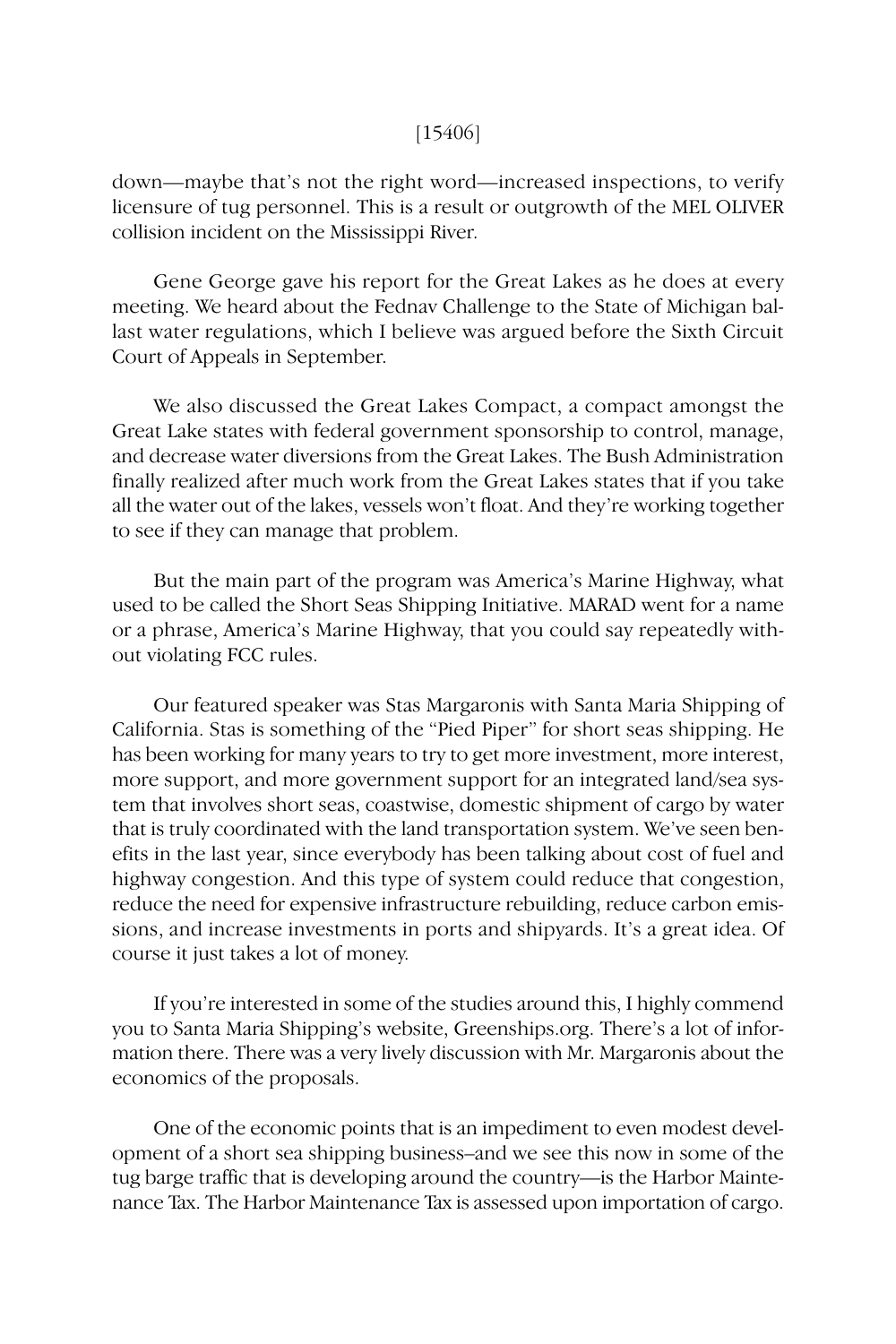# [15407]

If that same cargo, say a container, then moves from the port of importation to another destination by water, the Harbor Maintenance Tax is assessed a second time. This second assessment, the double taxation, does not occur if that "can" or that cargo moves by truck or rail. So it is a targeted tax that hits this water mode of transportation only. There is a new bill in the senate, Senate Bill 3199, that's been introduced to eliminate the double assessment of the Harbor Maintenance Tax. The Committees on America's Marine Highway and on Inland Waters and Towing unanimously passed a resolution recommending that this Association address the Harbor Maintenance Tax.

The resolution reads as follow:

Be it resolved that the Maritime Law Association of the United States recommends amending the Internal Revenue Code, 24 U.S.C. § 4462, as implemented in 19 C.F.R. § 24.24, by exempting assessment of the .125 percent ad valorem harbor maintenance tax on non-bulk cargo carried aboard vessels between ports of the United States.

Be it also resolved that the purpose of the proposed amendment is to facilitate the Short Sea Transportation Program, 46 U.S. Code § 55601-5, and further the establishment of America's Marine Highway with the goal of mitigating landside traffic congestion, increasing the efficiency of intermodal transfers, reducing fuel consumption, and improving air quality. The current Harbor Maintenance Tax is an impediment to the full development of a marine highway system because it twice taxes cargo—upon import and again during coastwise transit. In short, sound public policy supports exempting America's Marine Highway from the Harbor Maintenance Tax. U.S. vessel owners and maritime unions alike support the exemption.

Be it further resolved that the President of the Association is hereby authorized and directed to inform appropriate Committees and Members of Congress of the Association's position with respect to the foregoing and to authorize representatives of the Association's Committee on America's Marine Highway and the Association's Committee on Inland Waters and Towing to represent the Association in communication with Congress with respect thereto, subject to such conditions as the President may deem appropriate.

Mr. President, this resolution was unanimously adopted by the Ad Hoc Committee on America's Marine Highway and the Committee on Inland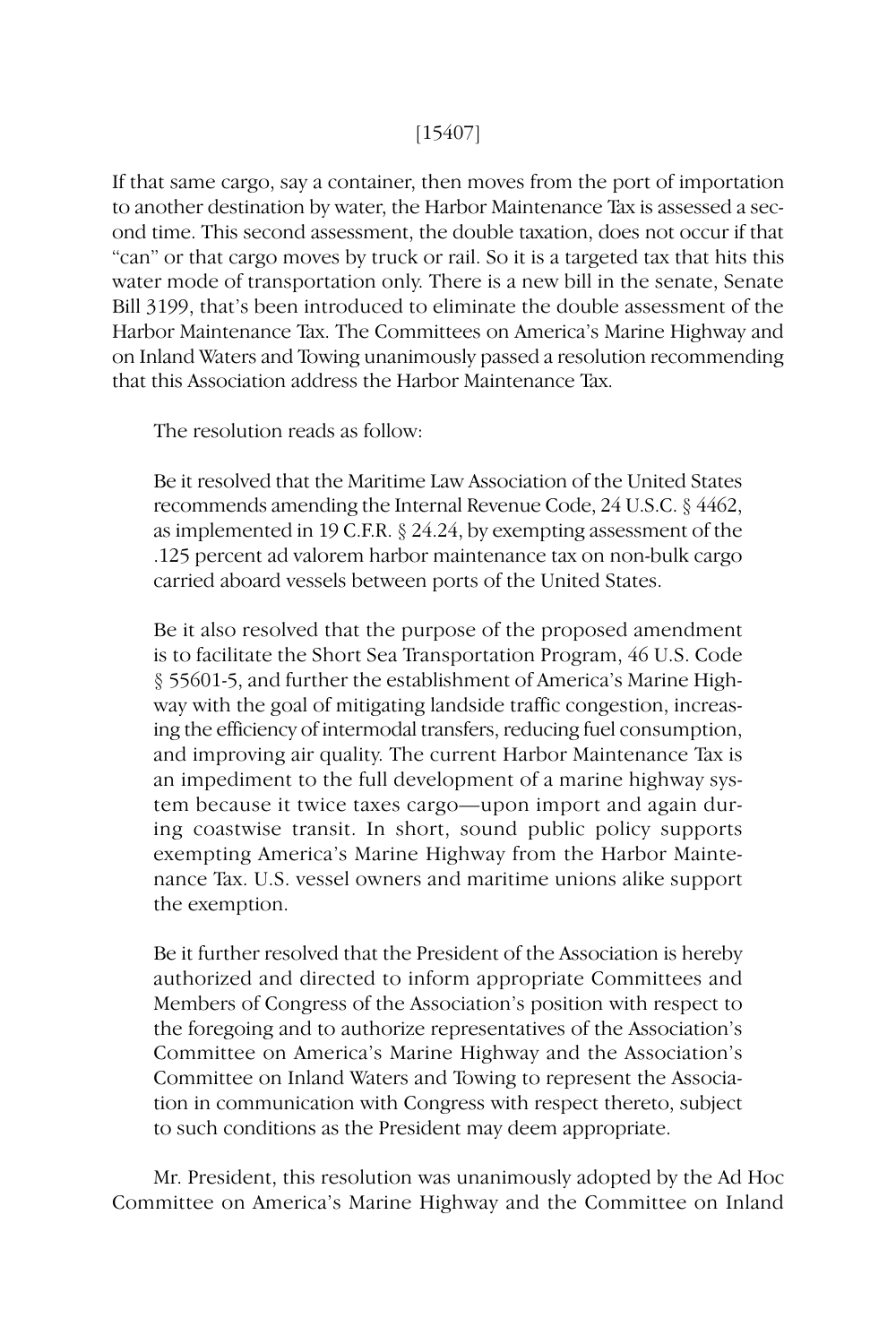#### [15408]

Waters and Towing, and those Committees move adoption of this resolution by the Association. That concludes my report.

MR. MARWEDEL: Thank you. Is there a second?

MEMBERS: Second.

MR. MARWEDEL: Any discussion? All in favor?

MEMBERS: Aye.

MR. MARWEDEL: Any opposed? Let the PROCEEDINGS reflect that the resolution was unanimously approved by the members present.

The next is Marine Ecology and Maritime Criminal Law, followed by Marine Financing.

MR. MINICHELLO: Thank you, Mr. President. The Committee on Marine Ecology and Maritime Criminal Law met jointly with the Committee on Regulation of Vessel Operations, and Tony Whitman will give the summary of that portion of our meeting.

We had on behalf of our Committee a very excellent series of presentations. First of all, we had a presentation by Paul Johansen who is with the Port of Los Angeles. He briefed us on the various environmental programs that are going on at the Port of Los Angeles as they attempt to deal with both air and water pollution issues in the port which have become a big issue in the surrounding communities. So they are on the forefront of that effort in the United States, and it was a very informative and, I think, very useful presentation.

We also had a presentation by Colin de la Rue, a partner with Ince & Co. in London. Mr. de la Rue spoke with regard to pollution matters at the international level and brought us up to date both from a historical perspective as well as a present day perspective on the pollution laws that govern in a good part of the world. That too was a very informative presentation and we're appreciative to Mr. de la Rue for that.

I want to thank Tom Russell for making the arrangements to have Mr. Johansen from the Port of Los Angeles present at our meeting. And on behalf of the Committee, I also want to thank him for making the arrangements for the port tour. I think having Mr. Johansen following the port tour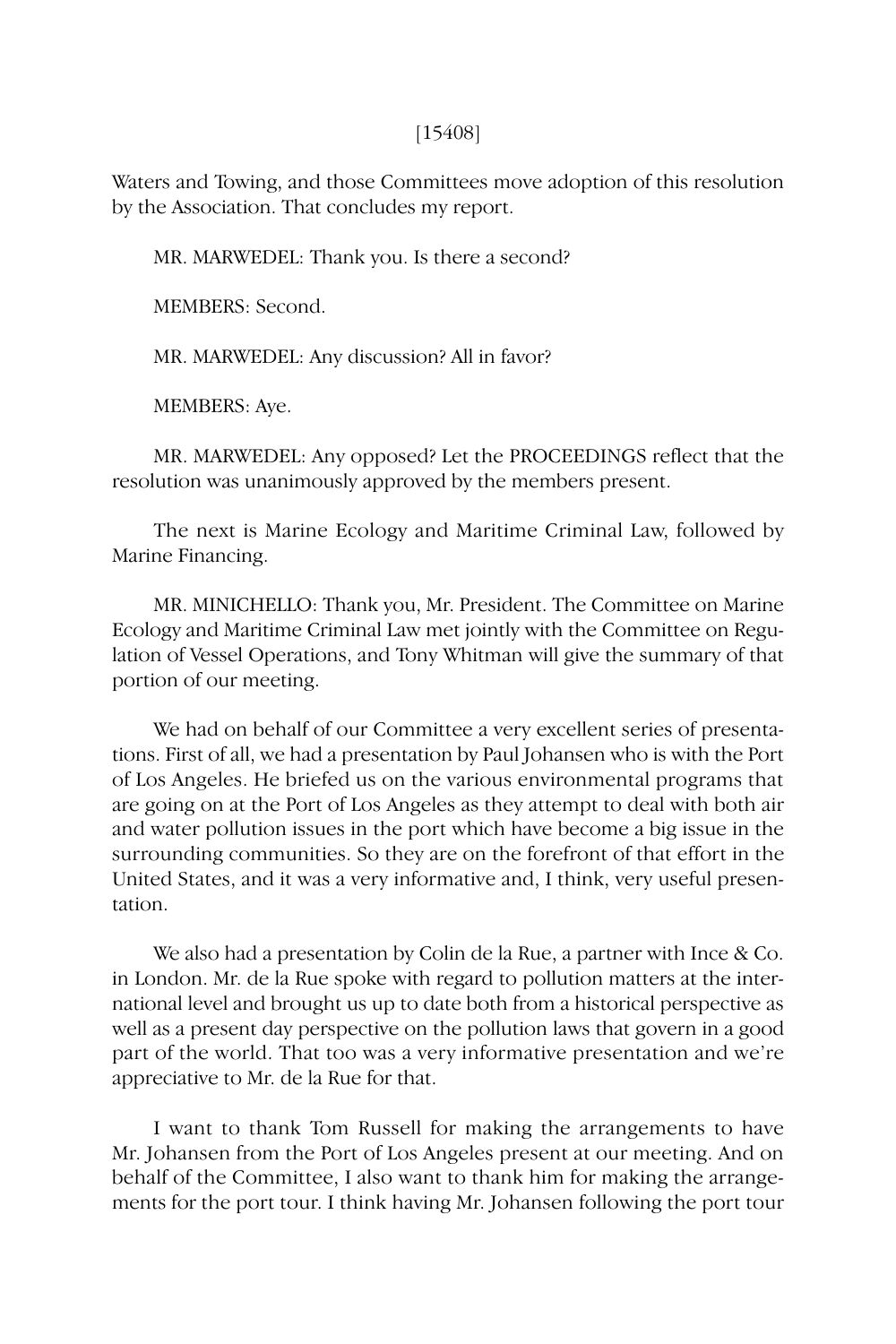### [15409]

that we all took really enhanced our appreciation for what is going on with the port. Mr. President, that concludes my presentation.

MR. MARWEDEL: Thank you. Marine Financing, Sandy Knapp, followed by Marine Insurance.

MS. KNAPP: Thank you, Mr. President. I'm reporting on behalf of Frank Nolan, the chair of our Committee. We had attendance by members from all over the country. We had some people participate by phone. We had two Maritime Administration attorneys in attendance at our meeting.

We discussed two legislative initiatives that we've been working on. One is the ability to record charters/leases with the Coast Guard for purposes of lease financing. It's been a problem. You can do that under other registries, you can do it with your aircraft charters, but you can't do it with your vessel charters in the U.S.

Also, we're talking about recording ship mortgages during the vessel construction period. There's a problem in the financing area with some of the UCC provisions, and a great fix for that would be to be able to record a mortgage.

We're also following U.S. built cases. There are some cases going on around the country. If you're involved in construction contracts, it's a big issue where components are being made and purchased overseas but assembled here in U.S. shipyards and whether or not that constitutes a violation of our coastwise trading laws. We're also following several Coast Guard regulatory initiatives, and that's about it. Thank you very much.

MR. MARWEDEL: Thank you. Marine Insurance, Jonathan Spencer, followed by Marine Torts.

MR. SPENCER: Thank you, Mr. President. We met yesterday jointly with Offshore Industries and Marine Torts. I'll leave it to the chairs of those two Committees to describe more of our proceedings because it would be selfish of me to leave them with nothing to say.

We had a well-attended meeting at the offices of Keesal, Young & Logan. About 100 people were there whose visit to Long Beach clearly was so enriched that they didn't feel the need to come this morning.

From the broader point of view, there are three things that the Committee has been doing or has done that I would like to share with you. The first is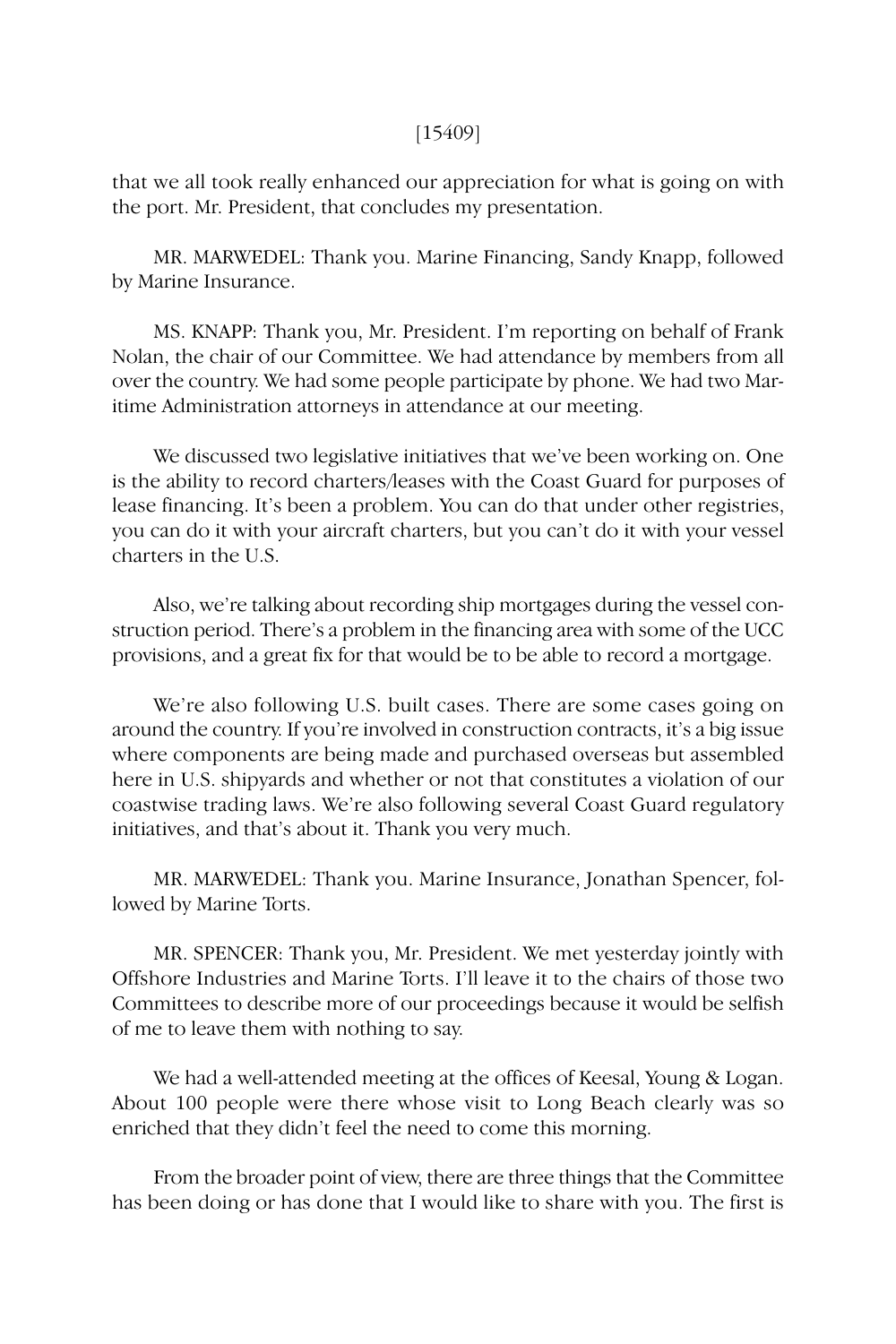### [15410]

our newsletter. Gene George of Cleveland, my vice chair, edits our newsletter and he raises the bar every time. We have a lead article this time by Chuck Davis of Seattle on the gradual erosion of coverage that he sees on yacht policies. Super article by Andy Wilson of New Orleans who's the Committee secretary, which is a dramatic review of the developments that we see in the last few month's legal decisions. I want to publicly thank George and Andy for their contribution to the Committee. They make my job not only effortless, but fun.

We talked yesterday a little bit about piracy as other Committees clearly have done. It's a hot topic. From the insurance perspective, the payment of ransom, we can document back to the 9th century A.D. as having been treated as general average. That doesn't seem to be the way things are developing at the moment. We hear about ransom payments being funded by property underwriters, by war risk underwriters, to some extent by P&I clubs because they feel that the payments are also a benefit to the crews of the affected vessels. We would appreciate feedback from anybody who encounters ransom payments in practice to see if we can track how this is developing.

Then the third topic that I wanted to mention, David Taylor was there yesterday. David wears many hats. He's based in London. He's of counsel to Keesal, Young & Logan. He's a special advisor to the International Underwriting Association and he's honorary secretary of the Association of Average Adjusters of the United Kingdom. He's one of the founders of something called the International Marine Claims Conference which has now met for five consecutive years, an annual meeting in Dublin, which is attended by people from about 40 different countries, and two quite important initiatives have arisen from the conference. One is a claims handling protocol which is designed to streamline the processing and settlement of marine claims. The one that's of greater interest to us here is an educational initiative. An organization is being formed which is likely to be called the International Association of Marine Claims Professionals which is going to attempt to introduce educational standards to bring the level of preparation of people involved in marine insurance claims back to what we remember it as having been 20 or 30 years ago. This is of great interest to us in New York because we have a joint initiative there between our Association of Average Adjusters and the Institute of Marine Underwriters and St. John's University to implement training programs. We want to see more participation from industry. So to the extent that you have contact with clients in insurance companies, we'd be very grateful if you'd help make them aware that these things are going on. And, of course, I'm always happy to pass on more information about it.

That concludes my report.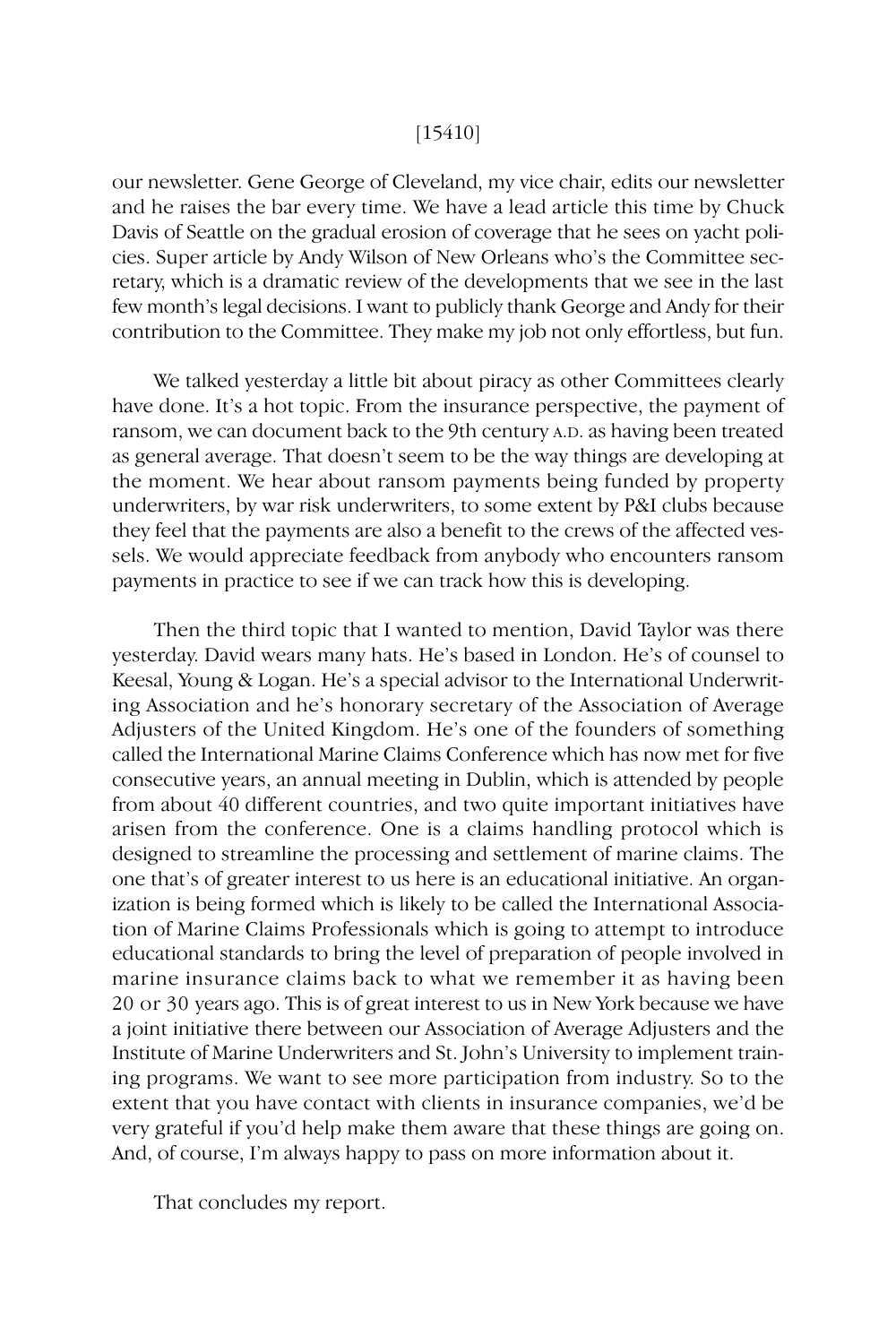# [15411]

MR. MARWEDEL: Thank you. Marine Torts, Jack Scalia, followed by Offshore Industries.

MR. SCALIA: Mr. President, members, and guests. The Marine Torts and Casualties Committee met jointly, as Jonathan said, with the Marine Insurance and Offshore Committee on Friday, November 7th, at the offices of Keesal, Young & Logan. Jonathan reported that over 100 members attended. That's a record for our Committee. We were very pleased. I think the joint committee format works very well because people with varied interests come to the meeting and add to the dynamic of the meeting.

We were pleased to have Kim Jeffries of Gard who gave all in attendance an excellent presentation which she titled "Punitive Damages Post EXXON VALDEZ, a Bird's Eye View." The presentation will be available on the Committee website next week. Kim mentioned that the New York Times recently reported Exxon's daily profits for the last quarter exceeded \$230 million per day. While on the surface the *Exxon* decision seems to contradict *Miles v. Apex*, Kim predicted that the decision, in fact, will not contradict *Miles*. She drew our attention to the case of *Townsend v. Atlantic Sounding*, which was granted certiorari by the Supreme Court, I believe, just this week. The court will decide on the availability of punitive damages in maintenance and cure cases.

Kim went on to compare the reaction in Europe to the ERICA disaster to the U.S. and the EXXON VALDEZ. She opined that the atmosphere in Europe is now not very different from that of the U.S. where there seems to be a blurring of the distinction between civil and criminal penalties. I quote Kim saying, "Sensational cases engender creativity in liability theory."

There is now an implied duty to prevent pollution with fines and punitive damages serving the public function of extracting punishment for those events. Kim ended her presentation by emphasizing the importance of shipowner/operators understanding that while they can subcontract operations and management of their ships, they cannot subcontract responsibility.

The presentation was followed by a discussion of Paul Edelman's report and an update on interesting cases and Lisa Reeve's report on limitation. Both of these papers are available on the Committee website.

A communication from Tom Langdon of Weeks Marine was read in which he invited an amicus brief in *Townsend v. Atlantic* to be submitted to David McCreadie of Tampa who is point of contact for that. He wasn't asking the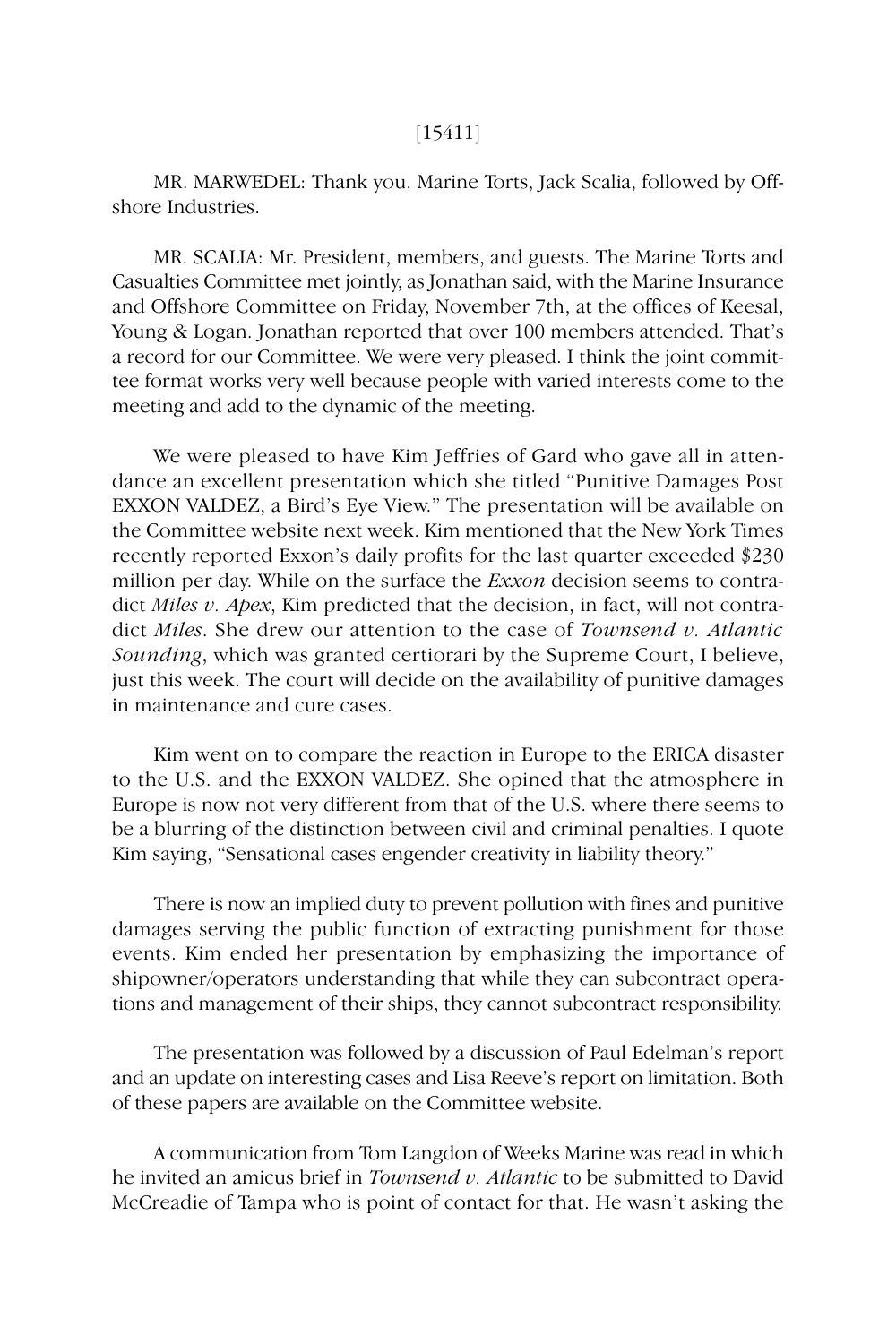# [15412]

Association for the amicus brief. He was just asking anyone who is interested in submitting an amicus brief to be in touch with David McCreaty.

I'd also like to recognize the efforts of my vice chair Paul Edelman and secretary Lisa Reeves in helping to organize and run our Committee. Also, a big thank you to Keesal, Young & Logan for their assistance and hospitality.

That concludes my report.

MR. MARWEDEL: Thank you. Offshore Industries, Brad Jackson, followed by Practice and Procedure.

MR. JACKSON: Mr. President, fellow members, and guests, we did have a joint meeting yesterday. And to see if you are awake, can anyone tell me how many people attended? Nearly 100, which was terrific. This joint meeting developed because of the common interests among these Committees. And if anyone was fearful of seeing a three-hour block of committee meetings, rest assured that we took breaks and the meeting was so fascinating that it seemed to go by in virtually no time at all. So if this happens again, don't be wary of attending because of a three-hour block because it turns out to be a terrific idea.

The speaker that we arranged, together with Jonathan, was someone you may know, Hal Watson, who spoke to us on removal of wreck and insurance issues associated with removal of wreck. And the PowerPoint presentation will be on our website shortly.

We discussed the increasing relevance of the Offshore Industries Committee because of development of energy resources we currently have nationwide. There's been a lot of discussion about nationwide development and getting away from a Gulf of Mexico focus. So the point was made that folks on every coast should consider joining the Offshore Industries Committee. Also, for a second reason—and that is as we go forward—development of alternative energy resources. And, in particular, I think this is something that the young lawyers ought to be interested in. Several years ago in my law firm I suggested that young lawyers develop a paper on the law governing construction and operation of offshore wind energy facilities, and that met with a resounding silence. So I prepared the paper myself and presented it at the Offshore Industries Committee a year or so ago, and it turned out to be a fascinating subject. The young lawyers should be interested because this is the future. And the law is that there is an overlay of development of alternative wind energy offshore with the Outer Continental Shelf Lands Act and it's been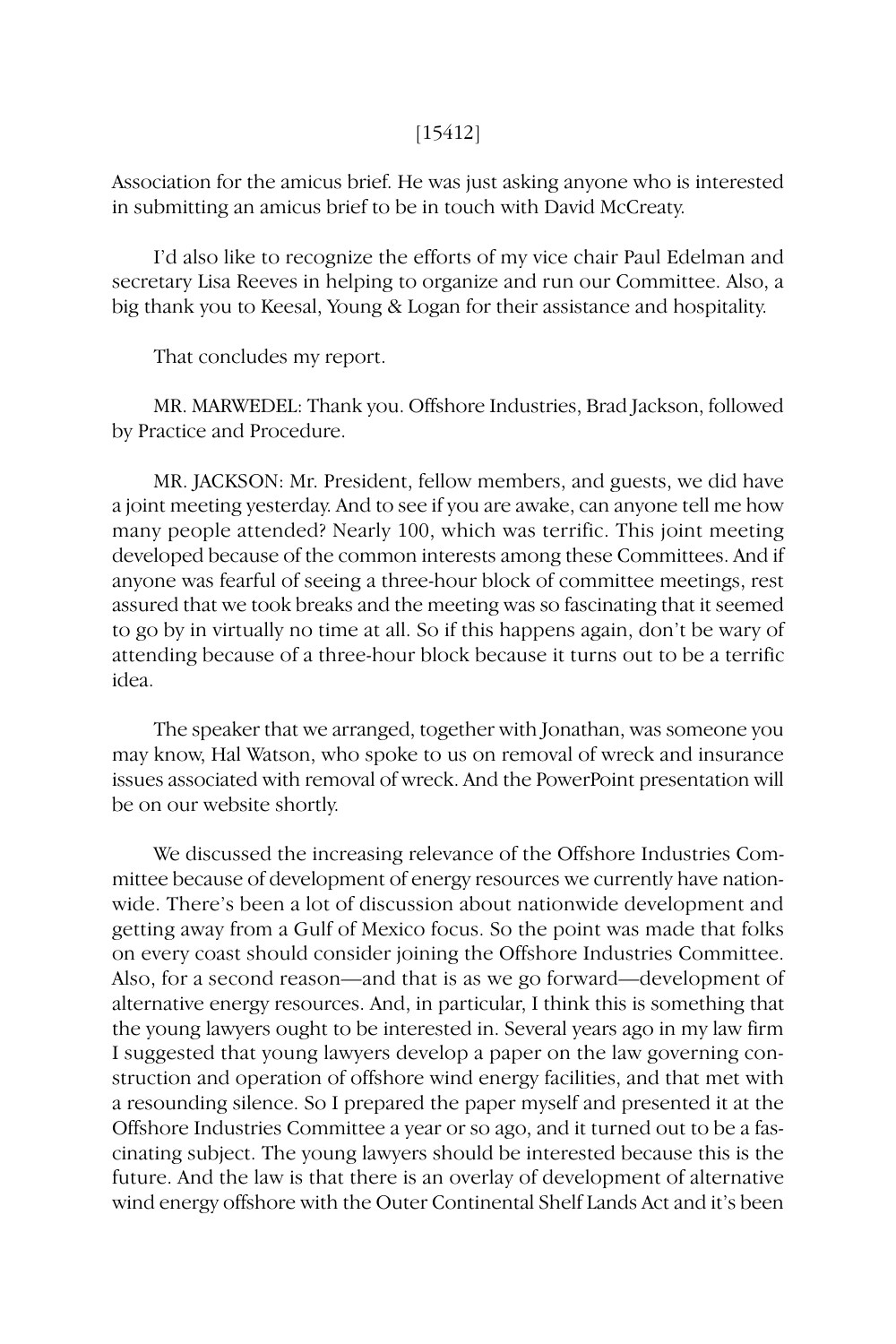# [15413]

delegated to the Minerals Management Service. So a lot of the regulations dealing with offshore energy development in the old sense are now going to control development in the new sense, and I predict there's going to be some tension there because it's not exactly a square peg in a round hole but it could come close.

We encouraged membership and meeting attendance. We had speakers. We're going to work on CLE and we emphasize that we do have a website where we're going to have these PowerPoint presentations. Now, this is a relatively new committee. It's about four years old and we have had our first change in leadership. Grady Hurley, who established the Committee as chair, has moved to the board and is our board liaison. And I want to thank Grady for his service in developing the Committee and getting us to this point of a change in leadership. Because of that, Ryan Acomb of New Orleans is now the vice chair. David Walker of Houston is our new secretary. I am, of course, the new chair and pleased to assume that role.

It comes coincidentally at the time of a personal move. After over 34 years at Royston, Rayzor, Vickery & Williams, I have now joined an offshore company. I'm general counsel for Fugro, Inc., and it dovetails nicely to now be a member of the offshore industry and see things from that perspective.

I want to thank Jack and Jonathan for cooperating with us on putting together what I thought was just a terrific meeting. And I want to thank the Keesal firm for the facilities and the opportunity to meet there. It was just a wonderful facility and great hospitality. So thank you very much.

With that, Mr. President, I conclude my report.

MR. MARWEDEL: Thank you. The only criticism I've heard of your Committee meeting was that you ate up all the cookies and those of us at one of the other meetings had nothing to eat.

MR. JACKSON: I can attest that there were plenty of cookies left after I had mine.

MR. MARWEDEL: Practice and Procedure, Josh Force, followed by Recreational Boating.

MR. FORCE: Good morning, Mr. President, members of the association, and guests. For the past several meetings the Practice and Procedure Committee has been monitoring cases in the Second Circuit addressing whether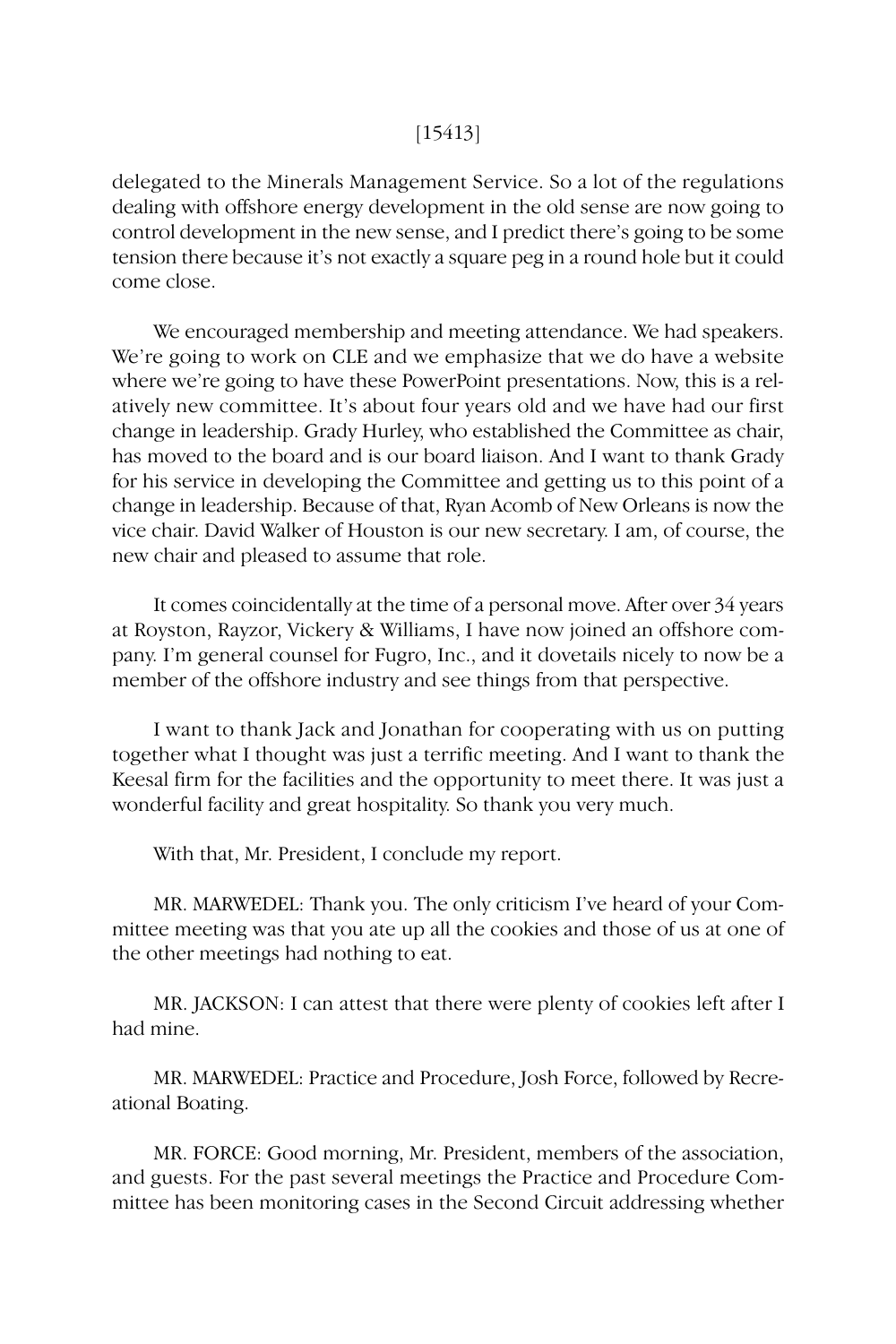# [15414]

Rule B may be used to attach electronic funds transfers in the hands of intermediary banks. At this meeting, Keith Heard reported on the Second Circuit's recent decision in *Consub, Delaware*. This is the third in a trilogy of cases from the Second Circuit, and it reaffirms the Second Circuit's earlier holding in *Winter Storm*. Following the *Winter Storm* decision, the Court of Appeals held that the plaintiff could attach an EFT from the defendant in the hands of an intermediary bank, applying maritime law as opposed to state law, as the defendant had urged. The Second Circuit rejected the defendant's argument that the Second Circuit, in the *Aqua Stoli* decision, had cast some doubt upon *Winter Storm*. The *Consub* court expressly did not decide whether Rule B could be used to attach funds that were sent to a defendant, but Keith reported that most judges in the Southern District of New York, with the exception of one, have allowed such attachments. The opinion also held that the plaintiff could attach the EFT in the United States even though the contract at issue contained an exclusive UK choice of forum clause.

Mike Underhill, who is the vice chair of the Committee, reported on recent efforts to enact legislation to vest jurisdiction over maritime bid protests exclusively in the United States. No such legislation has yet been enacted, and recent efforts by the MSC, which introduced such legislation, have failed. A split exists among the courts, however, as to whether or not there is jurisdiction over maritime bid protest cases in the federal district courts or only in the Court of Federal Claims as is the case with respect to other bid protests. The Committee will continue to monitor this issue, but, for the time being it appears that the legislative efforts have ceased.

The Committee is also working with President Marwedel and the Association in presenting the recently revised model rules to the various district courts in an effort to obtain adoption of the model rules by as many district courts as possible.

Lastly, the Committee is reexamining its e-filing project, which was started a number of years ago, to try to identify and track the differences among the various district courts in their e-filing procedures. The Committee is going to expand its list of district courts that are being reviewed and, in addition, try to focus on any particular rules that may apply to attachment and arrest procedures to see how the different courts are treating those issues.

Mr. President, that concludes our report.

MR. MARWEDEL: Thank you. Recreational Boating, Frank DeGiulio, followed by Regulation of Vessel Operations.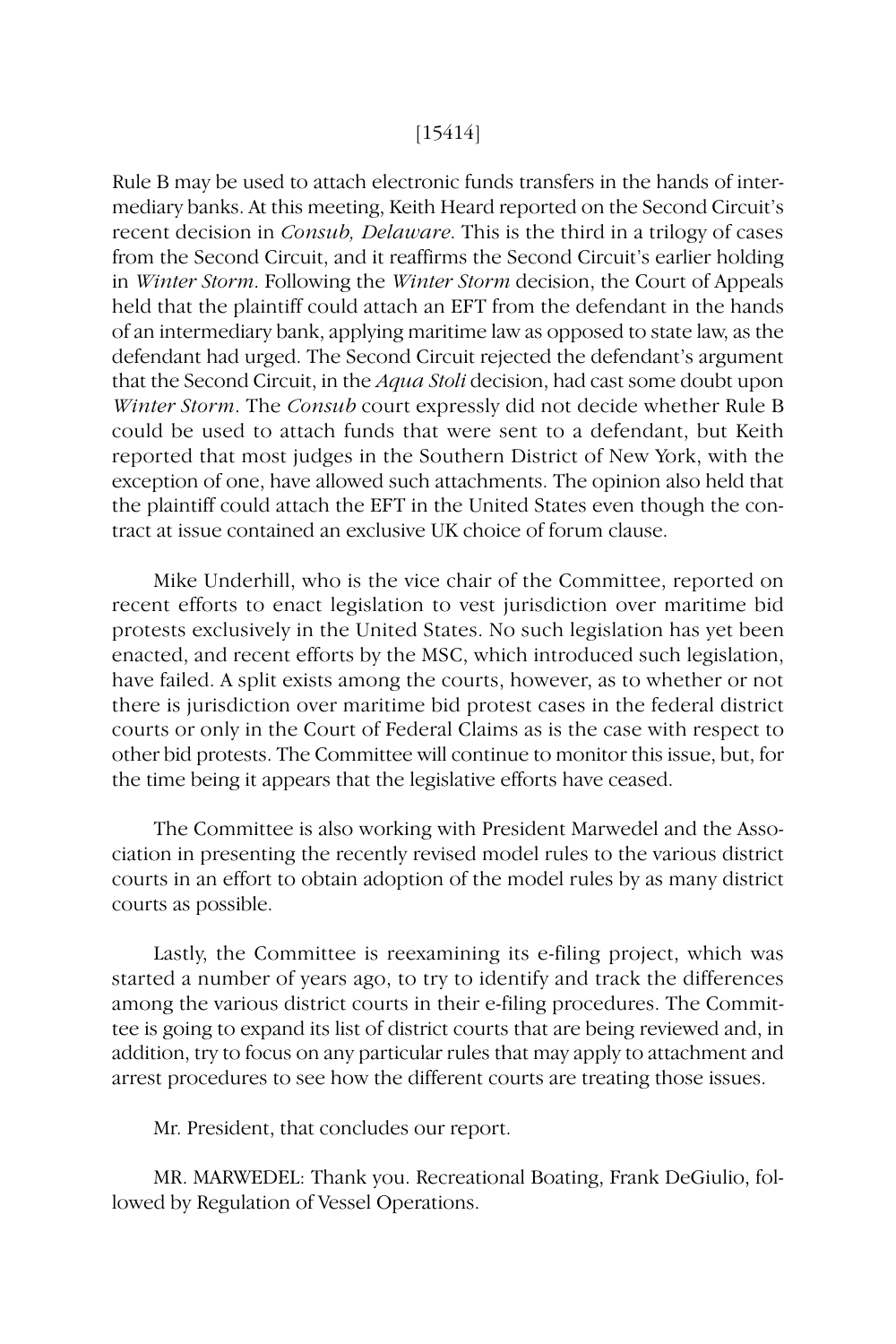# [15415]

MR. DEGIULIO: Thank you, Mr. President. Good morning, members and guests. The Recreational Boating Committee met Thursday for three hours at Keesal, Young & Logan. We appreciate their hospitality.

We were fortunate enough to have a speaker at our meeting, Mr. Gavin O'Hare, of CED Investigative Technologies in Annapolis. His company has been commissioned by the Coast Guard to conduct a study of propeller strike injuries and to make recommendations to the Coast Guard about possible corrective action which may or may not include propeller guards. That report is due to come out in about a month. He had some very interesting data about these injuries and how they occur. The data relates the causes to experience, education, that sort of thing, and it's fascinating study. We're very grateful that he was able to give his presentation to us.

We also discussed the Clean Boating Act of 2008 which was signed by President Bush in July. You may recall that the EPA permitting process was held to be applicable to recreational boats by the Ninth Circuit last year. This act corrected that situation, exempting recreational boats from the EPA permitting process. However, Congress has instructed the EPA, working with the Coast Guard, to develop something called management practices and performance standards to be imposed on recreational boats. We have no idea what that is going to amount to and we're following that situation.

We also heard a presentation from one of our members, Robert Fisher, on a number of proposed legislative and regulatory projects. The Committee is currently considering those proposals and will take them up as we move forward.

Finally, Daniel Wooster, our secretary, gave us a presentation reviewing the cases reported in the current edition of our newsletter "Boating Briefs." I want to express my thanks to Mr. Wooster who has taken over as editor of that newsletter and seems to be continuing a fine tradition.

Thank you very much, Mr. President.

MR. MARWEDEL: Thank you. Regulation of Vessel Operations, Safety, Security and Navigation, Tony Whitman, and after that I'll call on Admiral Baumgartner.

MR. WHITMAN: Thank you, Mr. President, members, and guests. Your Committee with the longest name met on Thursday afternoon at Keesal, Young & Logan. You have heard allusions this morning to hospitality at Keesal,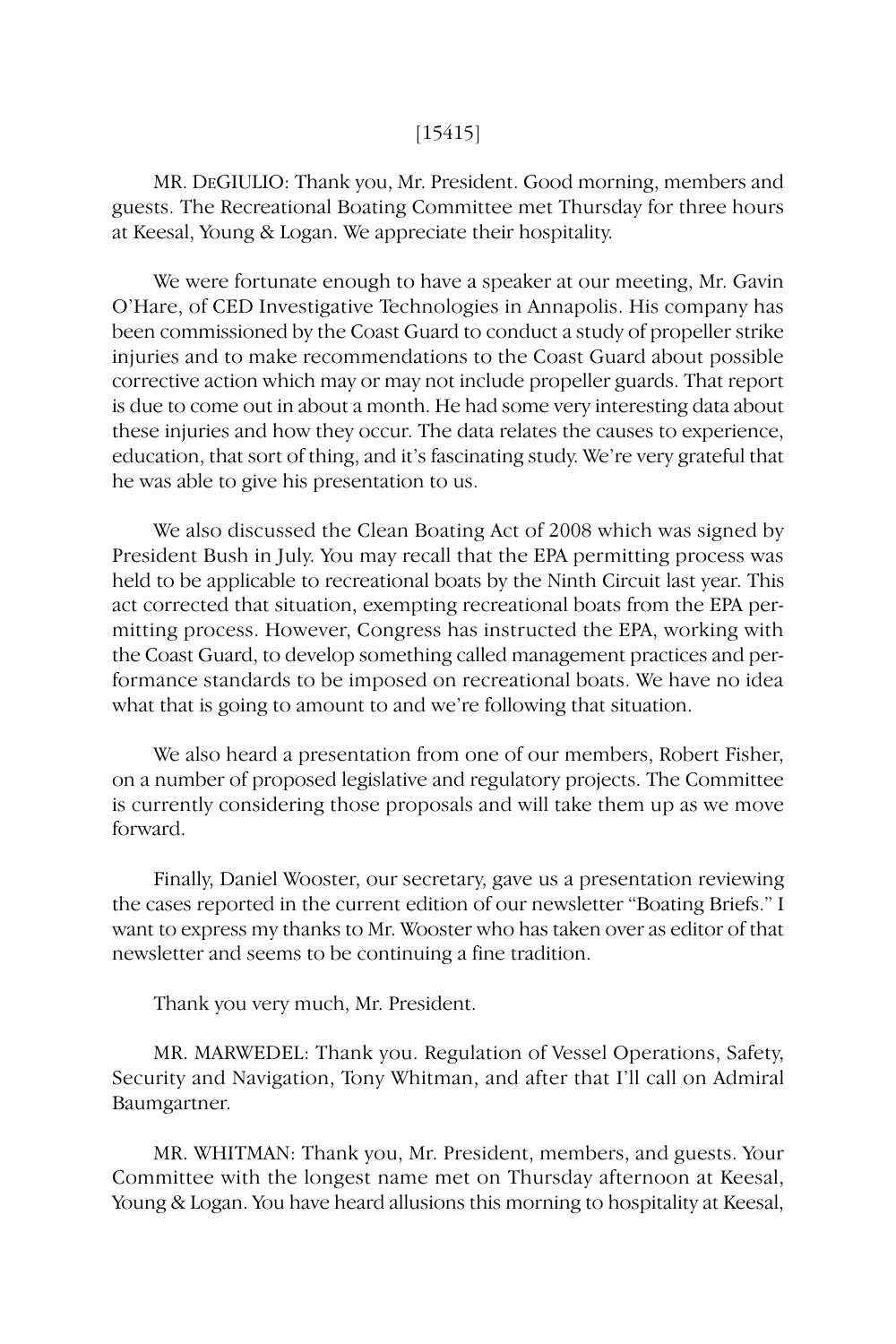## [15416]

Young & Logan. Nobody has actually confessed to you that Skip Keesal, at the end of our meeting at least, provided a very nice provision of wine for a socialization hour, which turned out to be a tremendous opportunity for those of us in our joint committee to get together. And we thank Skip, as others have, for his hospitality.

We had an overflow crowd for our meeting. You have heard from Dennis Minichello about his part of the meeting. We were thankful and pleased to have Admiral Baumgartner and Captain Michel brief us as they have done historically with regard to Coast Guard activities. And you will hear from Admiral Baumgartner, but let me mention two specific points that he addressed. One is the emphasis on the Marine Safety Peformance Plan, which is available on the Coast Guard website, and establishment of centers of expertise to commit the Coast Guard to bring appropriate expertise to bear in its relationships and dealings with industry.

A second point that Admiral Baumgartner mentioned is the Coast Guard ALJ system and the current litigation, the *Bivens* litigation, which is going on against individual ALJ's which puts the Coast Guard and the government in a little bit of a bind with regard to being able to respond. The constraints on Coast Guard response because of this litigation out there against individual ALJ's are rather severe.

The Committee will be pleased, however, to serve as a repository or to receive any sorts of comments that members may have on the Coast Guard ALJ system; anecdotal evidence, good, bad, indifferent. I stress the good and the indifferent, actually, because one of the things I think that happens naturally is that people react to the bad experiences but don't perhaps say anything about the good experiences. So we would like to encourage your sending to our Committee and to me any anecdotal evidence that you have with regard to experiences with Coast Guard ALJ's.

Captain Michel spoke to us with regard to the passage and adoption of MARPOL VI. The U.S. will become a party to MARPOL VI in January of '09. Questions remain as to treatment of greenhouse gases. On ballast water, Captain Michel mentioned that a comprehensive bill was presented to Congress but not taken up and that there remain issues of preemption and how the relationship between the states and the federal government will play out on the ballast water side.

Frank DeGiulio mentioned with regard to recreational vessels that EPA permitting will not be required for recreational vessels, courtesy of Congress.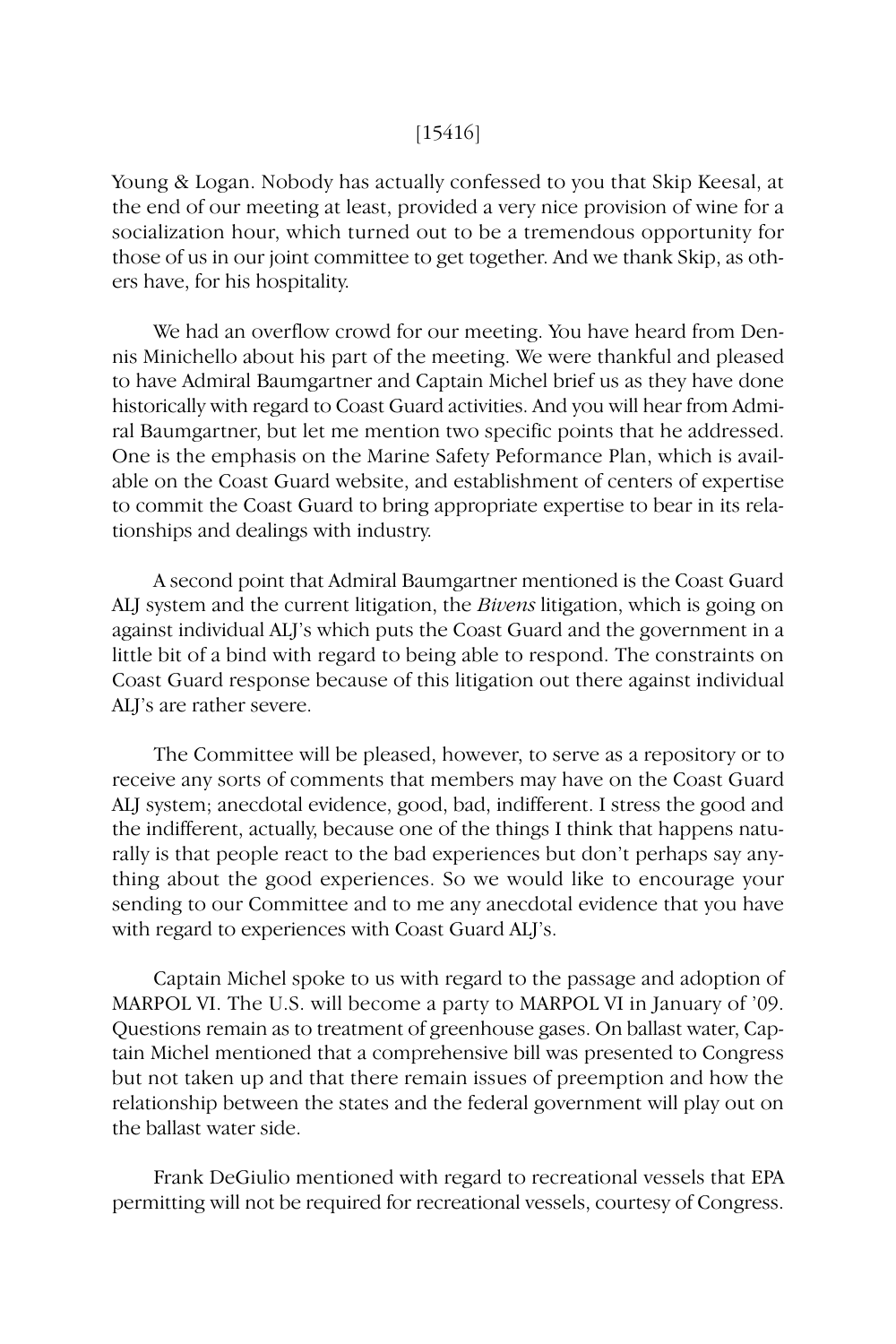# [15417]

However, the 9th Circuit ruled that the exemption for incidental operational discharges is inapplicable, still standing with regard to commercial vessels, and there may be a bit of a train wreck on that.

Finally, our eyes and ears on Washington, Barbara Burke and Larry Kiern, reported to us by telephone with regard to thoughts as to how the new administration may be approaching or may intend to approach maritime issues. They agreed that it is unlikely that this will be a transformational kind of change, but they will be keeping, again, a close watch on things.

We will be having in MLA week of May '09—when I glanced at my calendar, it looks like it will actually be April 28, Tuesday—our meeting in Washington, D.C.; the joint meeting of the Vessel Regulations Committee and Marine Ecology Committee. Last year that was a tremendous opportunity to hear directly from congressional staff members with regard to what their congressional committees were doing. They were interested in input from our members, and I suspect we will have the same kind of opportunity this coming year. So if you will make a note that MLA week in May, we will have on Tuesday our joint meeting in Washington.

Mr. President, that concludes my report.

MR. MARWEDEL: Thank you. Admiral Bill Baumgartner. He's going to say a few words on the Coast Guard Forum that he proposed. He's an admiral. He can say a few words on anything he wants.

ADMIRAL BAUMGARTNER: Thank you very much. I'm always very pleased and excited to come to the MLA meetings. I certainly have always cherished the open and honest feedback that I've gotten from the MLA members. And I'm particularly grateful to Liz Burrell and Warren Marwedel for setting up the Coast Guard Forum. It's something that I think all of us really wanted to do to ensure that we had a formal mechanism to funnel and address feedback issues in all sorts of matters that deal with the Coast Guard and how we're doing our job. I feel very strongly and I know my boss feels very strongly that we're accountable for how we do our job and we want to hear the good, the bad, the indifferent. Most of the time we really do want to hear the bad because—well, that's the only way we can do anything about it.

On Wednesday morning the Coast Guard Forum met with the first major issue which deals with the domestic pollution insurance business here. Some of the specifics have to do with claims processing—both RP reimbursement claims for payments exceeding their statutory limits of liability and third party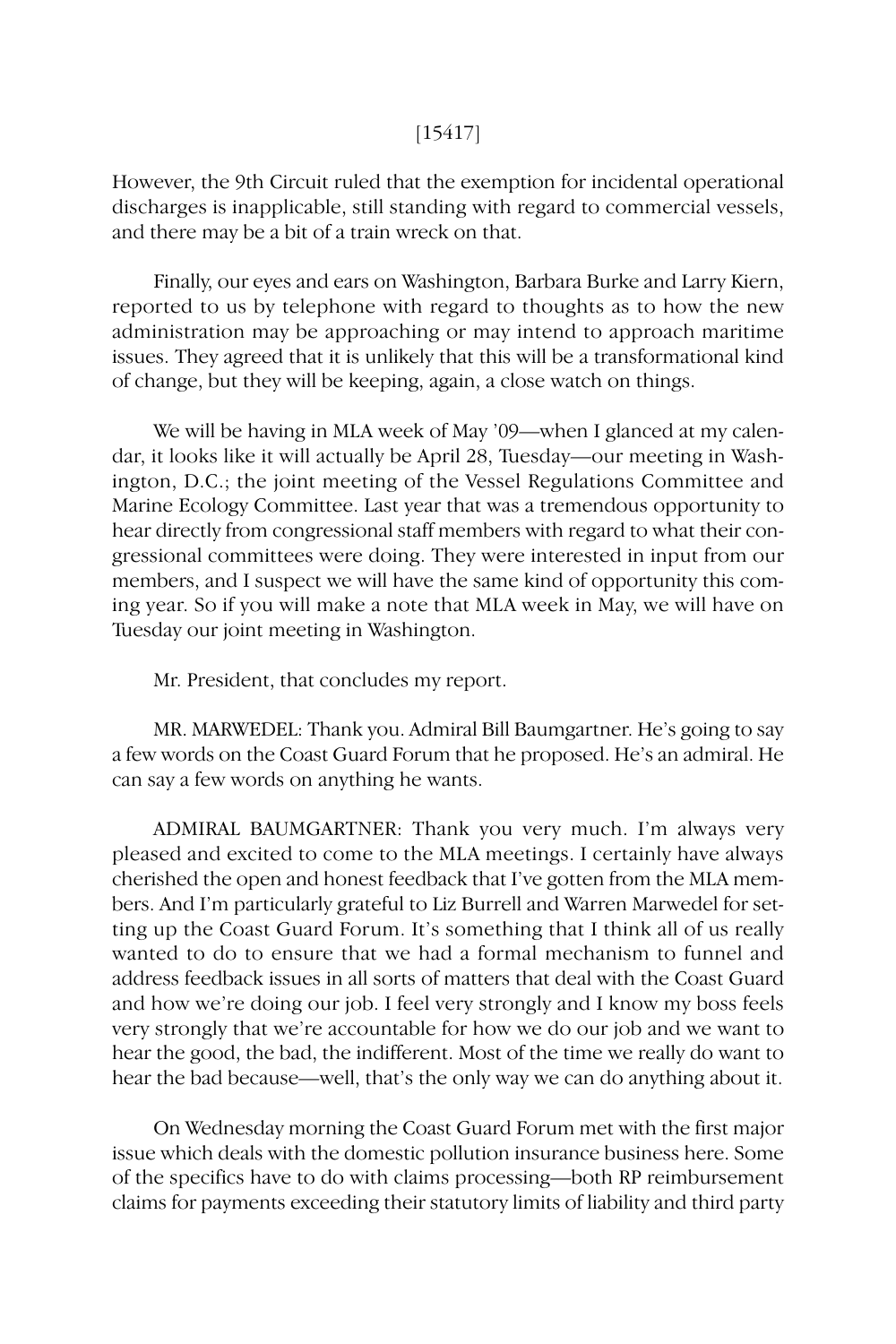### [15418]

claims—questions about processing, transparency, explanation of decisions, as well as the standards being applied, and also questions and issues dealing with our federal on-scene coordinators. Were they cognizant of how their actions might impact insurance interests and what kind signals they might be sending? Several other ancillary issues were folded into this series of issues.

For many of these thing, I did not realize there were particular problems and concerns. So right away I know the Coast Guard Forum is a success, because it brought items to my attention that were not previously on my radar scope, as we like to say.

We've already figured out how we want to address the concerns raised at this week's Forum. In fact, when these issues first came into the Coast Guard, I decided that I wanted to coordinate the Coast Guard response through my directorate.

I've already reached out to the principals in the major domestic pollution insurance companies. And, along with the MLA, we're looking at holding at least the first of a series of meetings to get all these issues out on the table. That looks like that will be sometime in the beginning of February. We haven't really finalized a date yet. The only reason that it's going to take that long to have the meeting is because I'm not available for the rest of the month of November and the insurance industry is not available in December and January. That's the only reason it will be in February and not next week.

Anyway, I'm very anxious to get moving on this and I'm looking forward to addressing the issues raised in the next Coast Guard Forum. As I put to some other of my colleagues in government when they came to me with complaints about how some of my people were handling a particular issue, "These are my people. If they're doing things that aren't quite right, that means I can fix the problem; I can make progress." That's how I look at it.

Again, thank you very much for your time. I've really enjoyed it here. I look forward to hearing about lots more from you all about how we're doing our job.

MR. MARWEDEL: Thank you, Admiral. Just to give you a flavor, on Wednesday we had our first Forum meeting and we knew what the agenda was. We had submitted some materials to the Coast Guard to review and we were prepared to sit down with suggestions to have a meeting of principals, et cetera. The Admiral came in, sat down, and before we got halfway through our proposal, he had already done it. He'd call the principals as he described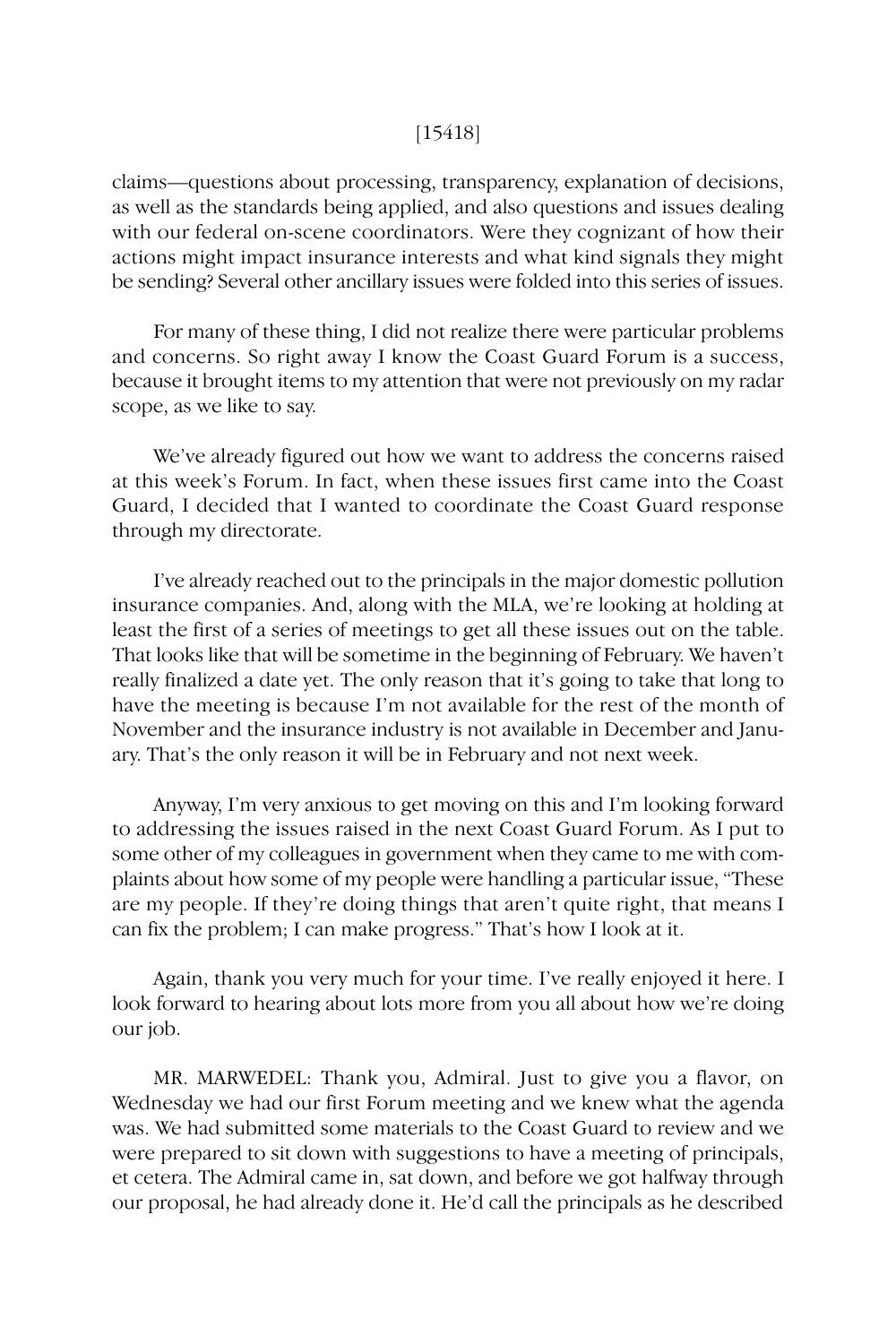### [15419]

trying to set up a meeting as early as possible. So this is a very good form of communication. It's not meant to be a forum for anybody's particular claim that has to be handled in litigation or Coast Guard hearings. However, these are industry-wide issues that we're trying to deal with through the Forum. We will reach out to individual members pending on the issue before the Forum to bring in your expertise so that if there's a story to tell to the Coast Guard, we have the right people, the people who have been there and know the issue so they can explain it rather than try and filter it through us. Thank you.

Also at this point I want to remind the membership that the MLA for a long time has supported adoption of the Law of the Sea Convention. One of the things that we need is for constituents to write and contact their senators. So I encourage MLA members to do that, contact your senator, write them, e-mail them, and let them know that you're in favor of the Law of the Sea Convention. Of course if you're not in favor of it, you can say that too.

The next Committee is Stevedores, Marine Terminals, and Vessel Services, Doug Matthews. That will be followed by the ABA Relations.

MR. MATTHEWS: Mr. President and fellow members, I report on the meeting of the Stevedores, Marine Terminals, and Vessel Services Committee that was held on Thursday at CMACGM. They had provided us a very nice venue in which to hold our meeting and I thank them for that.

As usual our agenda encompassed a report on recent decisions under the Longshore Act that were of some importance. We talked about some circuit court decisions dealing with tolling of time limitations, issues dealing with attorney's fees, and a recent benefit review board opinion that seems to indicate that the employer when settling a case with an employee can contract a limitation to the late payment assessments. And we are going to keep an eye on that type of legal issue as it will then save the employer the problem that he has when an order is issued and has to make payment within ten days and you have no excuses. And when the district director sends you the order the day after it's been issued and it doesn't get to you until the sixth day, then you have four days to put the money into the hands of the employee. So that's a very important issue insofar as compensation insurers and employers are concerned.

After discussing issues under the act, I asked Anthony Filiato to give us an update on the legislative and administrative aspects under the act. He indicated that as far as he could see, the Department of Labor in regards to the OWCP was overwhelmed with Defense Base Act cases and they were being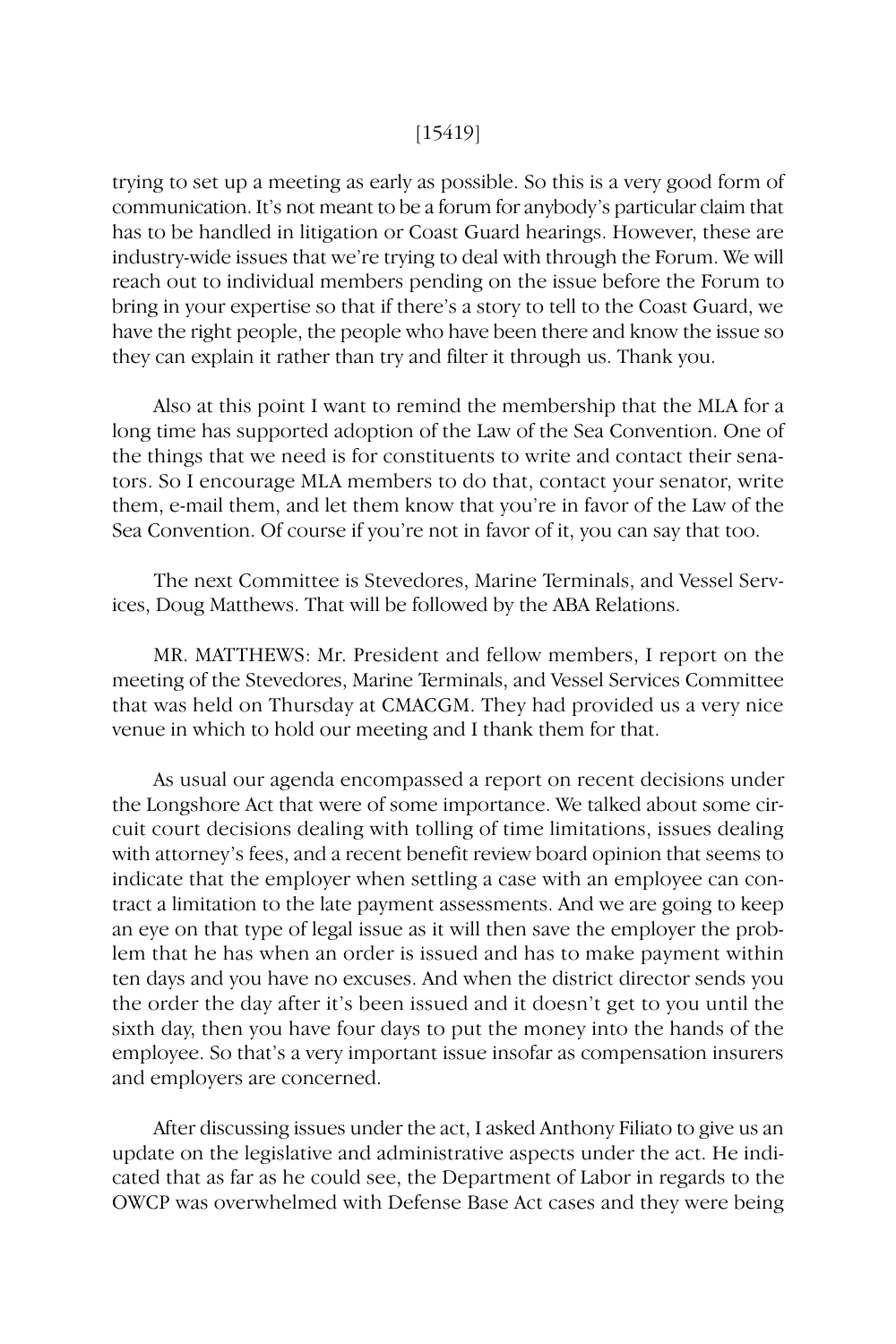### [15420]

spread around the whole country rather than just being assigned and, I think, handled through the New York office. Furthermore, he indicated that the Department of Labor is very concerned about the security that's been posted or they've had posted by insurance companies and self-insureds in light of our recent economic downturn, and they are looking at that very closely and may come out with some further rules in that regard.

We then had a presentation by Nash Bilisoly, an update on the TWIC. It was very interesting. While we had 18 people in the room, about 8 already had their TWIC cards and it seems to be moving along. There was a discussion of whether you can use your TWIC card as an I.D. in airports, and certain people have been doing that.

I then asked JoAnne Zawitoski to give us a presentation on the Rotterdam Rules that are being opposed by stevedores and terminal operators. She had attended the meeting of Carriage of Goods and had given us, I think, a thorough summary of those rules and how they would apply to stevedores and terminal operators. She said that Chet Hooper had asked her to present to our Committee a question whether we would give any comment with regard to those proposed rules and whether any of our clients would. And I asked JoAnne then to shepherd that and she will be contacting other members of our Committee to see if they and/or their clients would like to provide any comment that can then be sent back to Chet Hooper.

I guess the last item on our agenda, we have had a subcommittee for ship builders and vessel repairers. We have never had much interest in that insofar as the people who show up at our meeting. I would like to ask all members of the MLA and all chairmen of other Committees if they know of anyone who would be interested in being part of that subcommittee, to please contact me. Otherwise we may just propose to the board that we do drop that subcommittee due to lack of interest.

This concludes my report, Mr. President.

MR. MARWEDEL: Thank you. ABA Relations, Dick Leslie, followed by Jim Bartlett.

MR. LESLIE: Thank you, Mr. President. I'm a little bit hoarse. I hope you'll be able to hear this. My name is Dick Leslie. I'm from Coral Gables, Florida. I'm the Maritime Law Association representative to the ABA. I started in the ABA in the 1960's. It really wasn't too relevant to us then. Maritime law, which I also started in in the 1960's, was much more relevant. The ABA is getting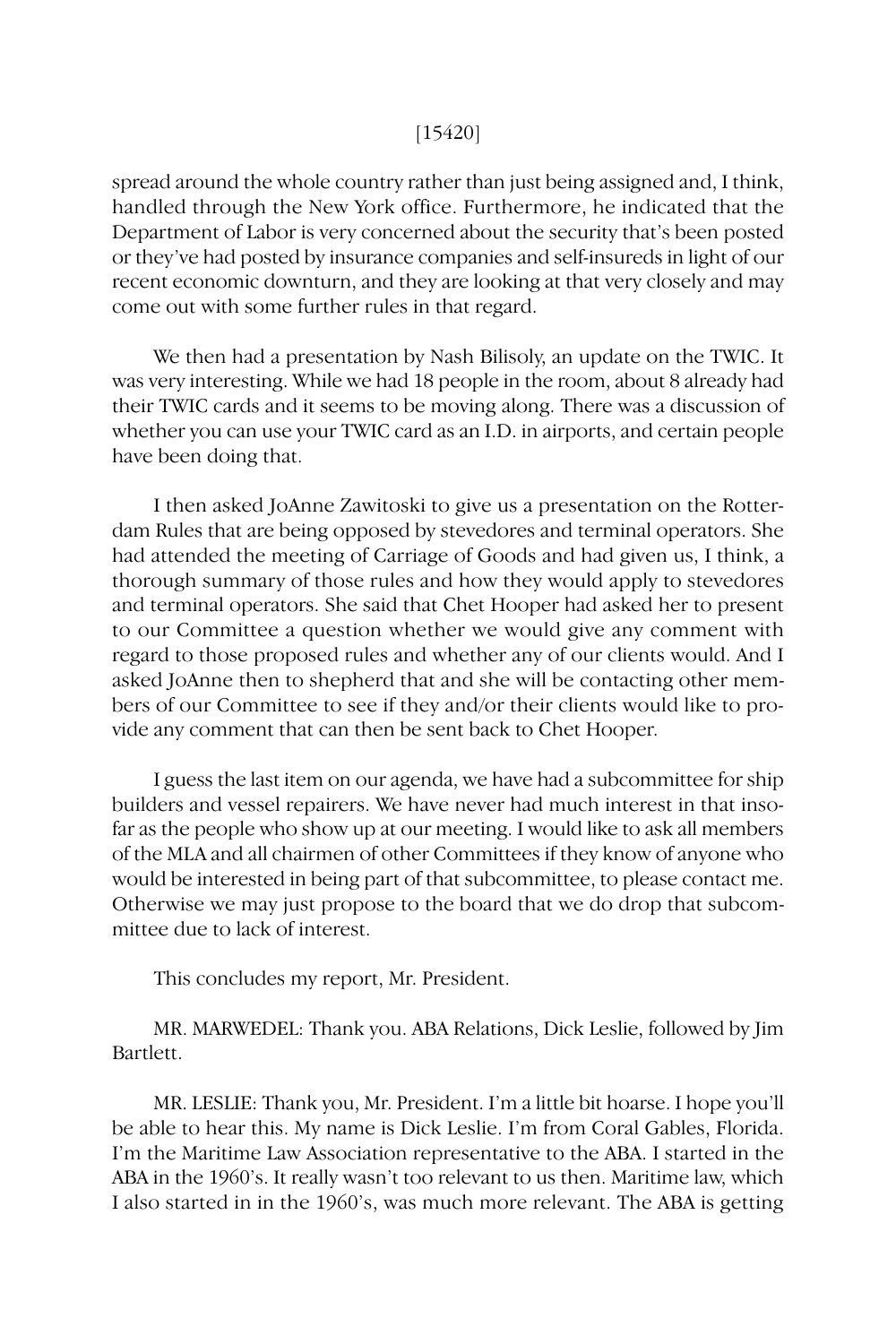relevant now. That's why I really want to tell you a couple things quickly why this applies to you.

I've been doing the House of Delegates now for ten years because I was elected for five years from Miami Dade County as their only representative and then Florida for four years and now I'm your representative. It's important to you because things happen here that are crucial. About six or seven years ago, the accountants tried to get us together so that we would have accounting and law firms. That was before Enron. You could imagine what would have happened to us if that had happened and that issue was before the ABA. That was your multi-disciplinary stuff. Then you had multi-jurisdictional which always comes up with us because we're in different spots.

What I want you to know is we've got a lot of avenues there. The incoming president from Washington, D.C., Caroline Lamm, happened to go to the University of Miami law school. The next ABA president-elect, who's un opposed, so he's not literally there, is Steve Zack, a long-time friend from Miami. So we've got ways of getting things done. I happen to be in the leadership of the Torts, Trial and Insurance Section. They are always proposing things. I'm on the senior lawyers leadership. So if we want things, we can do it. But mostly we don't want things. I just want to tell you when things are going on. Let me just give you a couple of them quickly now that you probably don't even know about. These happened in the last meeting and I won't tell you too much about that, but I will report to the Board.

Coming up in Boston is disqualification of judges. I never knew the ABA was going to get into that. That will get into the states. They're calling it disqualification. I always thought it was two parts. Recusal was one and disqualification was our motions. Recusal was the judge saying, well, I've got these things coming up. Now they're lumping those together. They're going to be forcing the judges to come up with everything that is on their plate. You don't have to go and beg them anymore. They're going to be forcing, hopefully, if this passes, somebody else besides that judge to decide whether he or she will be recused. This is a total change. So if this recommendation goes through, this will change a lot of things for you. It will also give a stricter statement as to the public so that they can know when these things are happening, why the judges are being recused, and it will put us in a lot better light because it will show that we are cleaning our house those few times where it needs to be done. This is something that hasn't been done before, but this is coming up in Boston.

The other thing that is coming up in Boston that would be of interest to you is in the standing committee on ethics. They are raising the issue of the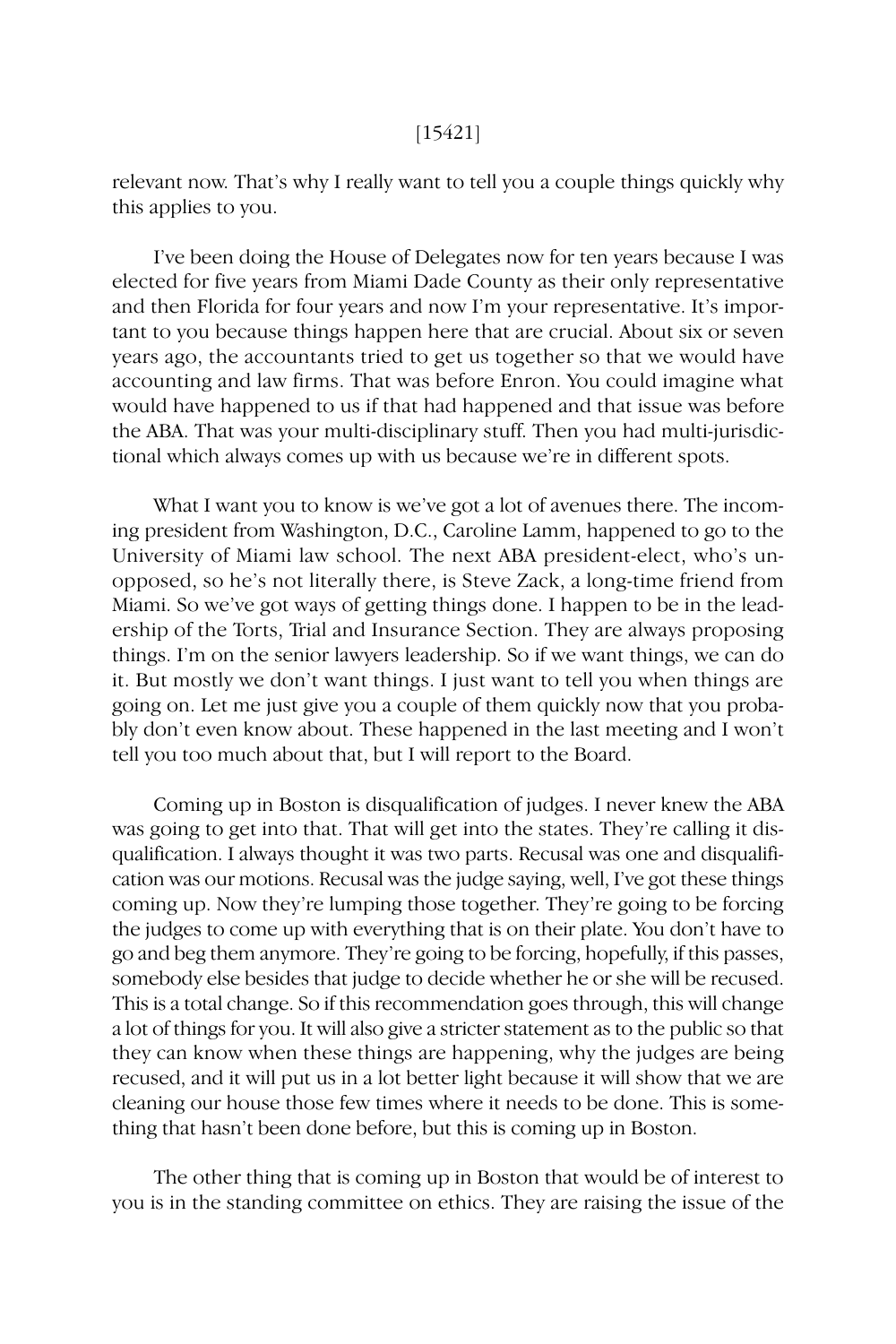### [15422]

disqualification within a law firm. It's what you used to hear described as a Chinese wall. That couldn't be done in most places. What they're trying to do now is if you're in a firm that's got like 1,400 people in it but there's only one person creating the conflict, it doesn't conflict all the other 30 offices, et cetera, or the offices around the world. This is a very important piece of legislation, if you will, because when the ABA passes something and they put it back to the states, the history has been that the states have followed through. So this is of importance to us.

The next thing that they're going to be doing besides the judicial disqualification is a judicial education, if you will. Any lawyer who wants to be a judge is going to have a little course now that he can go through. This is going to teach you how to be a judge. Well, as you can imagine, the judges were all incensed about that. They were afraid that this would give somebody a stepping stone. They talked about could it cost more. They did all sorts of things to kind of stop it, but it's going to happen also. This is great because if somebody wants to be a judge, they ought to know what it takes to be a judge before just having been a trial lawyer and standing before them.

So these are the kinds of things that are happening. If you have any questions, holler. If not, thank you for allowing me to serve.

That concludes my report. Thank you, Mr. President.

MR. MARWEDEL: Thank you. Our last report will be Jim Bartlett on MLA historical documents.

MR. BARTLETT: Thank you, Mr. President.

President Marwedel has asked me to address very briefly where we are in a project that we started a few years ago. We were approached a few years ago by a consortium of law school libraries who wanted to digitalize all of our numbered documents so that they would be accessible to a number of law schools. We gave them our documents—at that time I was the custodian of all of them—and they went off to the University of Hawaii for digitalization. That took several months.

In exchange for providing those documents, they provided us with a disk containing the digitalized documents. I am pleased to report that we have now put those documents in accessible form on the MLA website. This is still a work in progress. We're going to improve the index or list of documents, but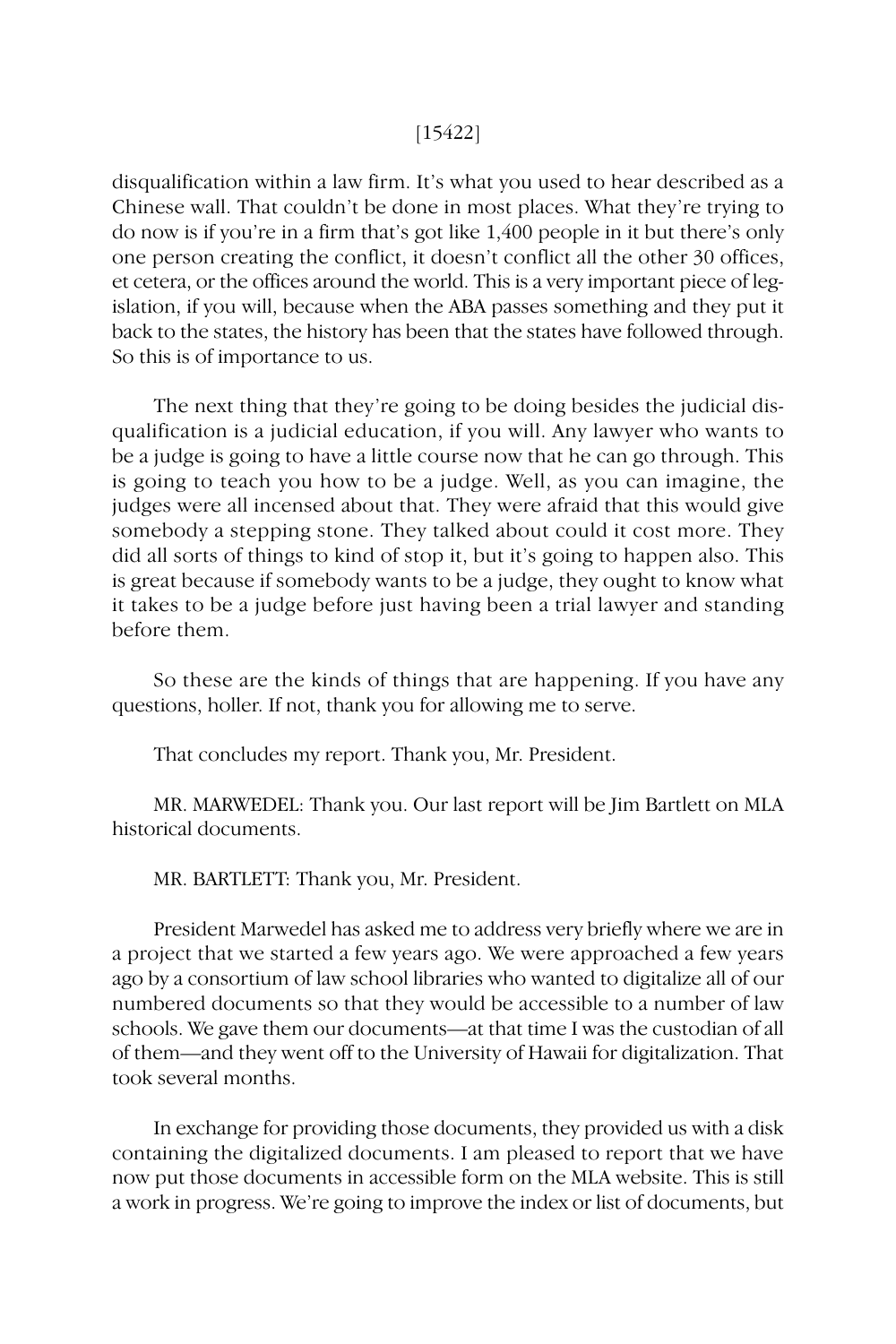### [15423]

otherwise right now essentially all of the MLA numbered documents are on the website and accessible to you by literally a click of a button.

If you go to the website, then go to "Library," you will find a list of documents in the Library—the "Numbered MLA Historical Documents." If you click on that, you will see in reverse chronological order essentially all of the MLA documents from, I think, 789, which is the PROCEEDINGS of one of the 2007 meetings. You click on that, and there it is.

We do not yet have word search capabilities, but we're hopeful that in the future we'll be able to add that. So if you have need of the MLA documents, please use this. It should be a very valuable tool.

Mr. President, that concludes my report.

MR. MARWEDEL: Thank you. I do recommend that you go on the website and look at this. There's some fascinating documents. We have the minutes from the very first meeting of the MLA. You'll see references to the "Jones Bill" and the Harter Act and all of that. We also have boxes of documents in various warehouses, and we're going to call upon Phil Berns, just to keep him out of the casinos, to be our archivist and go through these, get them organized, and ultimately put up on the website. It really takes no more than a click of a button. It's been a lot of hard work and probably—well, Ken Volk had the first meeting on this project. That's how long it's taken to get all of these old documents ultimately onto our website.

I do want to again thank the local law firms that provided office space. Flynn, Delich & Wise; Cogswell, Nakazawa & Chang; Russell, Mirkovich & Morrow; Keesal, Young & Logan; and also the French shipping company for providing meeting space. When you put together a meeting like this, you start to see what the New York firms have done for years in providing their conference rooms and coffee and doughnuts and what have you. It not only keeps our cost down, it allows us to meet lawyers from other states in their offices. But until you work on one of these, you don't realize the effort that's been put out by the local firms.

Is there any old business to be discussed? Yes, Bob Zapf.

MR. ZAPF: I just want to remind people there are still some goodie bags from the Chamber of Commerce. Help yourselves. What we don't take, they'll take back. There's an interesting little cookbook. Help yourselves.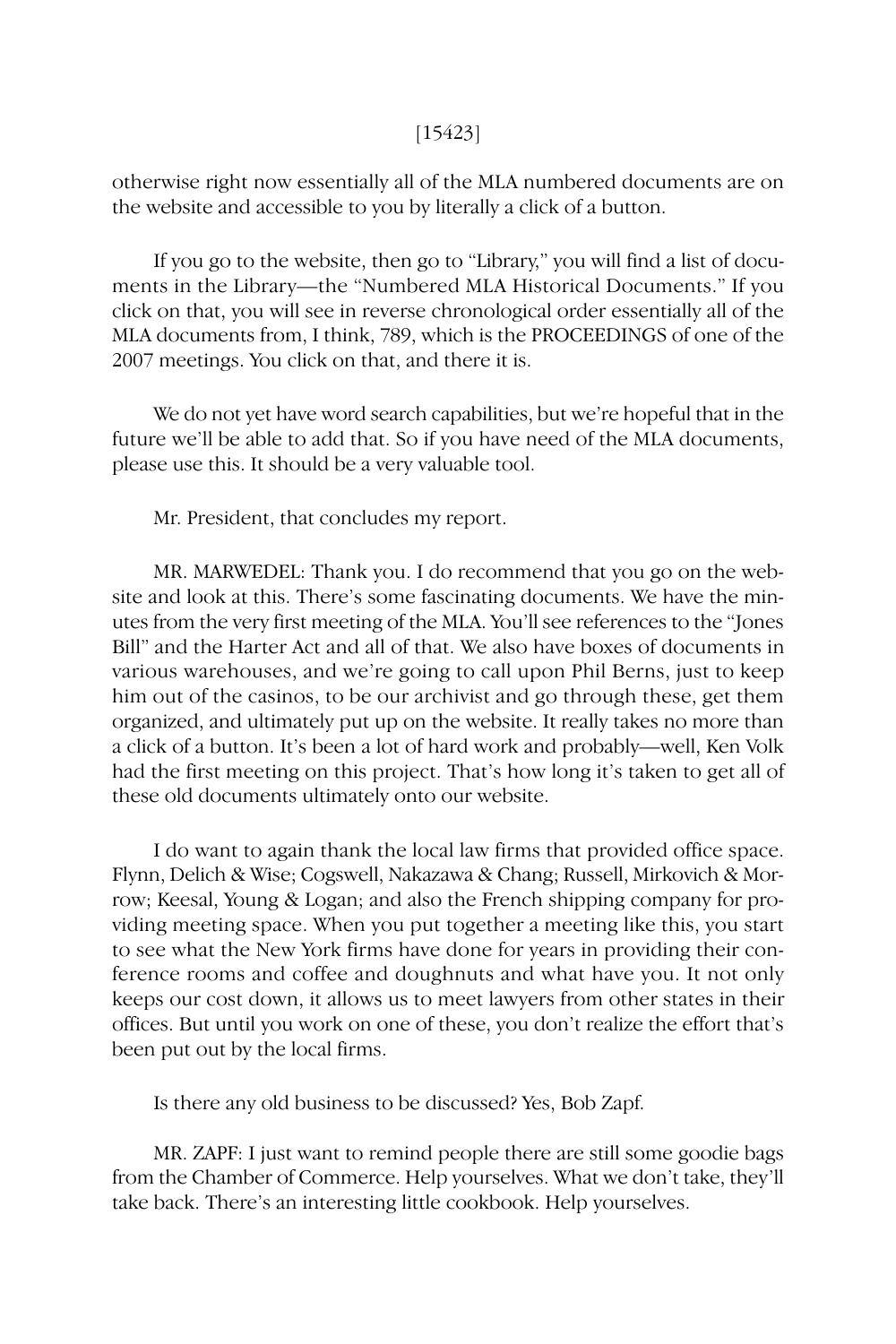# [15424]

MR. MARWEDEL: If you didn't hear that, there are still some of those registration bags out there.

Again, if you have not signed up, please sign up on those blue cards outside. Is there any new business?

All right. I'll call on Tom Rue, past president.

MR. RUE: Mr. President, I move that the business of the Association be declared complete and we adjourn.

MR. MARWEDEL: Do I have a second?

MEMBERS: Second.

MR. MARWEDEL: See you next spring in New York. Thank you.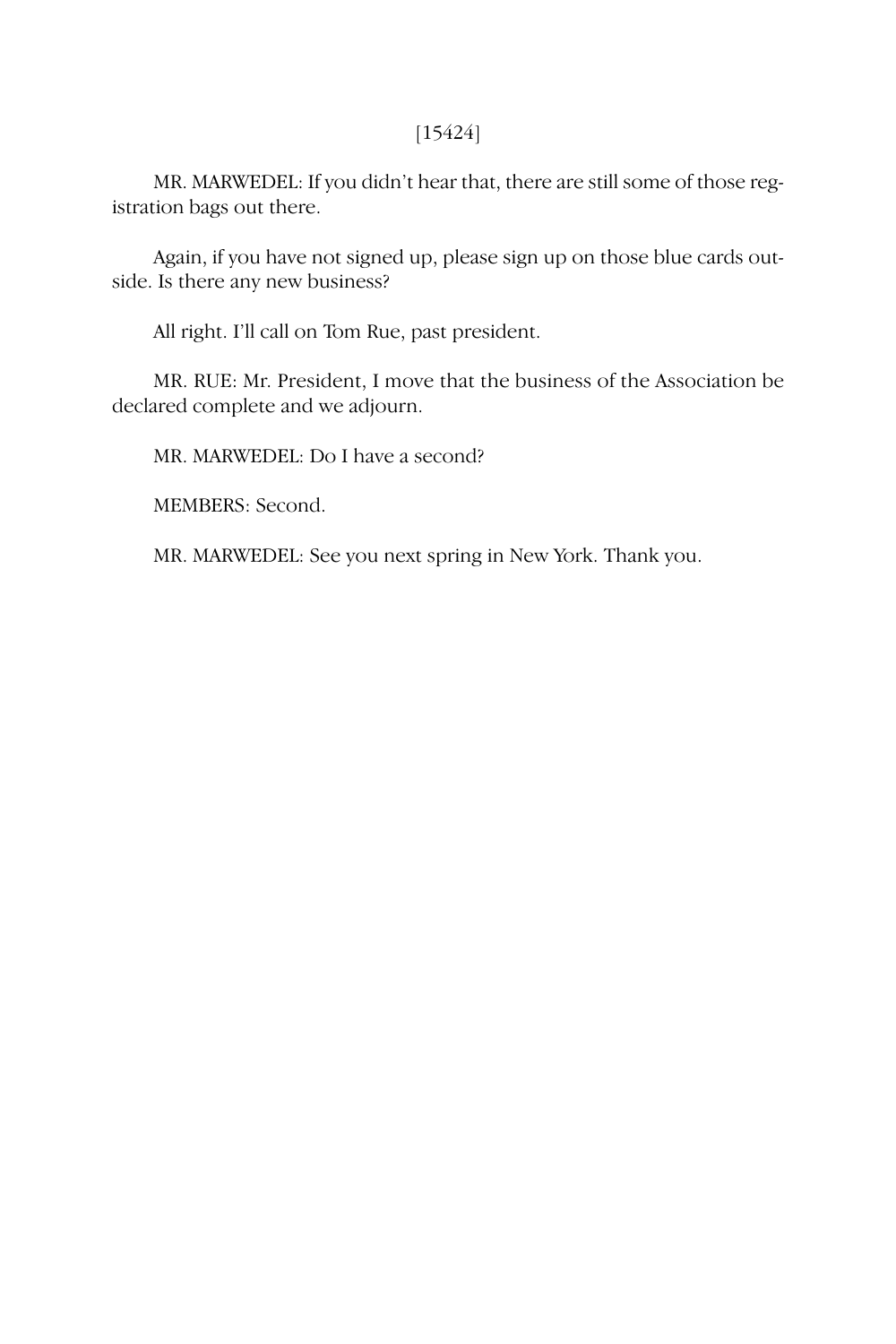# [15425]

# **MINUTES OF THE BOARD OF DIRECTORS MEETING OF THE MARITIME LAW ASSOCIATION OF THE UNITED STATES**

Held in the Elliot M. See Room of Wiley Hall, United States Merchant Marine Academy, Kings Point, New York on August 9, 2008 9:30 A.M.

The August 9, 2008 meeting was called to order by President Warren J. Marwedel at 8:30 A.M. In addition to President Marwedel, the following officers also were present:

> Patrick J. Bonner, First Vice President Robert B. Parrish, Second Vice President Harold K. Watson, Secretary Robert G. Clyne, Treasurer David J. Farrell, Jr., Membership Secretary Lizabeth L. Burrell, Immediate Past President

The following directors also were present:

Joe E. Basenberg Donald J. Kennedy Forrest Booth Janet Wessler Marshall Grady S. Hurley C. Kent Roberts Barbara L. Holland Robert B. Hopkins Frank P. DeGiulio Vincent J. Foley Kimberley A. Kearney

The following individuals were also present at the invitation of the President:

Thomas S. Rue Lawrence J. Bowles Vincent M. DeOrchis Charles E. Schmidt John P. Schaffer Richard M. Leslie

### **SECRETARY'S REPORT**

Upon motion duly made and seconded, the minutes of the May 1, 2008 meeting of the Board of Directors were unanimously approved and accepted.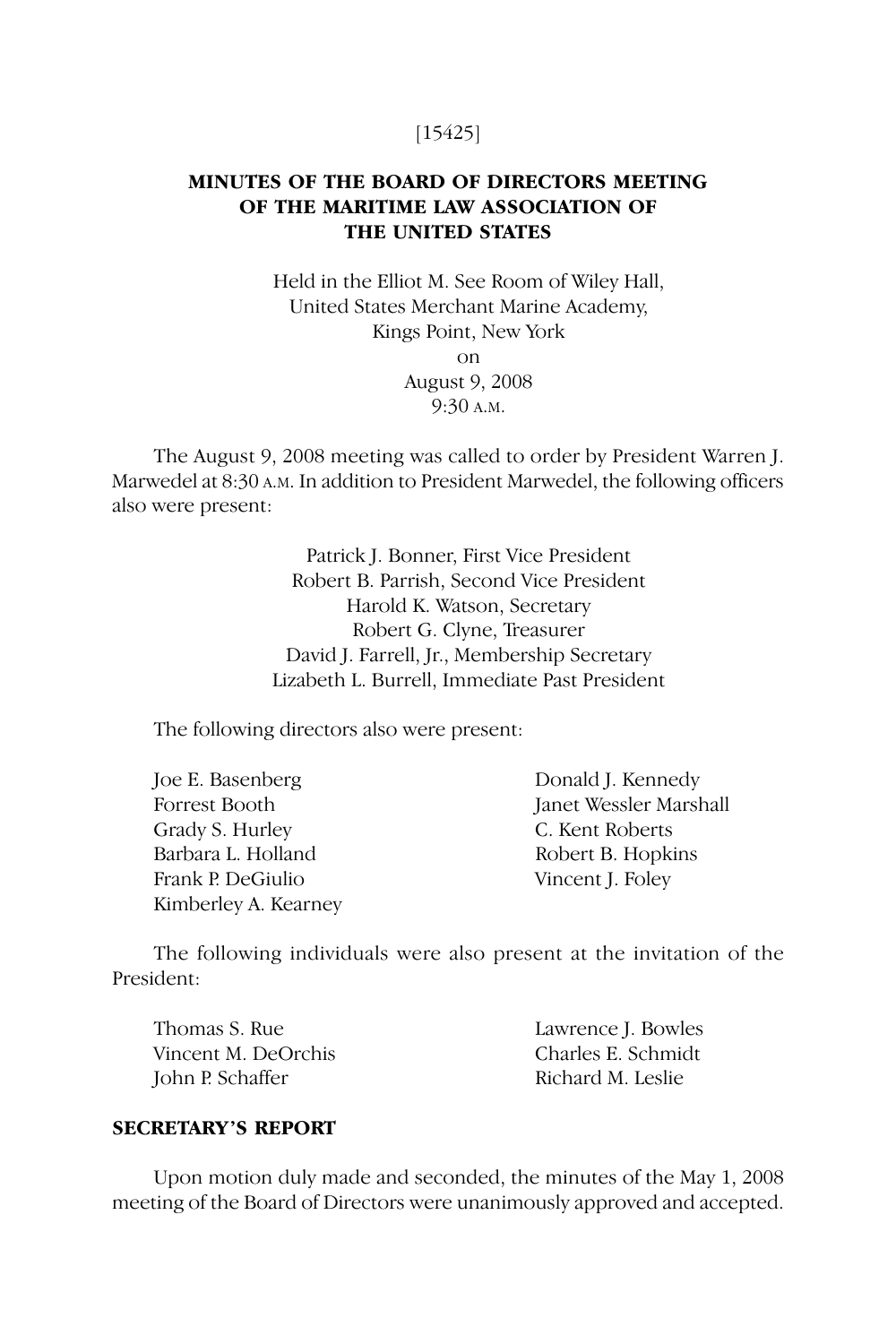## [15426]

The minutes of the May 1, 2008 meeting of the Board of Directors will be included in the Fall 2008 PROCEEDINGS.

#### **TREASURER'S REPORT**

Treasurer Robert G. Clyne presented the Treasurer's report for the three months ended April 30, 2008. He reported that cash and investments total \$589,105.97, but stated that the cash and investments as of April 30 are always somewhat unrepresentative of the Association's financial position because bills in connection with the May dinner have not been received as of that date. The only major upcoming expense is the Association's CMI dues, which are effectively increased because of the weakness of the dollar versus the Euro. He indicated that approximately 76% of dues for 2008 have been collected. Upon motion duly made and seconded, the Treasurer's report was unanimously approved and accepted. A copy of the Treasurer's formal report for the three months ended April 30, 2008 will be appended to the original of these minutes,

With regard to the venue for the Spring 2009 Dinner, Mr. Clyne reported that while a number of venues were contacted, Pier 60 and the Marriott Marquis were the only ones that submitted competitive bids, with Pier 60 being about \$10 per head cheaper. While certain board members expressed a preference for the Marriott Marquis because of the relative difficulties in getting transportation leaving Pier 60, the number of people attending the dinner since the event has been held at Pier 60 has increased by a fairly substantial number over the numbers that attended the dinner when it was held at the Marriott Marquis, and when polled, a clear majority of the board favored returning to Pier 60. President Marwedel suggested that better information about the departure times for the busses provided to transport attendees to mid-town should help ease the potential problems with post-dinner transportation. The issue of firms sponsoring a post-dinner cocktail party was discussed.

# **MEMBERSHIP SECRETARY'S REPORT**

Membership Secretary David J. Farrell, Jr. presented the Membership Secretary's report.

Mr. Farrell reported that 22 applications were received for Associate membership. Upon motion duly made and seconded, the applications of the following 22 Associate members were approved unanimously:

> John J. Bromley, Boston Chris D. Collings, Houston Stephanie A. Espinoza, Chicago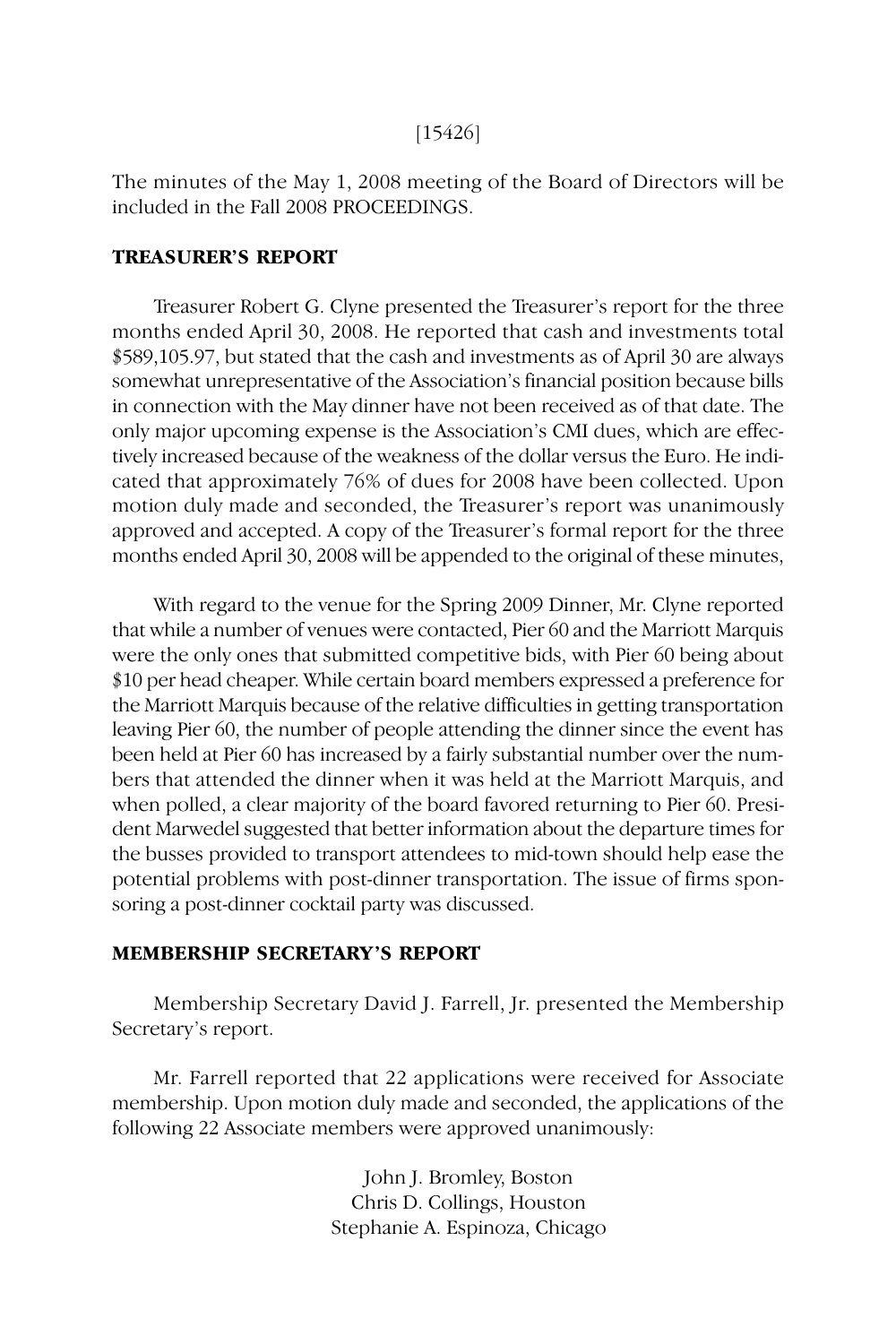# [15427]

Nicholas Fell, London Ivan A. Guzman, Christiansted, St. Croix, USVI E. Francois Hestres-Rodriguez, San Juan Anthony C. Iacocca, New Brunswick, NJ Travis William Jeric, Cleveland Brian Keane, Boston Christopher E. Klawinski, Houston Kathleen Mackie LaVoy, Oak Brook, Il Thomas O. Lind, New Orleans Jennifer Ann Mehaffey, Washington, DC W. Spencer Murphy, New Orleans Timothy C. Nies, Boca Raton, Fl Susan Regeimbal, Costa Mesa, Ca Jean Cooper Rose, New York Matthew D. Shaffer, Houston Brook M. Thibault, Norfolk Melinda Weber, Cape May Court House, NJ Patrick Whitford, Jacksonville, Fl Nancy E. Zimmer, S. Chatham, Ma

One application for reinstatement as a Proctor member was received from Victor Edwin Stewart, and four applications for reinstatement as Associate members were received from Michael Richard Jackson, Samuel R. Mandelbaum, Graeme Alexander Reid, Douglas A. Winegardner. Upon motion duly made and seconded, the applications for reinstatement of these former members to their previous status was approved unanimously.

Membership Secretary Farrell reported that four applications have been received for Law Student membership. Upon motion duly made and seconded, the applications of the following four persons were approved for Law Student membership:

Brian Carideo of the University of San Francisco School of Law Craig A. Graham of Roger Williams University School of Law A. Ross Pearsall of Widener University School of Law/Roger Williams University School of Law Geoffrey L. Wendt of Charleston School of Law

Mr. Farrell reported with regret the deaths of the following MLA members:

> Hon. Charles Brieant of White Plains, NY, Judicial Member, 1989 Kent Brooks of Pottsboro, Texas, Associate Member, 1993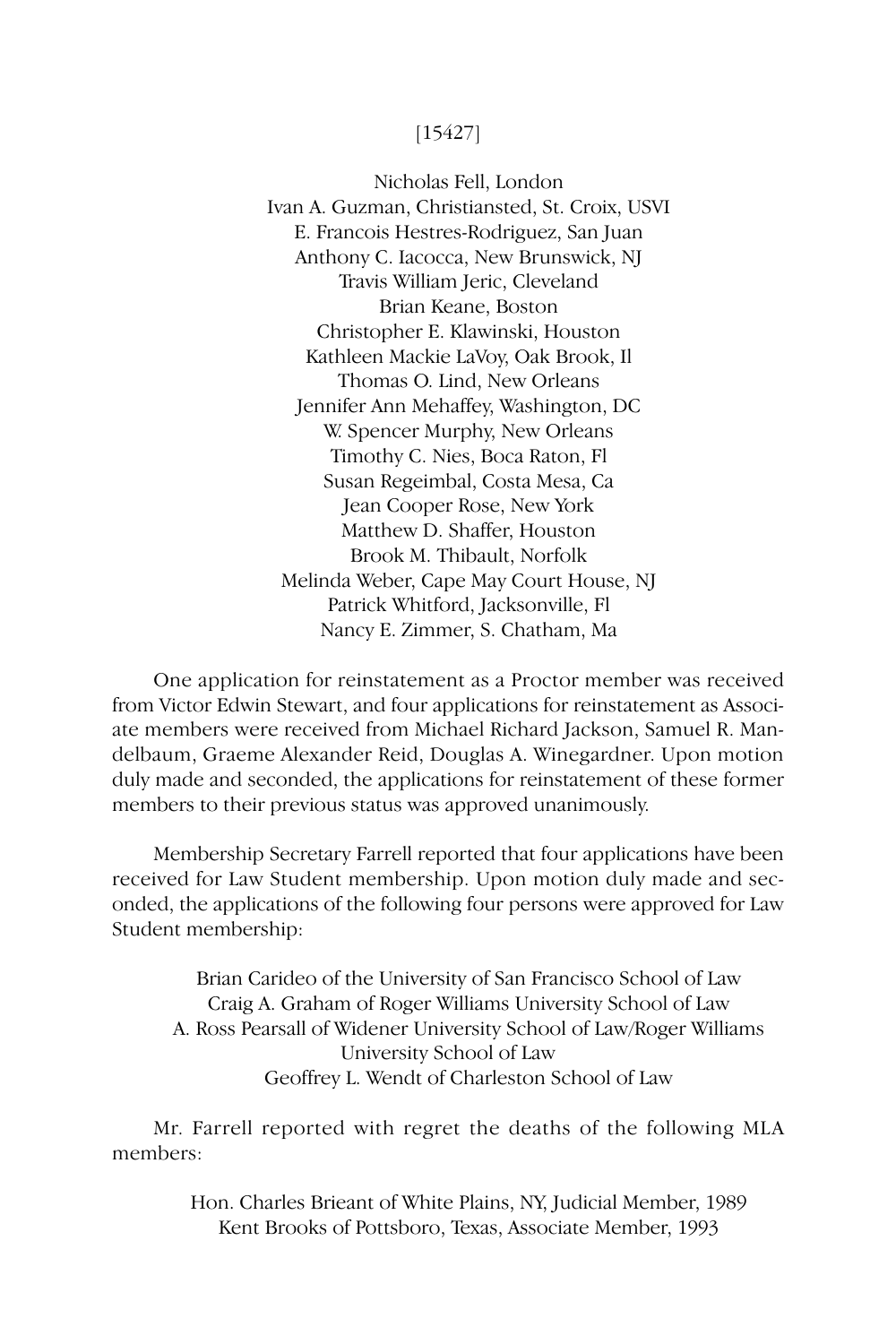# [15428]

Rae M. Crowe of Mobile, Life Member, 1959 John G. DeRussy of New Orleans, Proctor Member, 1976 T.C.W. Ellis of New Orleans, Life Member, 1960 James W. Parker of Hamilton, Bermuda, Proctor Member, 1974

After the admission of 22 Associate members and four Law Student members, and the reinstatement of one Proctor member and four Associate members, the total membership of the MLA is 3,100. This number includes 20 Law Student members. Upon motion duly made and seconded, the Membership Secretary's report was unanimously approved and accepted. A copy of the Membership Secretary's written report will be appended to the original of these minutes.

Mr. Farrell also reported that the Association Directory will come out this fall.

# **ASSOCIATION MANAGEMENT**

### **President's Advisory Committee**

President Marwedel reported that former president Thomas S. Rue has been asked to assemble the Association's policies.

### **BOARD SUBCOMMITTEE REPORTS**

# **Committees**

Mr. Parrish, chairman of the Board Committee on Subcommittees, reported that he had convened a meeting of the subcommittee, and had also spoken with the Association's committee chairs and emphasized to them the need to post the agendas for their committee meetings well in advance of the committee meetings.

### **Finance**

Mr. Clyne reported that the subcommittee has met and discussed the investment account, a formal budget for the Association, means of cutting costs, and a possible dues increase.

#### **Membership**

Mr. Farrell reported that the subcommittee had met by phone, and discussed the possibility of updating the directory with an interactive PDF doc-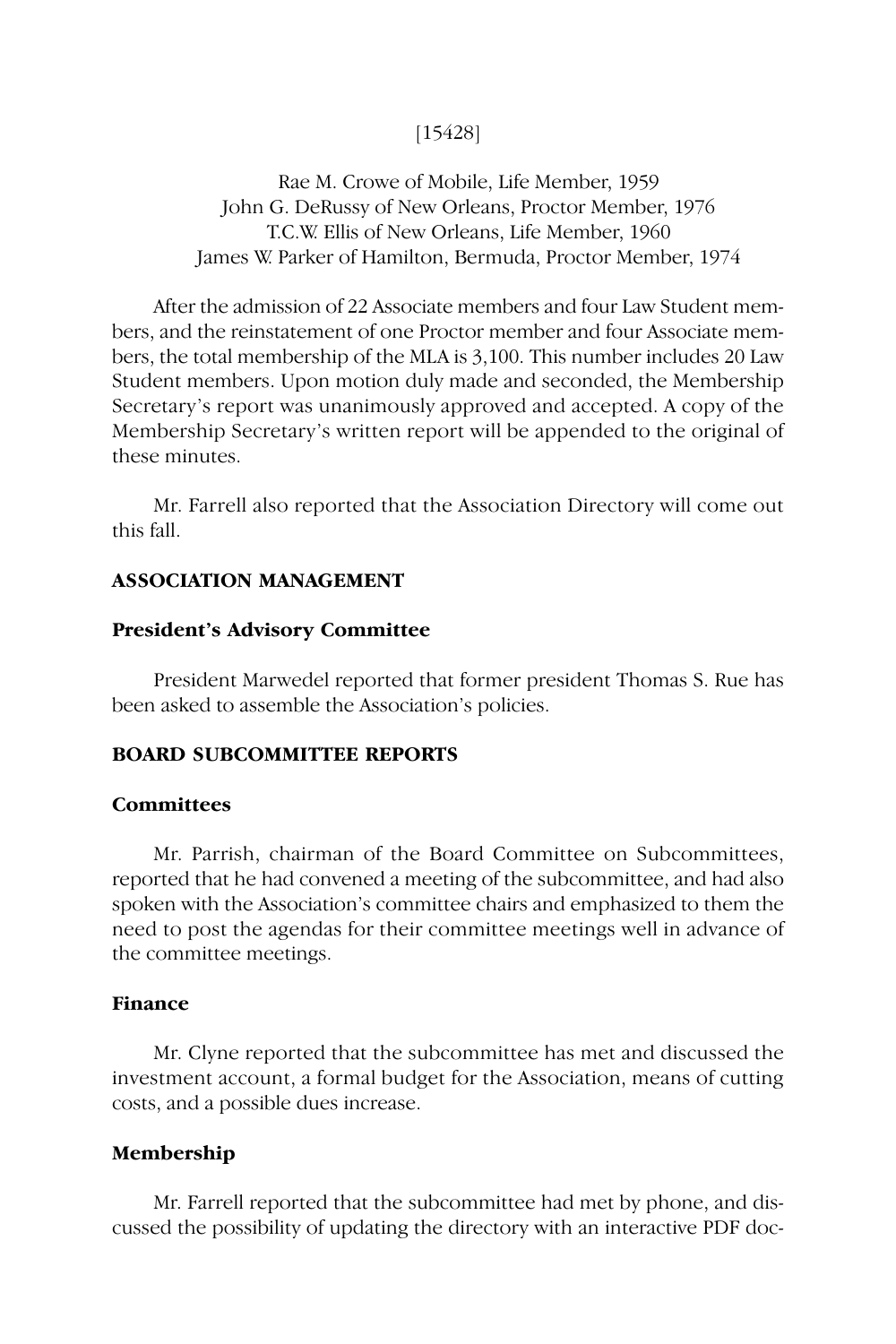## [15429]

ument to show changes. However, whether this would accomplish anything more than access to the website was questioned. The matter was referred to the Association Website & Technology Committee.

The subcommittee has also been asked to look at the Association's residency requirements.

Mr. Roberts suggested that non-members who have acted as counsel in cases reported in the American Maritime Cases be contacted and invited to join the Association.

Discussions were held regarding law student access to draft and internal documents on the website.

# **Website**

Mr. Bonner reported that all numbered Association documents are being put on PDF. The cost of this will be less than \$1,500. On motion duly made and seconded, the expenditure of this amount to fund this operation was approved.

# **DISCUSSION ITEMS AND REPORTS**

### **Standing Committee Liaison Reports**

Mr. Kennedy reported on a recent decision from the Ninth Circuit dealing with ballast water discharges.

Mr. Hurley reported that Bradley A. Jackson of Houston is the new chair of the committee, and that William Ryan Acomb of New Orleans is the new vice chair. The committee will be co-sponsoring a presentation of issues arising out of the 2005 Gulf of Mexico hurricanes at the Long Beach meeting. In addition, Mr. Hurley reported on two recent Fifth Circuit cases dealing with vessel status and seaman status.

#### **America's Marine Highway**

Mr. Roberts reported that manner in which harbor maintenance taxes are imposed poses an impediment to the development of short sea shipping. Under current legislation, this tax is imposed at each port. Accordingly, a cargo can be taxed more than once if the vessel visits multiple ports. Legislation has been proposed to eliminate this multiple taxation, and a resolution supporting this legislation will be presented to the Association at the November meeting.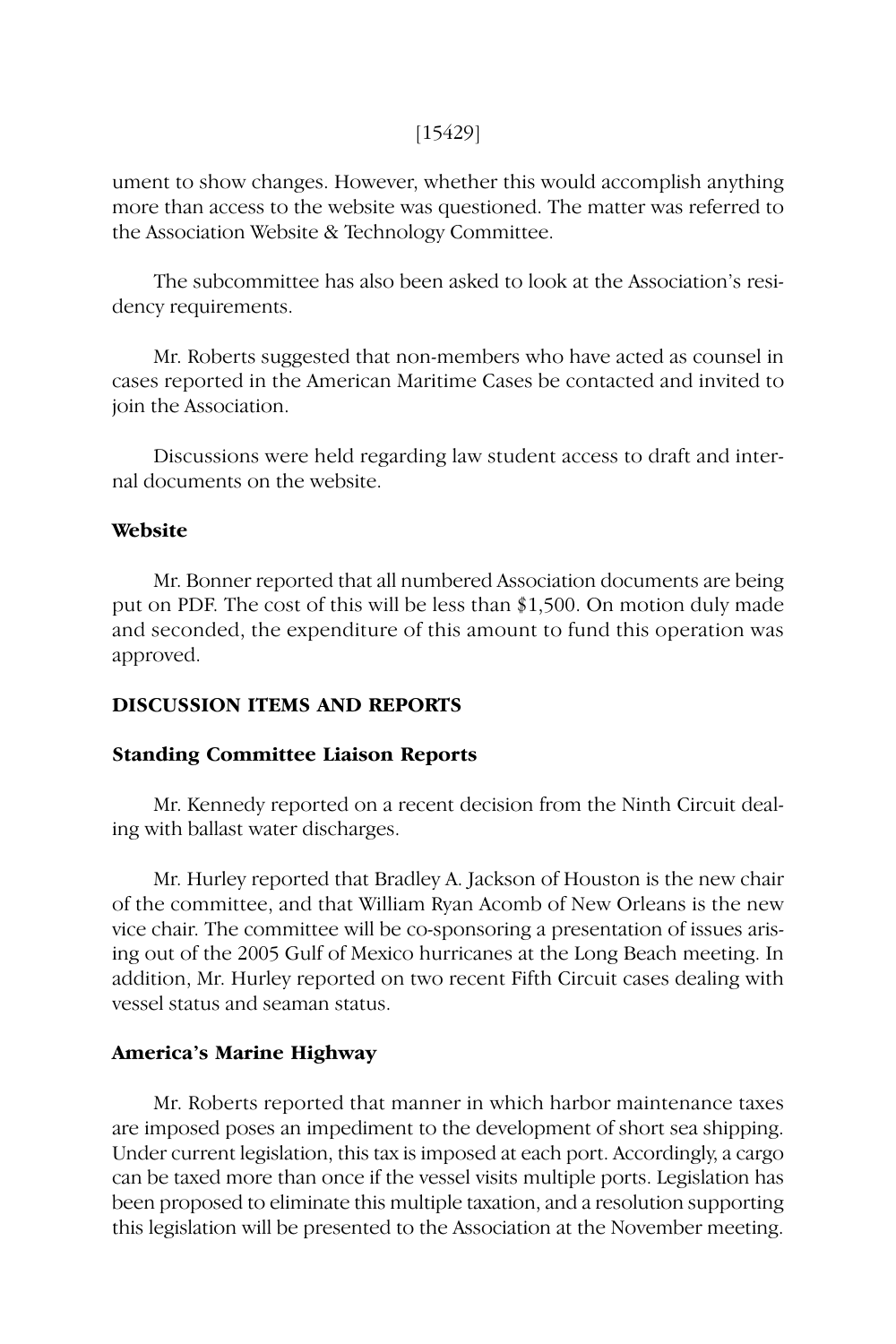#### [15430]

### **Special Committee Reports**

#### *Fall 2008 Arrangements Committee*

Mr. Forrest Booth reported that arrangements for the Fall 2008 Meeting to be held in Long Beach, California, at the Long Beach Hyatt, on November 5–8, 2008 are on track. The meeting is being organized by Robert P. Zapf and William H. Collier, Jr., with assistance from Mr. Booth and others who organized the meeting in San Francisco in 2006. The meeting will commence with a tour of the Port of Los Angeles on Wednesday, November 5, which is being provided at no cost to the Association or its members by the Port. A reception on Thursday, November 6 at The Aquarium of the Pacific is being hosted by various local firms, with possible additional funding from West Law. The only event involving a charge to the members will be the Friday night dinner.

#### *Fall 2009 Meeting Site Selection Committee*

Mr. Schmidt reported the recommendation of the Site Selection Committee that the Fall 2009 meeting be held at the Hilton Head Marriott Beach & Golf Resort from November 3–7. This is a Four Diamond resort, and Mr. Schmidt has negotiated a room rate of \$200/night, and is attempting to negotiate additional savings for the Association with regard to guarantees. On motion duly made and seconded, the Board authorized Mr. Schmidt to negotiate a contract with the facility. In addition, upon motion duly made and seconded, the Board approved adding Joanne Zawitoski and Lawrence J. Kahn as signatories to the arrangements committee account for the meeting.

#### *Environmental Crimes*

Mr. Rue reported on his discussions with the new head of the Environmental Crimes unit of the Department of Justice.

#### *Certification*

Mr. Booth reported on the proposal of the California Board of Legal Specialization to certify specialists in admiralty and maritime law. The proposal is principally supported by the maritime personal injury plaintiffs' bar. In addition, the proposal contains CLE requirements that will be extremely difficult to meet. These problems have been pointed out to the California Board of Legal Specialization, but it impossible to know what it will recommend to the Board of Governors of the California Bar Association.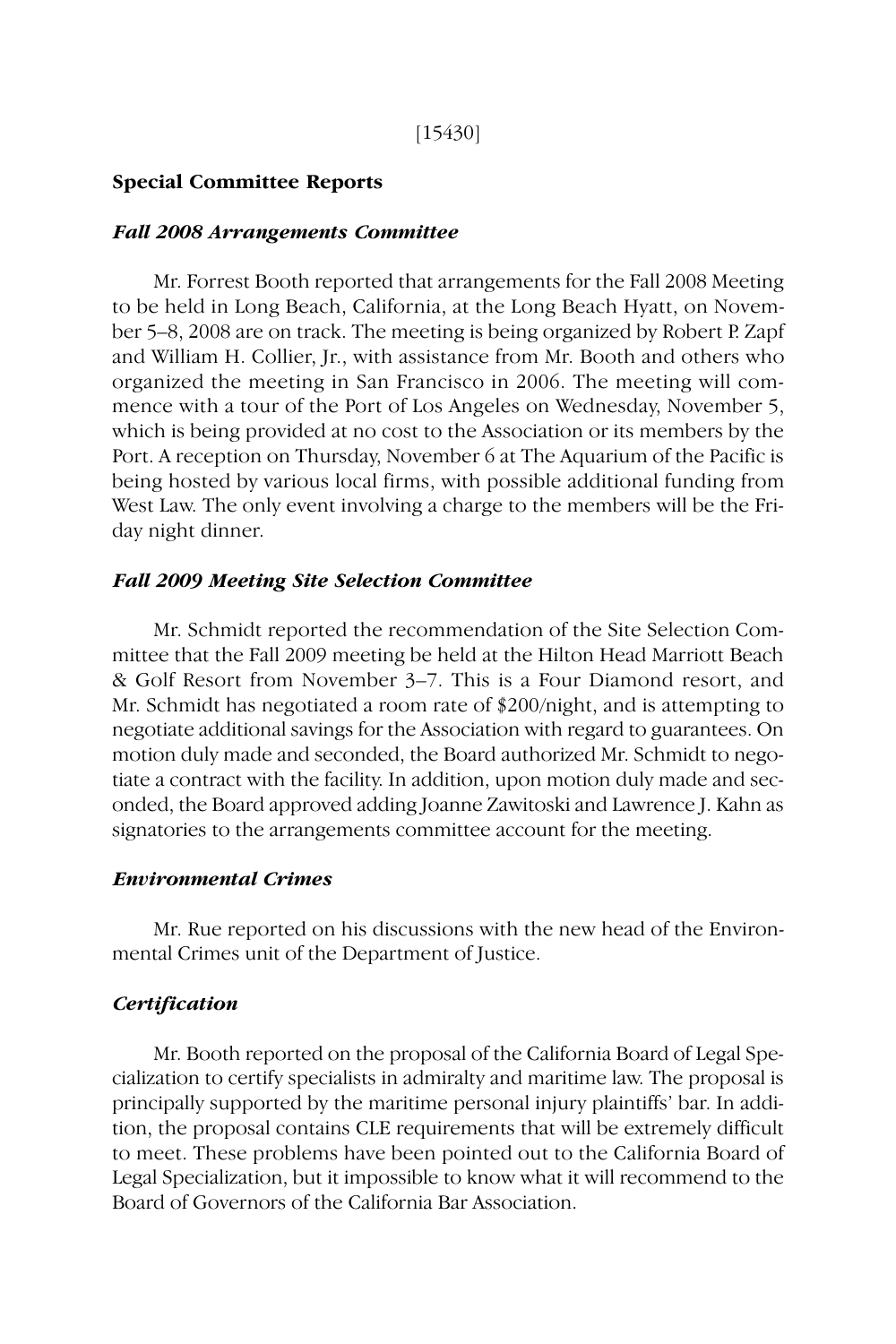# [15431]

#### *American Bar Association*

President Marwedel reported that the ABA is currently meeting in New York City, but that there is nothing on the agenda of consequence for the Maritime Law Association. Mr. Leslie, the Association's representative to the ABA, discussed the importance of having a representative to the ABA that is familiar with the ABA and its leaders. He pointed out that Henry F. ("Hank") White, Jr., a member of the Association, is the Executive Director of the ABA, and is helpful in keeping the Association informed about issues of importance to the Association.

### **Regional Meetings**

A lunch is planned in New Orleans for August 14. Hon. Martin L.C. Feldman, a judicial member of the Association, will discuss the issue of punitive damages. A social gathering will be held in Mobile in September, and in Oregon on September 9. It was emphasized that these meetings generate much good will for the Association, and are good means of attracting new members.

# **Coast Guard Forum**

Ms. Burrell reported that she has been in contact with Adm. Baumgartner to coordinate a forum for discussions between the Association and the Coast Guard. She reported that the Coast Guard would like to have a forum where Association members with complaints about Coast Guard actions can voice their views.

#### **Subpoena**

Mr. Watson reported on a recent discussion with the Department of Justice concerning a subpoena that the Department was proposing serving on the Association. Mr. Watson explained to the Department representative that the Association was not involved with the subject of the investigation in question, and has had no further contact from the Department about the matter.

## **Coast Guard Administrative Law Judges**

Mr. Marwedel passed out materials relating to Coast Guard Administrative Law Judges.

# **American Maritime Law Foundation**

Mr. Marwedel reported that the activities of this organization have ceased. The Foundation has approximately \$5,000, and the Association has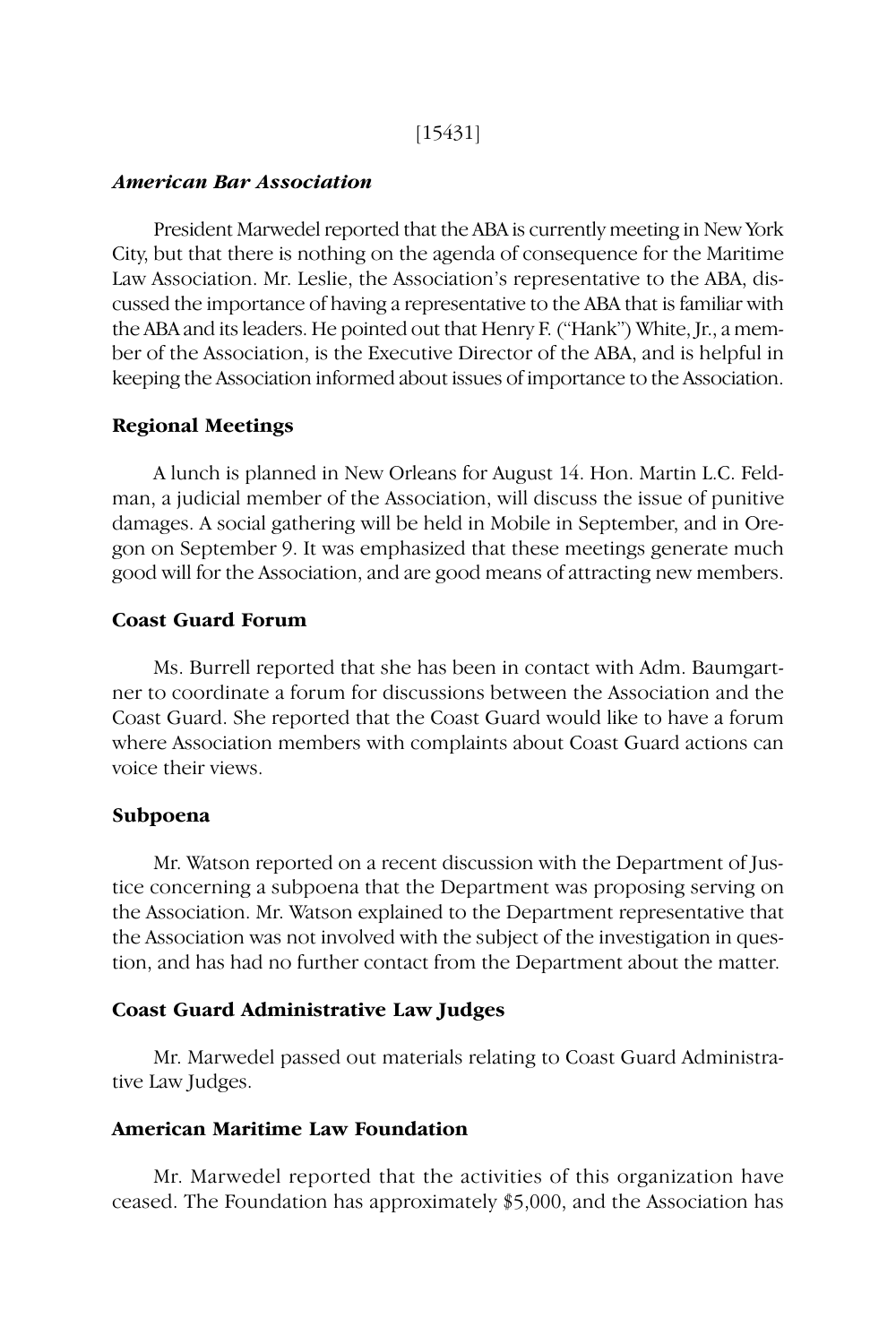[15432]

had discussions with Frank Wiswall on behalf of the Foundation about using this money to having the Association documents put in shape and donated to a library. Tulane Law School has indicated that it is not interested in housing these documents, but the Merchant Marine Academy may be willing to do this.

# **West Law**

Mr. Marwedel reported that West Law has approached the Association and asked to enter into a contract whereby West Law could use Association seminar papers. While the contract would require West Law to pay royalties under certain circumstances, Mr. Hopkins pointed out American Maritime Cases has had a similar contract with West Law, and that historically royalties are seldom earned.

# **Amicus briefs**

A discussion was held regarding the standards for filing amicus briefs.

# **Seaman's Church Institute Silver Bell Dinner**

Mr. Marwedel announced that Association member Paul Edelman had received an award at the Seaman's Church Institute Silver Bell Dinner.

# **INTERNATIONAL ACTIVITIES**

# **UNCITRAL Draft Convention**

Mr. DeOrchis presented copies of the final version of the Convention, and reported that he and former president Hooper attended the final session in June. No significant changes were made at that meeting. Some countries had suggested reopening the discussions, but this was rejected. The Convention will be offered to the General Assembly of the United Nations this fall, and, if accepted by the General Assembly, a signing ceremony will be held in Rotterdam in September 2009. Accordingly, the Convention will be known as the "Rotterdam Rules."

The Convention must be ratified by 20 states within 10 years to come into force. It is accepted that the United States position will be critical. The State Department believes that there will not be opposition in Congress, and that the change of administrations next year will not be important. If adopted by the United States, it is anticipated that the Convention will be self-executing and that domestic legislation will not be necessary.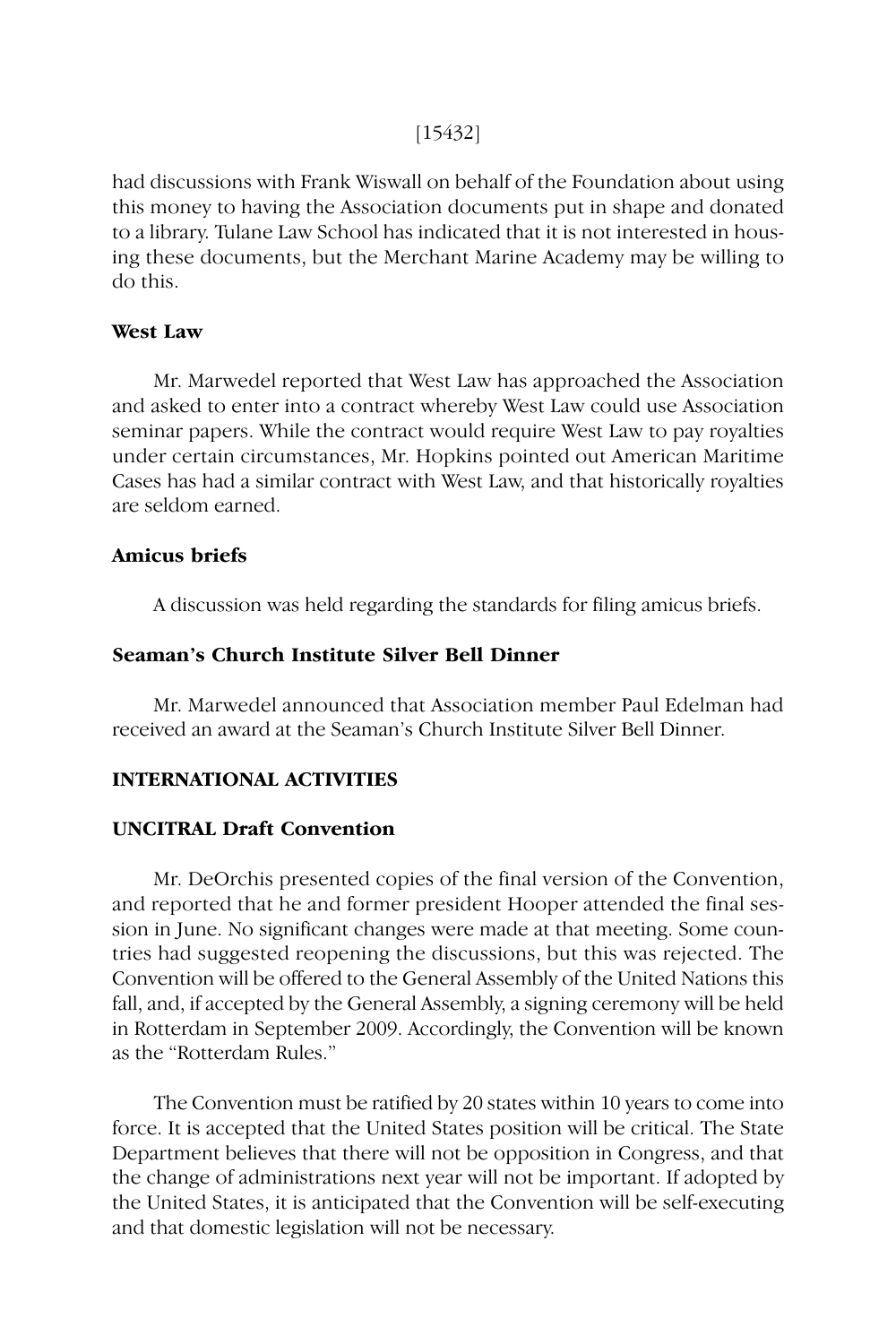## [15433]

Mr. DeOrchis also discussed various substantive aspects of the Convention.

After the conclusion of Mr. DeOrchis' report, President Marwedel expressed his appreciation to Mr. DeOrchis and to Mr. Hooper (who could not be present) for all their work on this project, and all present joined in this expression of thanks.

## **Maritime Labor Convention Roundtable**

Mr. Bonner reported that he had attended a meeting of the Maritime Labor Convention Roundtable on behalf of the Association. This organization was set up by the Seaman's Church Institute for various organizations to discuss the Convention that was agreed in 2006 in Geneva. He reported that while shipowners generally support the Convention, the offshore industry is concerned because the Convention requires a three watch rotation as opposed to the two watch rotation customary in that industry.

# **IMO/ILO Expert Working Group on Abandonment and Compensation for Death and Injury Claims**

Mr. Bonner reported that he attended the Eighth Session of the Expert Working Group in Geneva on July 21 through July 25. With respect to abandonment of seafarers, Mr. Bonner reported that seafarers state that they are more concerned with compensation than abandonment, and that the issue of compensation for death and injury claims presents difficulties for the United States since it conflicts with established United States law under the Jones Act. The United States and United Kingdom are working with representatives of the seafarers and owners to develop an appropriate wording for an instrument.

# **Association of Average Adjusters Dinner**

President Marwedel attended the annual meeting and dinner of the Association of Average Adjusters in London on behalf of the Association. He reported that Immediate Past President Burrell delivered the response on behalf of the legal profession, a distinct honor in that she was only the second American in history to do so. Ms. Burrell further distinguished herself by delivering the response to the tune of "When I Was a Lad" by Sir Arthur Sullivan to the reported delight of all present.

# **Meeting with Canadian MLA**

President Marwedel reported that the Canadian MLA has proposed a joint meeting of the boards of both organizations in Quebec City on August 21–22, 2009.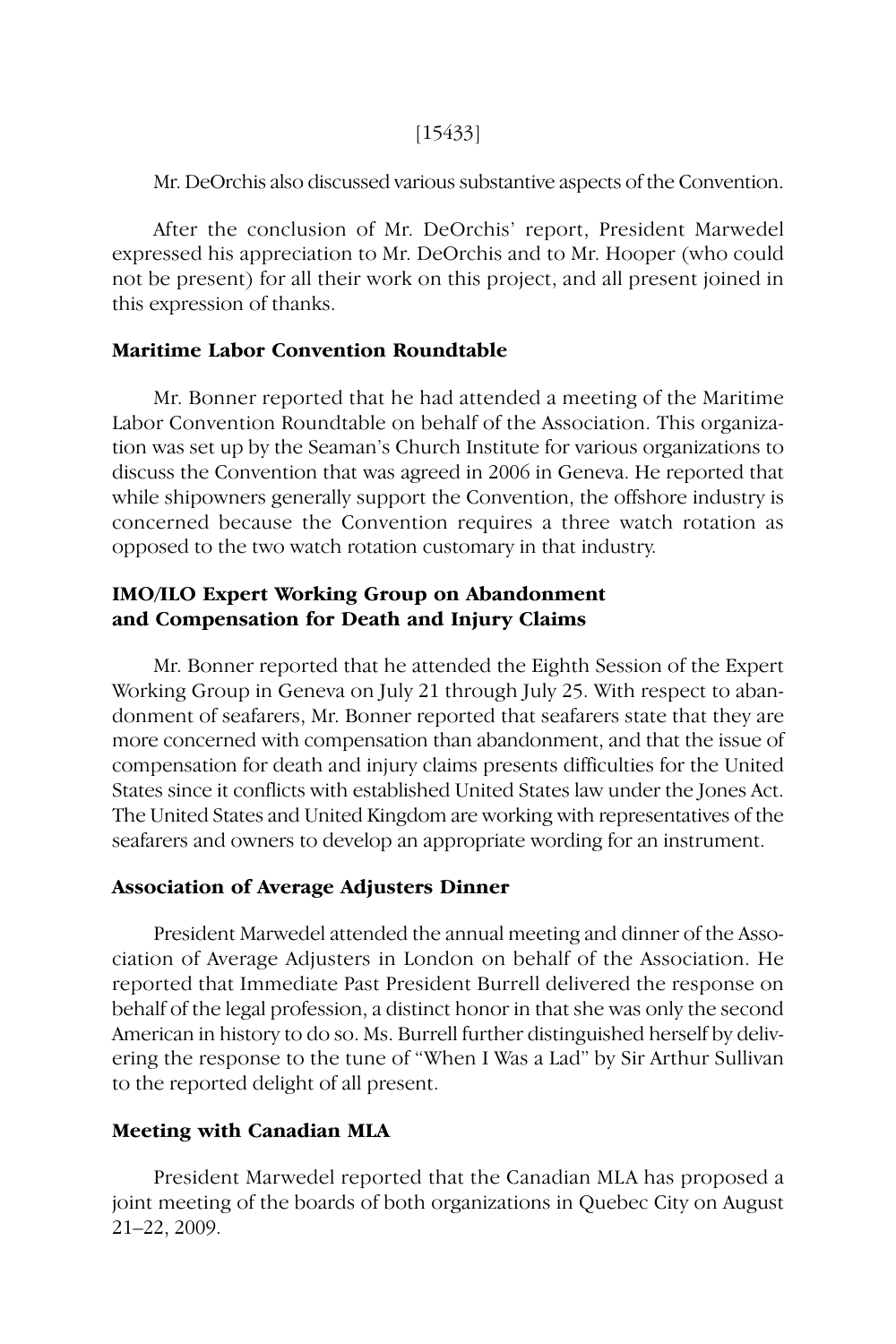# [15434]

# **CMI Meeting in Athens**

President Marwedel reported on the nominations for officers of the CMI. The meeting will be held in Athens October 12–18.

There being no further business to come before the Board of Directors, the meeting was adjourned.

> Respectfully submitted, Harold K. Watson, **Secretary**

# **MINUTES OF THE BOARD OF DIRECTORS MEETING OF THE MARITIME LAW ASSOCIATION OF THE UNITED STATES**

Held in the Shoreline B Room, Long Beach Hyatt Regency Hotel, Long Beach, California on November 7, 2008 8:30 A.M.

The November 7, 2008 meeting was called to order by President Warren J. Marwedel at 8:30 A.M. In addition to President Marwedel, the following officers also were present:

> Patrick J. Bonner, First Vice President Robert B. Parrish, Second Vice President Harold K. Watson, Secretary Robert G. Clyne, Treasurer David J. Farrell, Jr., Membership Secretary Lizabeth L. Burrell, Immediate Past President

The following directors also were present:

Forrest Booth Frank P. DeGiulio Donald J. Kennedy Vincent J. Foley

Grady S. Hurley Kimberley A. Kearney C. Kent Roberts John D. Kimball (by telephone)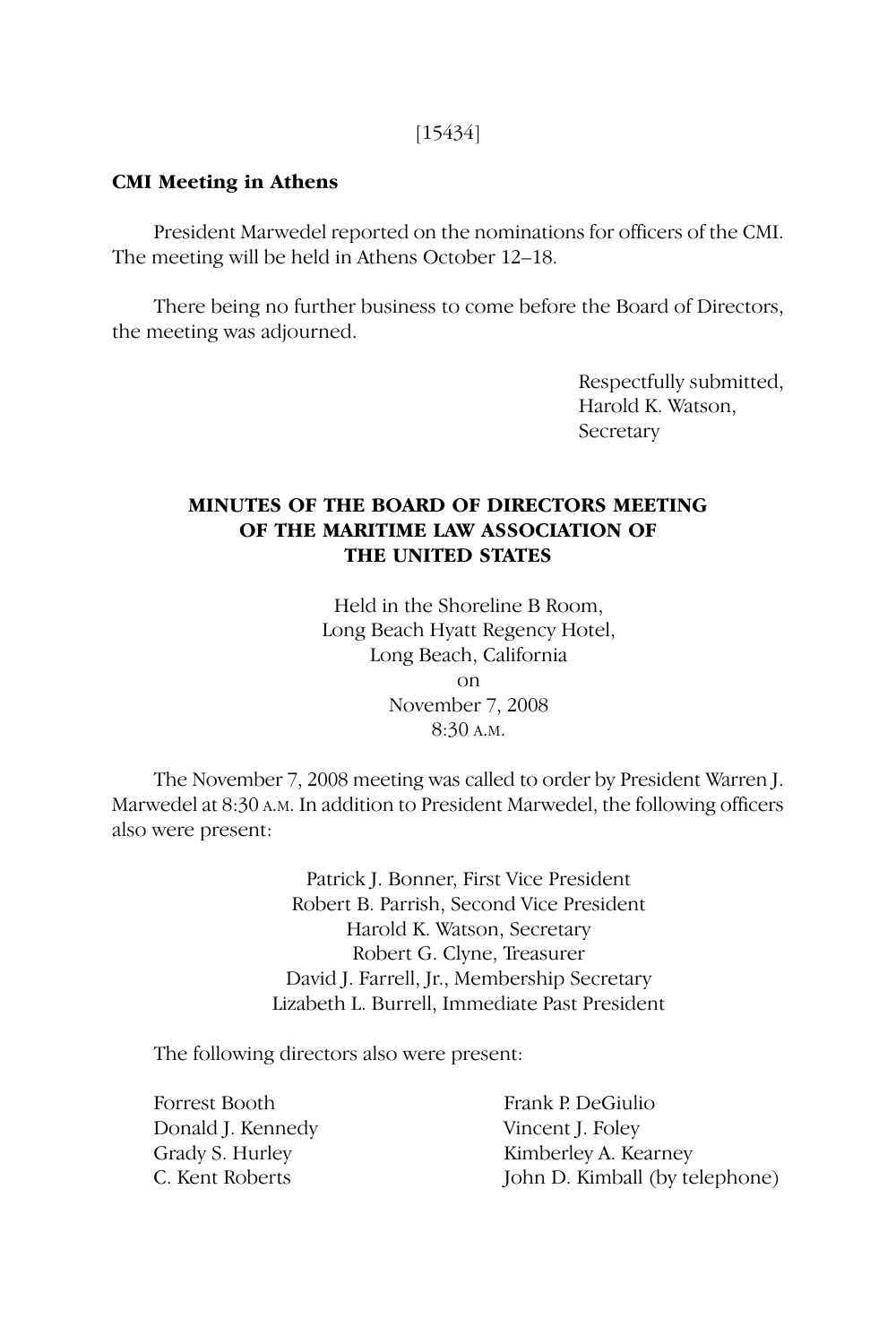The following individuals were also present at the invitation of the President:

Thomas S. Rue Joanne Zawitoski William H. Collier, Jr. James W. Bartlett III Robert J. Zapf

# **SECRETARY'S REPORT**

Upon motion duly made and seconded, the minutes of the August 9, 2008 meeting of the Board of Directors were unanimously approved and accepted. The minutes of the August 9, 2008 meeting of the Board of Directors will be included in the Fall 2008 PROCEEDINGS.

### **TREASURER'S REPORT**

Treasurer Robert G. Clyne presented the Treasurer's report for the three months ended July 31, 2008. He reported that cash and investments as of November 7 total approximately \$375,000, and that the Association's finances remain in good shape. Mr. Clyne reported that dues collections were down approximately \$22,000 and that attempts will be made to remedy this situation. The principal upcoming expenses will be the May dinner and the directory. Mr. Clyne reported that a lower price has been negotiated for the dinner. Upon motion duly made and seconded, the Treasurer's report was unanimously approved and accepted. A copy of the Treasurer's formal report for the three months ended July 31, 2008 will be appended to the original of these minutes.

#### **MEMBERSHIP SECRETARY'S REPORT**

Membership Secretary David J. Farrell, Jr. presented the Membership Secretary's report. Mr. Farrell reported that the Association had received one application for Judicial membership, four applications for Proctor membership, 17 applications for Associate membership, one application for reinstatement, and 10 applications for Student membership. Upon motion duly made and seconded, the applications of the following members were approved unanimously:

# **Judicial Applications (1)**

Roy L. Paul, San Pedro, CA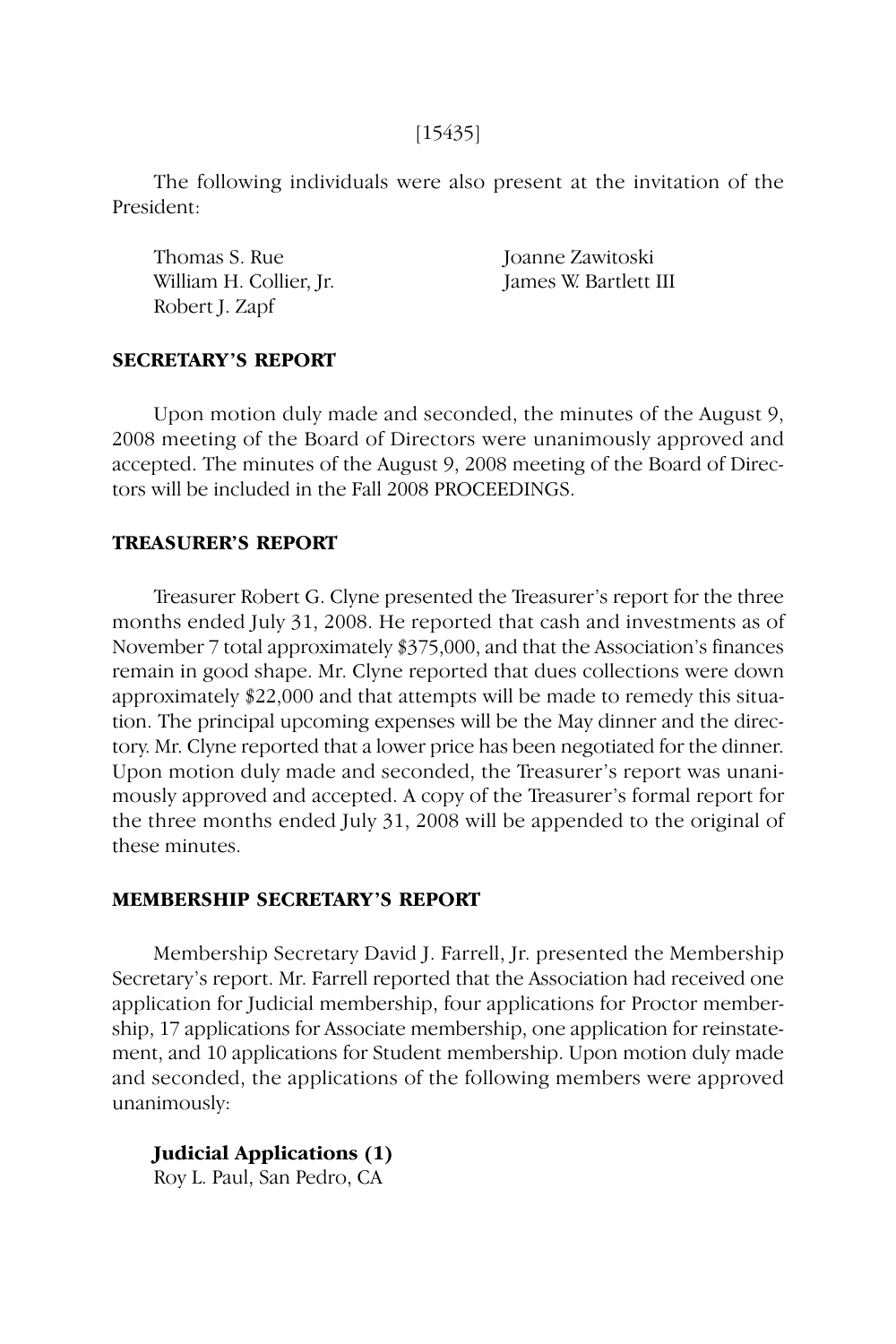# **Proctor Applications (4)**

Scott E. Collins, Seattle, WA Joshua E. Kirsch, San Francisco, CA Mark E. Newcomb, Norfolk, VA James R. Woeppel, Seattle, WA

# **Associate Member Applications (17)**

Muge Anber, New York, NY Alberto J. Castaner-Padro, San Juan, Puerto Rico Marcella R. Chambers, Costa Mesa, CA David S. Cohen, Dallas, TX Paxton N. Crew, Houston, TX Jessica A. DeVivo, New York, NY Giancarlo Font Garcia, Guaynabo, PR Andrea Jansz, East Brunswick, NJ Raymond T. Kaiser, Long Beach, CA Jonah M. Levine, New Orleans, LA Dennis M. McElwee, Houston, TX Joseph P. Moschetta, Washington, PA Stephen P. Moschetta, Washington, PA Maya A. Nair, Seal Beach, CA Vicki L. Quinn, San Francisco, CA Steven P. Solow, Washington, DC Andrew J. Turner, Washington, DC

# **Reinstatement (1)**

Lisa M. Conner, Long Beach, CA

### **Student Applications (10)**

Covington Smith Campbell, Adventura, FL Brian Eisenhower, Bristol, RI Kathleen M. Haber, Newport, RI Samuel C. Higginbottom, Falls Church, VA Christina Hoefsmit, Bristol, RI Sung Hoon Kim, Torrance, CA Dana Merkel, Bristol, RI Garrett C. Parks, Hoboken, MJ Joseph Akin Rayzor, III, Oxford, MS Aaron Shahan, Chicago, IL

Mr. Farrell also reported the deaths of the following four members:

R. Glenn Bauer, New York/Westfield, NJ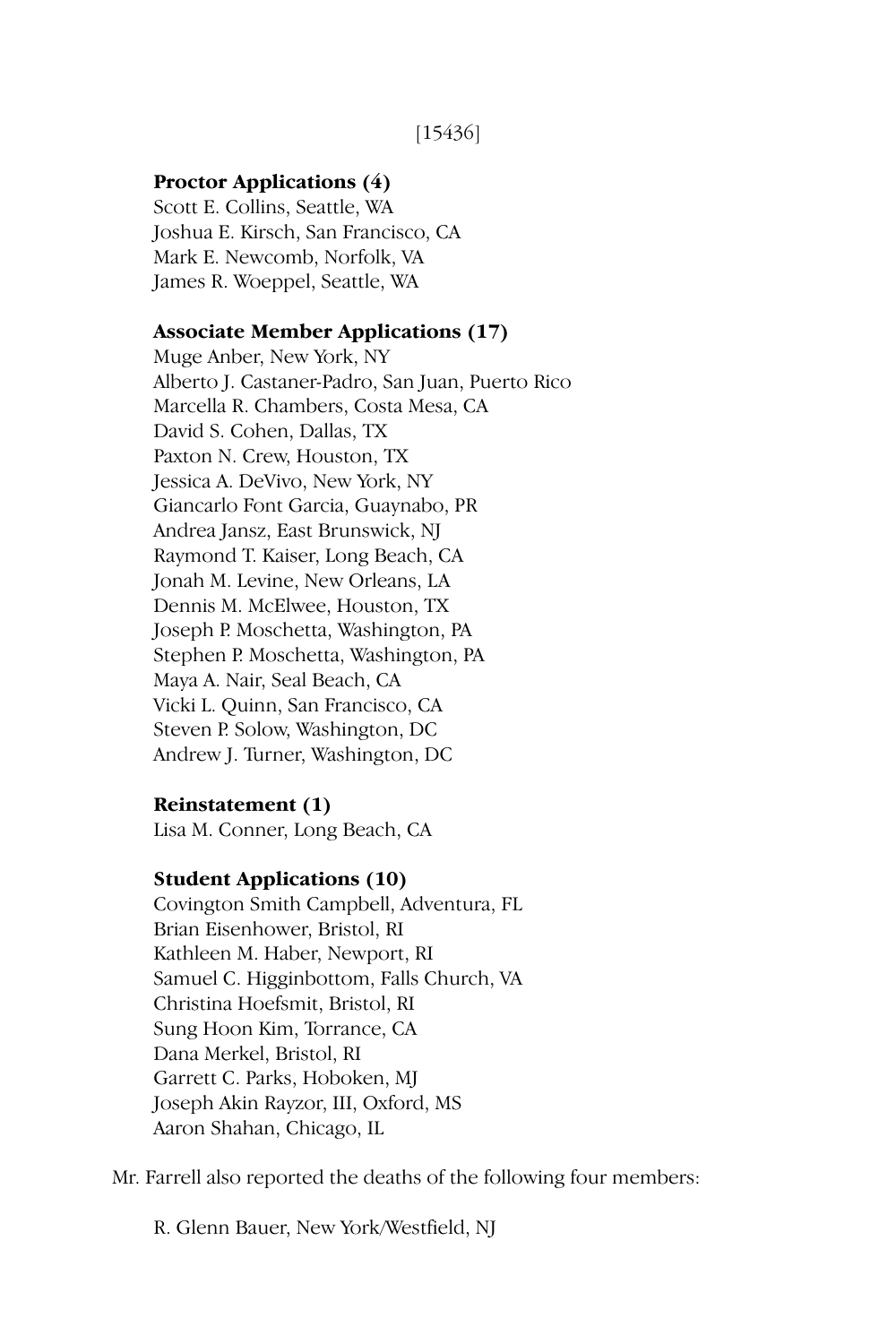# [15437]

John R. Peters, Jr., New Orleans/Edgard, LA Richard Howard Webber, Branford, CT George W. Williams, Savannah, GA

Note was also made of the death of Sam Hopkins, husband of Ann Hopkins, Managing Editor of American Maritime Cases, and father of director Robert H. Hopkins.

With these changes, the total membership stands as follows:

| Honorary    | 4     |
|-------------|-------|
| Ex-Officio  | 14    |
| Judicial    | 140   |
| Academic    | 57    |
| Proctor     | 1433  |
| Associate   | 1255  |
| Non-Lawyer  | 188   |
| Law Student | 30    |
| Total       | 3,121 |

Mr. Farrell reported that the new directory had not yet been mailed, but will go out shortly, and all members should have it in four weeks.

A discussion was had regarding how to deal with members who are delinquent in their dues. A list of these members will be circulated to the officers and directors, and those who have been delinquent for three years will be dropped from membership.

## **ASSOCIATION MANAGEMENT**

#### **Special Appointments**

Past President Rue reported on his meeting with a representative of the Department of Justice regarding enforcement regarding environmental crimes. He will meet with the International Chamber of Shipping to discuss how to move forward on this.

### **BOARD SUBCOMMITTEE REPORTS**

### **Committees**

Second Vice President Parrish, chairman of the Board Committee on Subcommittees, reported on efforts to have committee chairs post agendas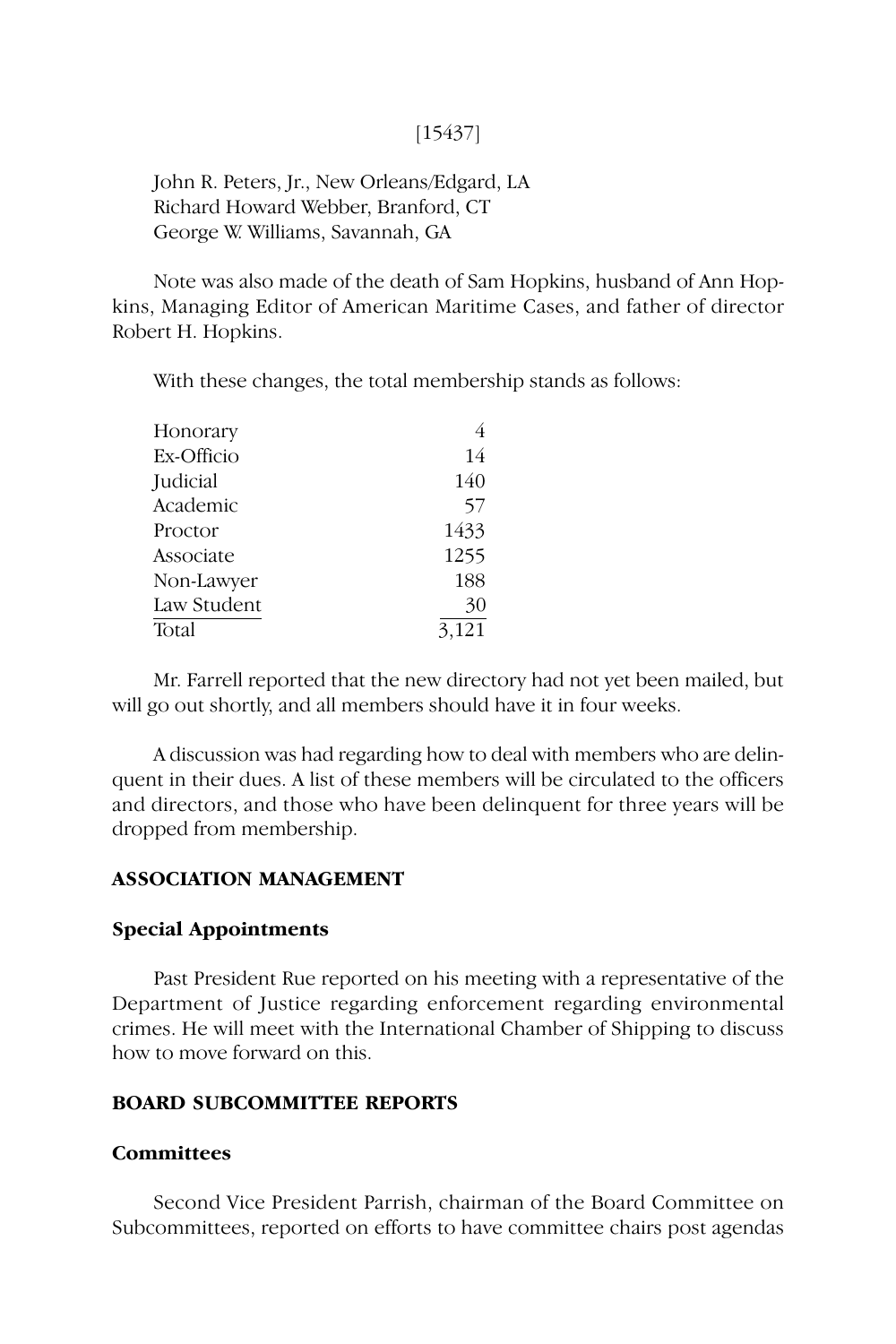# [15438]

on the website, and pointed out that the failure to do this in one instance had resulted in a meeting not being listed on the schedule for the meeting in Long Beach Efforts will continue in this regard.

### **Finance**

Mr. Clyne reported that he did not believe that a dues increase was necessary at this time, and reported that mailing information about the Fall Meeting only to those members who have not provided the Association with their email addresses had saved considerable expense.

#### **Membership**

Mr. Farrell reported that it will cost \$500 to make it possible for members to change committee memberships on the website. On motion duly made and seconded, this expenditure was approved.

A discussion was then held regarding creating a class of membership for non-residents of the United States. The Membership Subcommittee was asked to discuss this further and report back to the Board.

### **Website**

President Marwedel raised the idea of adding a "Member News" section to the website that would include such items as member deaths and change of firm affiliation. First Vice President Bonner would serve as censor to review the information posted on this section.

Mr. Bartlett reported that all of the Association's numbered documents are now on the website, and that the cost of doing this was only \$1,200. A description of the documents will be put on the website, which will eliminate the need for the index.

# **DISCUSSION ITEMS AND REPORTS**

### **Standing Committee Liaison Reports**

Mr. Hurley reported that the Offshore Industries Committee had planned a joint meeting with the Marine Insurance and Marine Torts and Casualties committees.

President Marwedel reported that the Arbitration and ADR Committee meeting was well-attended.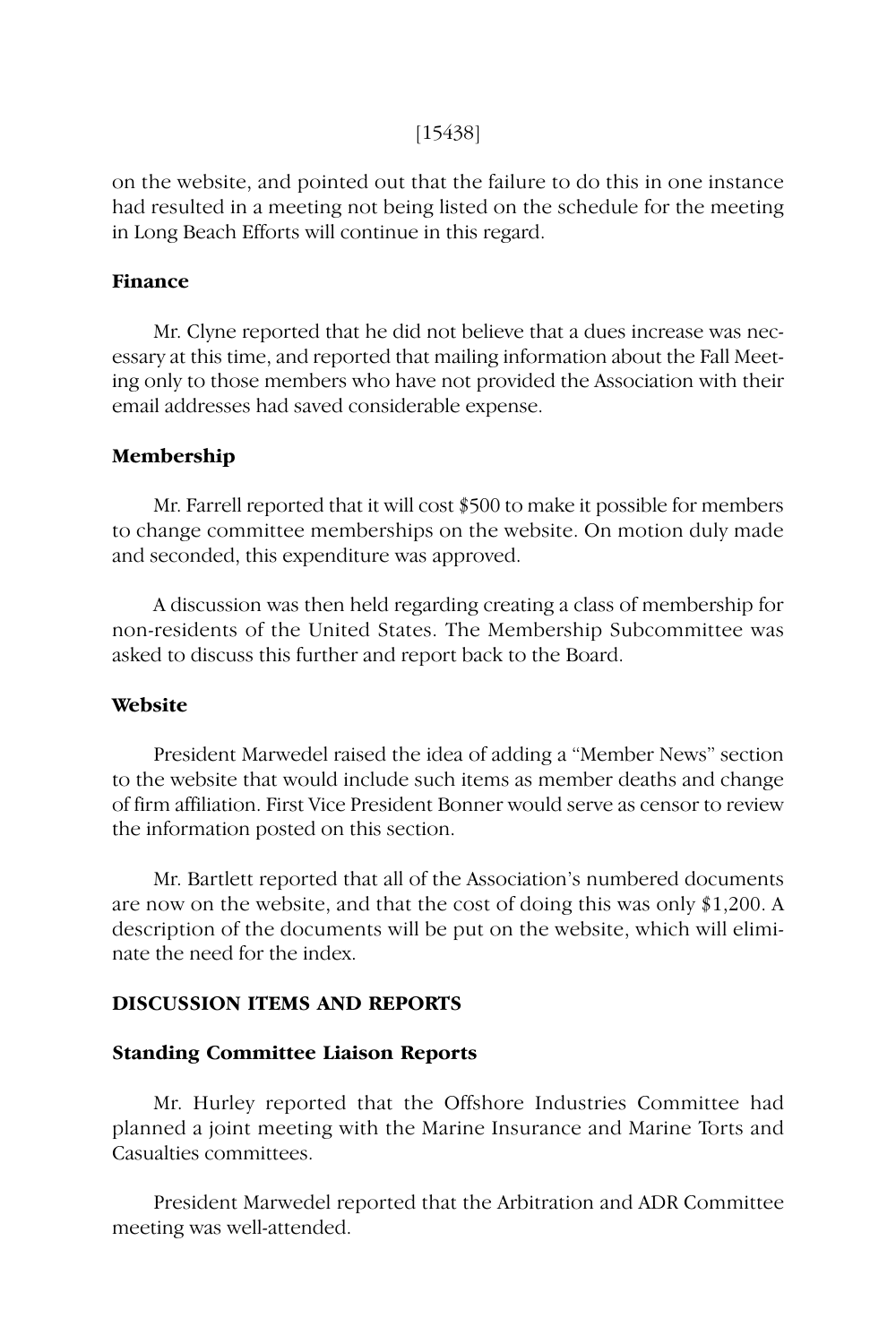# [15439]

Mr. Foley reported that the chairman of the Fisheries Committee is looking for suggestions for topics for his committee to address.

Mr. Kennedy reported that the Marine Ecology and Maritime Criminal Law Committee was well attended. A presentation was made to the committee by representatives of the Port of Los Angeles and Long Beach.

Mr. DeGiulio reported that the Recreational Boating Committee had a CLE presentation on human factors and propeller strikes injuries and propeller guards. The Coast Guard is expected to publish a report on this subject.

Mr. Roberts reported that the Marine Finance Committee discussed the possible availability of preferred ship mortgages during vessel construction, and that the National Vessel Documentation Center has asked for feedback on interrelationships between state and federal law on this subject.

Mr. DeGiulio reported that the Cruise Lines Committee had a CLE presentation on arbitration clauses in crew contracts.

Ms. Kearney reported that the Marine Insurance Committee would be meeting jointly with the Offshore Industries Committee.

Mr. Clyne reported that the Carriage of Goods Committee held a spirited discussion of the UNCITRAL Convention. The committee will issue majority and minority reports on whether or not to support adoption of the Convention, whether or not to opt in or out on the jurisdictional provisions, and, along with the Inland Waters and Towing Committee, what effect the Convention will have on the Harter and Pomerene Acts. These proposals will be put to a vote of the membership at the May 2009 meeting.

Mr. Watson reported that the Practice and Procedure Committee had discussed the *Consub* case and efforts to vest jurisdiction over maritime bid protests in the Court of Federal Claims.

# **Practice and Procedure Proposed Model Rules**

President Marwedel reported that he has drafted a letter to the chief judge of each district forwarding the Proposed Model Local Rules.

# **Amicus briefs**

Mr. Bonner reported that the Association had filed a brief in *Consub v. Delaward v. Schahin Engnehuria*, urging that the standard for Rule B attach-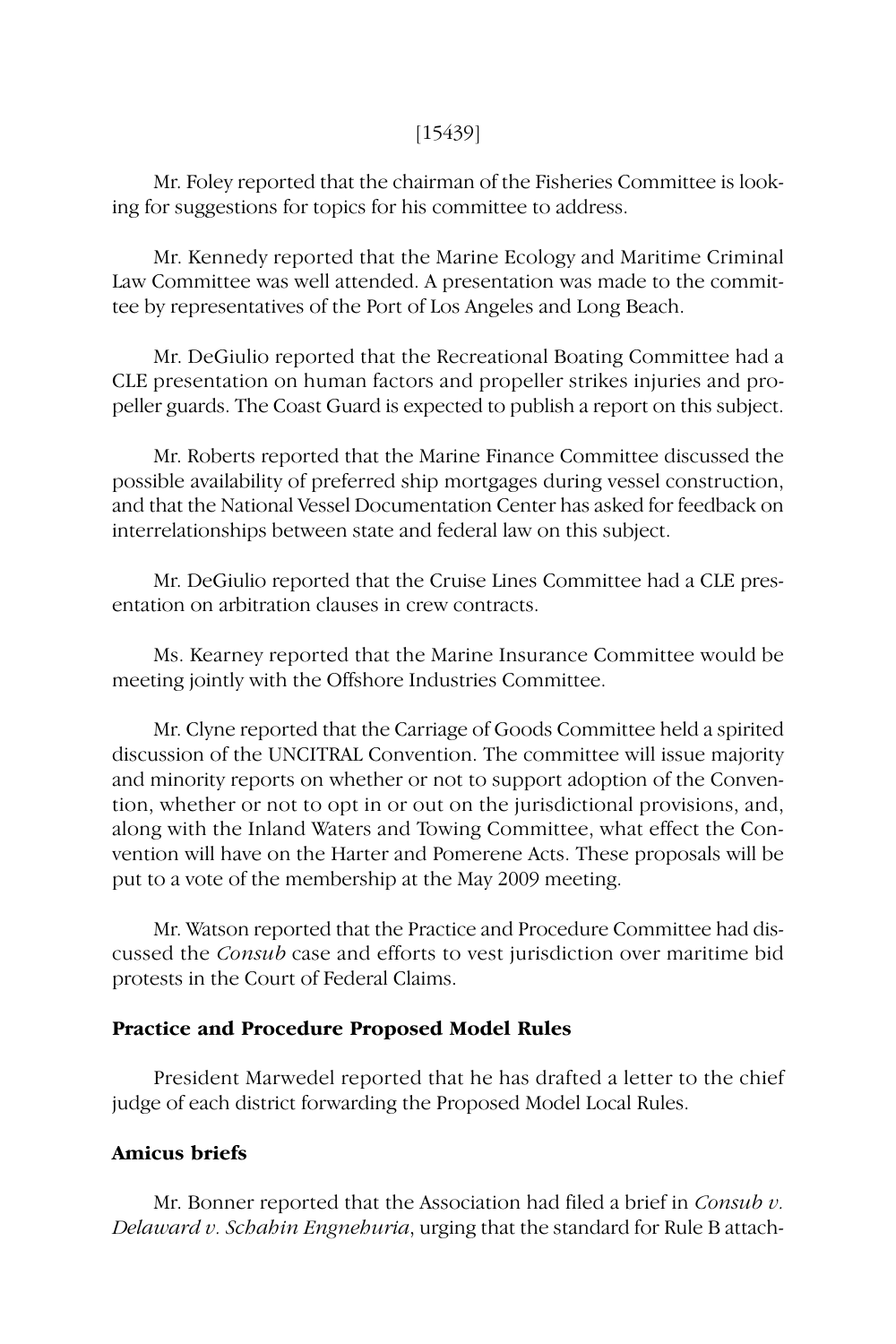# [15440]

ment should be governed by a uniform federal rule under Rule B rather than state law. A discussion was held regarding the Board's practices regarding the filing of amicus briefs. It was noted that certiorari had been granted in *Townsend*.

# **Coast Guard Forum**

Immediate Past President Burrell reported that efforts to establish a forum in which interested parties could voice concerns to the Coast Guard had resulted in a meeting attended by Admiral Baumgartner to discuss the handling of pollution events. The meeting resulted in meetings being set up with the insurers who had expressed concern about this issue. The issue of Coast Guard administrative law judges was also discussed.

# **America's Marine Highway**

Mr. Roberts reported that this ad hoc committee has unanimously recommended that the Association support efforts to amend Section 4462 of the Internal Revenue Code to exempt from the Harbor Maintenance Tax shipments of non-bulk cargoes carried on vessels between U.S. ports. The present law results in multiple taxation of the same cargoes, and is a serious impediment to developing short sea shipping with its attendant benefits for the economy and environment. Repeal is supported by both vessel owners and maritime unions. A resolution, a copy of which is attached to these minutes, will be presented at the General Meeting for approval.

The Board also discussed the need to make this special committee a subcommittee of the Inland Waters and Towing Committee so that its activities can continue on a permanent basis.

# **Special Committee Reports**

# *Fall 2008 Arrangements Committee*

Messrs. Collier and Zapf reported that 152 members and guests had attended the tour of the Port of Long Beach arranged by Thomas A. Russell, Association member and attorney for the Board of Commissioners of the Port. 245 members and guests attended the reception held at the Aquarium. It was also noted that many young local members had attended, fulfilling one of the goals of having general meetings in cities outside of New York. A preference was expressed for having committee meetings at these meetings in the offices of local firms when this is possible, since it gives visiting members a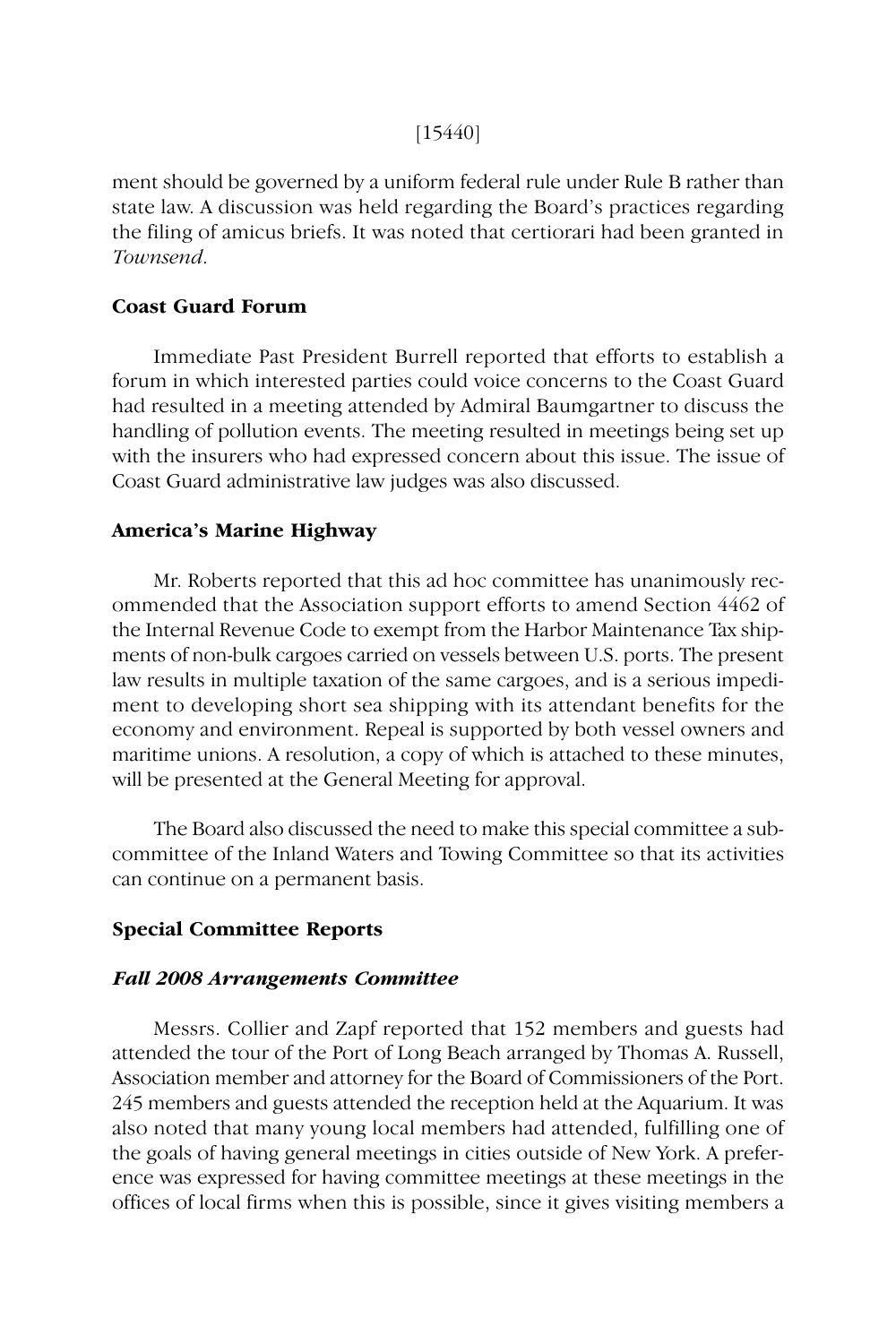# [15441]

better chance to mingle with the local members. President Marwedel expressed thanks to the committee for their work in organizing the meeting.

### *Fall 2009 Meeting Site Selection Committee*

Joanne Zawitoski reported on the plans for the Fall Meeting to be held at the Hilton Head Marriott Beach & Golf Resort November 3–7, 2009. The committee has negotiated room rates starting at \$175 per night, and other advantageous terms with the hotel. It may be possible to get sponsors to help defray some of the costs, and the committee is looking into the possibility of getting a Supreme Court justice to address the Association.

### *Certification*

Mr. Booth reported that the process underway in California to create a certification for admiralty and maritime law is not public, so it is impossible to know where this stands. The Association has made its opposition to certification known to the relevant authorities in California.

#### **City/Regional Luncheons**

Second Vice President Parrish reported on a successful luncheon held in Jacksonville, and all Board members were encouraged to organize similar events.

#### **INTERNATIONAL ACTIVITIES**

## **CMI Meeting in Athens**

President Marwedel reported on the recent CMI meeting in Athens. Guidelines were passed with regard to the Limitation Convention. Immediate Past President Burrell made a presentation on the Coast Guard's methodology for ports of refuge and a document was approved with regard to this subject. The UNCITRAL Convention was also discussed, and a vote was taken to show support. The U.S. delegation voted in favor of this measure.

# **IMO Legal Committee**

President Marwedel reported on his attendance at the IMO Legal Committee. The HNS Convention Protocol was postponed. Captain Chuck Michel made a presentation on the abandonment of seamen, and then met with representatives of various P&I clubs about this issue, who have agreed to waive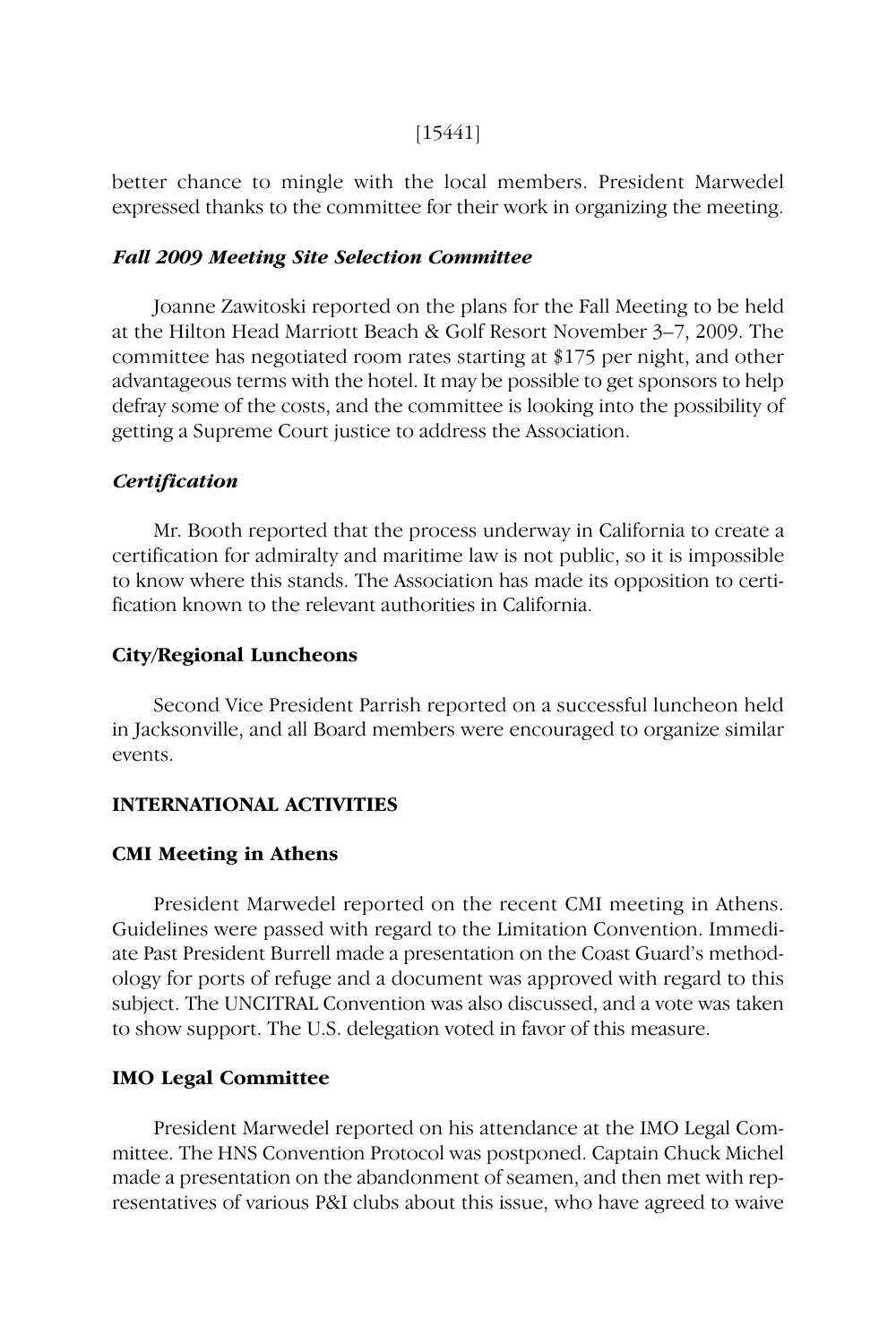# [15442]

the "pay to be paid" requirements of their rules with respect to these claims, but are unwilling to pay these claims until their members have exhausted any applicable self-insured retentions.

# **CALENDAR**

# **MLA Officers Meetings**

President Marwedel announced that the officers will meet with representatives of various governmental organizations in Washington, D.C. in January.

# **MLA Board of Directors Meetings**

President Marwedel announced the following upcoming Board meetings:

March 10, 2009 in New Orleans prior to the Tulane Admiralty Law Institute

August 21, 2009 in Quebec with the Board of Directors of the Canadian MLA.

Possible sites for future meetings include Washington, D.C. in March 2010, and Houston for November 2010. The possibility of having a fall meeting in New York was also discussed.

There being no further business to come before the Board of Directors, the meeting was adjourned.

> Respectfully submitted, Harold K. Watson, **Secretary**